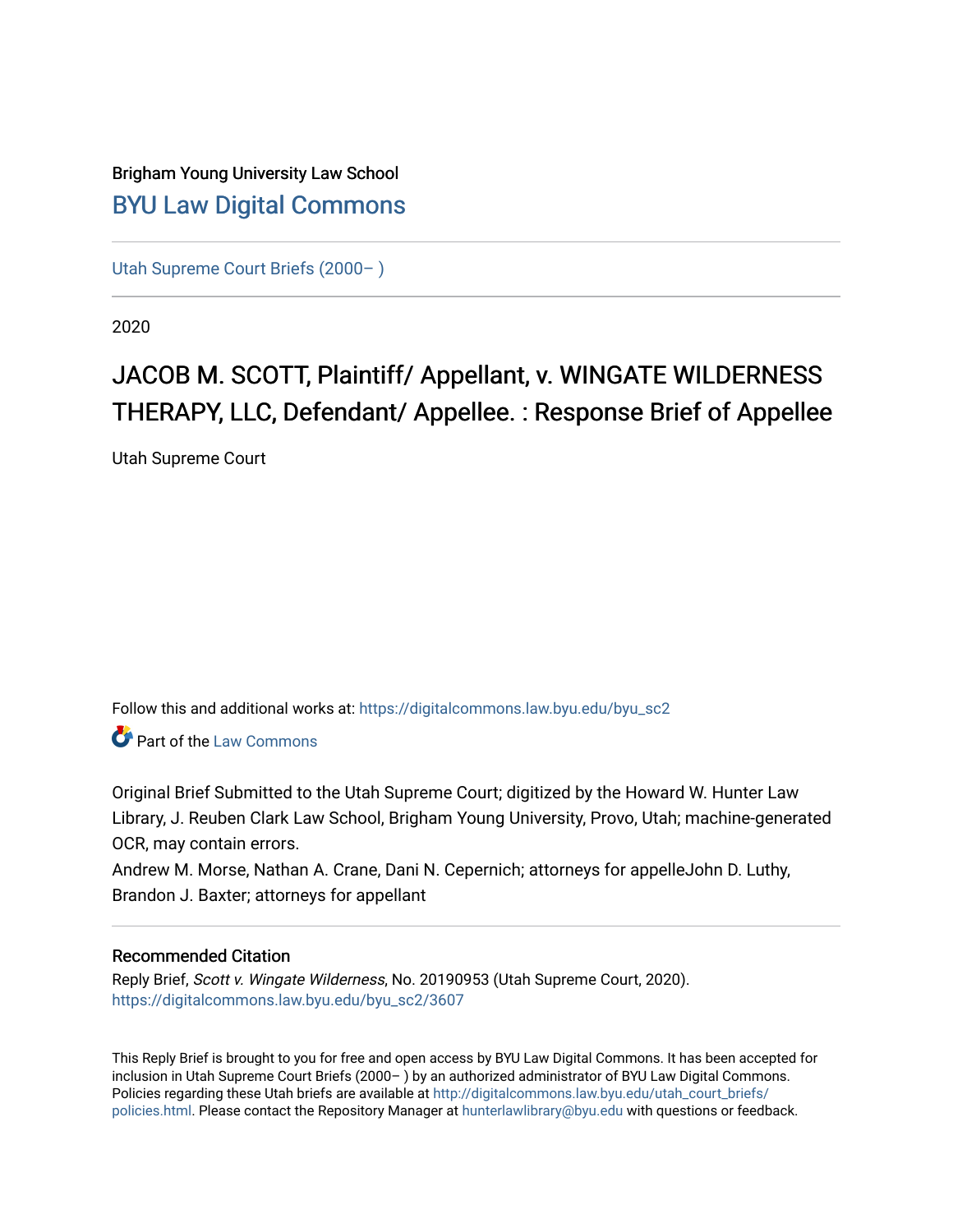### IN THE UTAH SUPREME COURT \_\_\_\_\_\_\_\_\_\_\_\_\_\_\_\_\_\_\_\_\_\_\_\_\_\_\_\_\_\_\_\_\_\_\_\_\_\_\_\_\_\_\_

### JACOB M. SCOTT, Plaintiff-Appellant,

v.

WINGATE WILDERNESS THERAPY, LLC, Defendant-Appellee.

\_\_\_\_\_\_\_\_\_\_\_\_\_\_\_\_\_\_\_\_\_\_\_\_\_\_\_\_\_\_\_\_\_\_\_\_\_\_\_\_\_\_\_

Review of Question of Law Certified by the United States Court of Appeals, Tenth Circuit Case No. 19-4052

### **RESPONSE BRIEF OF APPELLEE**

\_\_\_\_\_\_\_\_\_\_\_\_\_\_\_\_\_\_\_\_\_\_\_\_\_\_\_\_\_\_\_\_\_\_\_\_\_\_\_\_\_\_\_

ORAL ARGUMENT REQUESTED \_\_\_\_\_\_\_\_\_\_\_\_\_\_\_\_\_\_\_\_\_\_\_\_\_\_\_\_\_\_\_\_\_\_\_\_\_\_\_\_\_\_\_

John D. Luthy PECK HADFIELD BAXTER & MOORE, LLC 399 North Main Street, Suite 300 Logan, Utah 84321 Telephone: (435) 787-9700 [jluthy@peckhadfield.com](mailto:jluthy@peckhadfield.com)

*Attorney for Plaintiff-Appellant*

Andrew M. Morse Nathan A. Crane Dani N. Cepernich SNOW CHRISTENSEN & MARTINEAU 10 Exchange Place, Eleventh Floor Salt Lake City, Utah 84145-5000 Telephone: (801) 521-9000 [amm@scmlaw.com](mailto:amm@scmlaw.com) [nac@scmlaw.com](mailto:nac@scmlaw.com) [dnc@scmlaw.com](mailto:dnc@scmlaw.com)

*Attorneys for Defendant–Appellee*

April 8, 2020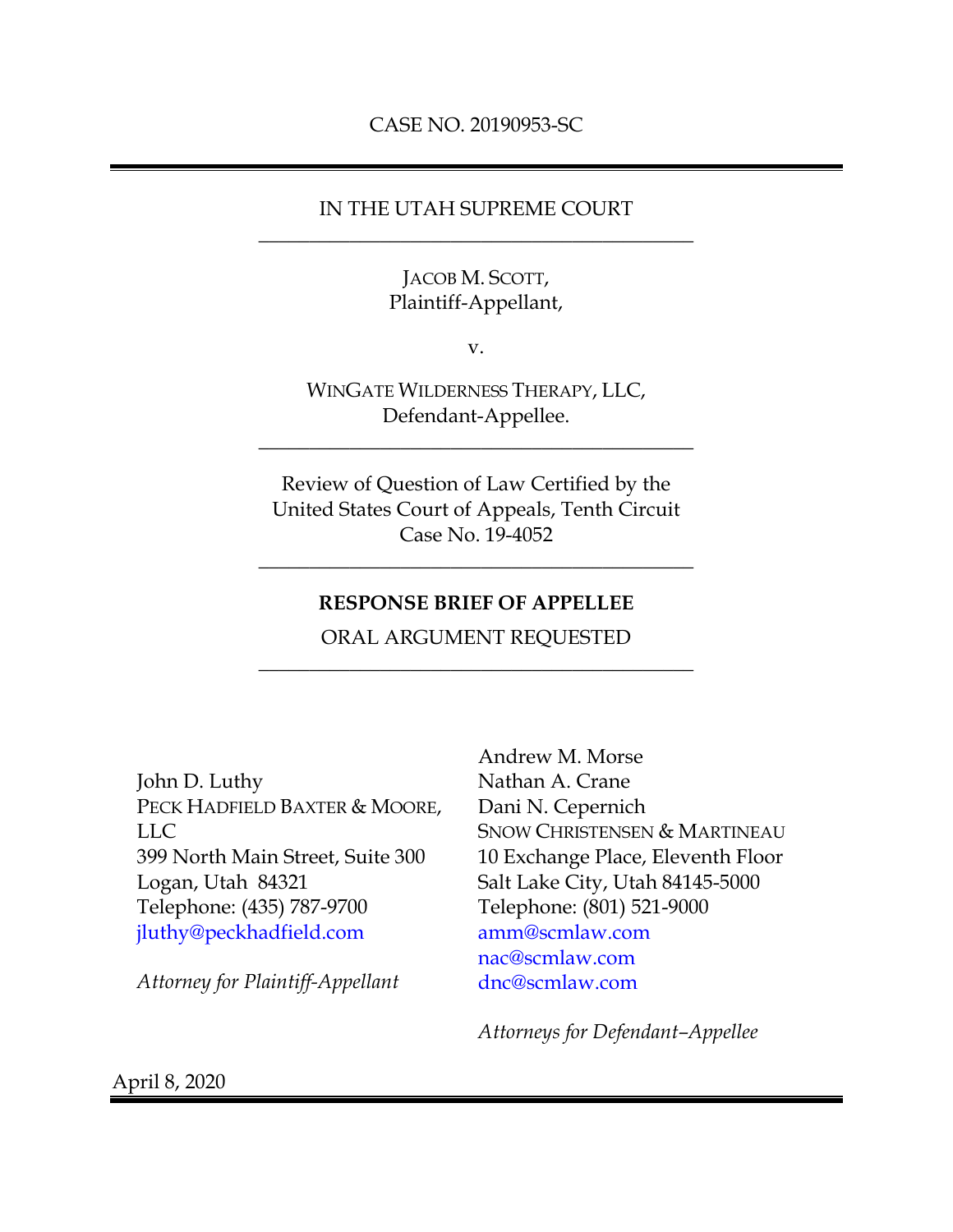# **TABLE OF CONTENTS**

| I. |           | <b>JACOB'S CLAIM IS A "MALPRACTICE ACTION</b><br><b>AGAINST A HEALTH CARE PROVIDER" SUBJECT</b><br>TO THE ACT. HE HAS NOT ESTABLISHED THAT<br>THE COURT SHOULD INTERPRET AND APPLY THE<br>ACT IN A MANNER TO HOLD OTHERWISE3 |                                                                                                                                                                            |     |  |  |
|----|-----------|------------------------------------------------------------------------------------------------------------------------------------------------------------------------------------------------------------------------------|----------------------------------------------------------------------------------------------------------------------------------------------------------------------------|-----|--|--|
|    | A.        |                                                                                                                                                                                                                              | Wilderness Therapy Is Health Care. The Immersive<br>Wilderness Experience Cannot be Disengaged from<br>the Therapeutic Purpose and Process of Wilderness                   |     |  |  |
|    | <b>B.</b> |                                                                                                                                                                                                                              | Recognizing the Immersive Wilderness Experience in<br>Which Jacob Was Participating as "Health Care" Is                                                                    |     |  |  |
|    |           | 1.                                                                                                                                                                                                                           | Interpreting the Act in a manner that excludes<br>Jacob's claim would undercut the explicit                                                                                |     |  |  |
|    |           | 2.                                                                                                                                                                                                                           | Applying the Act to Jacob's claim would not                                                                                                                                |     |  |  |
|    |           | 3.                                                                                                                                                                                                                           | The legislative history surrounding H.B.<br>112 (2002) is not applicable to resolution of<br>the certified question and does not<br>support answering that question in the |     |  |  |
|    | C.        |                                                                                                                                                                                                                              | The Caselaw from Other Jurisdictions on Which<br>Jacob Relies Does Not Compel the Court to Answer                                                                          | .29 |  |  |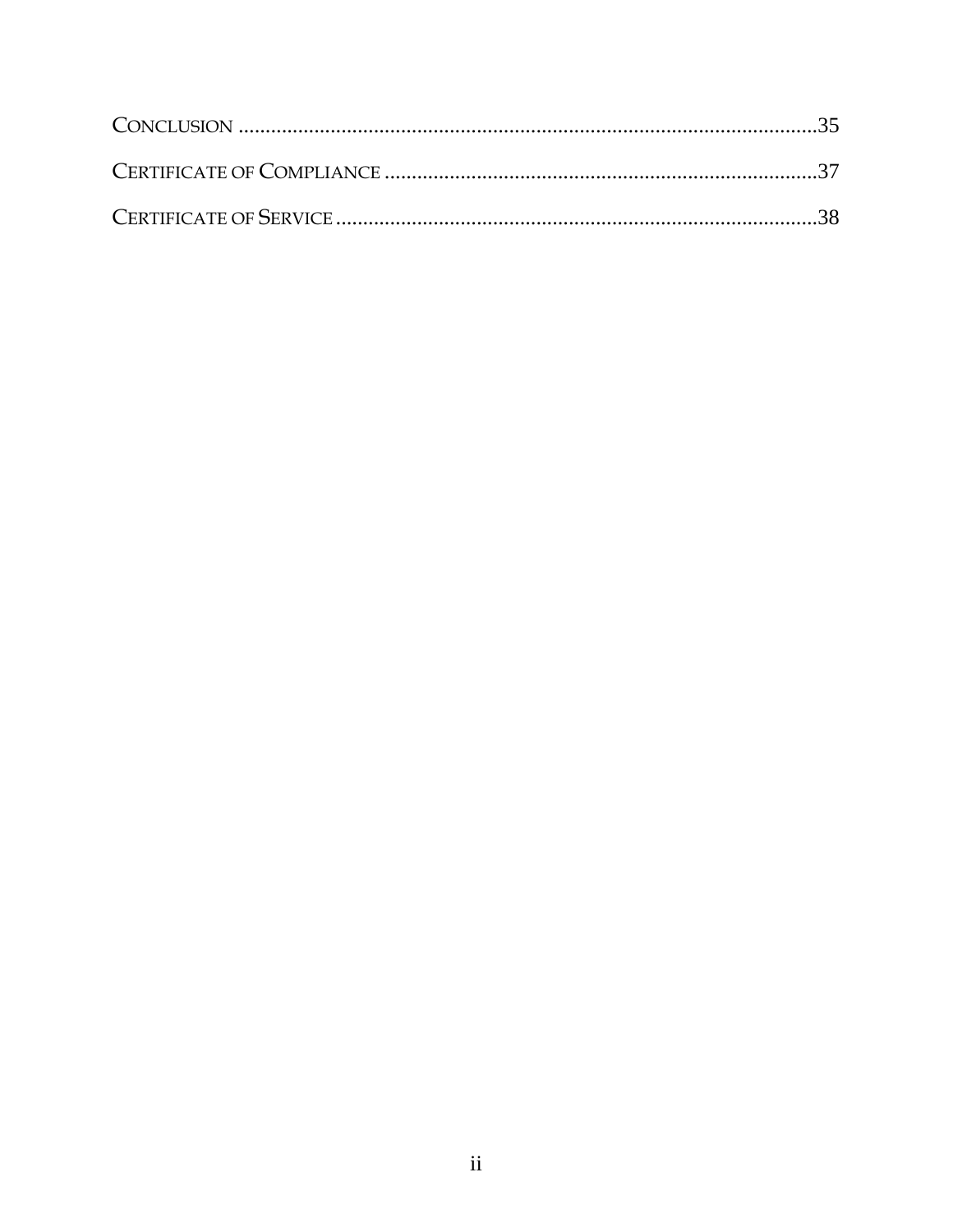# TABLE OF AUTHORITIES

# **CASES**

<span id="page-4-0"></span>

| Balascoe v. St. Elizabeth Hospital Medical Center, 673 N.E.2d 651         |
|---------------------------------------------------------------------------|
| Brodie v. Garnder Pierce Nursing and Rest Home, Inc., 403 N.E.2d          |
|                                                                           |
| Carter v. Milford Valley Memorial Hospital, 2000 UT App 21, 996           |
|                                                                           |
| Corbo v. Garcia, 949 So. 2d 366 (Fla. Dist. Ct. App. 2007)33              |
| Coursen v. New York Hospital-Cornell Medical Center, 499 N.Y.S.2d         |
|                                                                           |
| Feifer v. Galen of Florida, Inc., 658 So. 2d 882 (Fla. Dist. Ct. App.     |
| Lake Shore Hospital, Inc. v. Clarke, 768 So. 2d 1251 (Fla. Dist. Ct.      |
| Long v. Warren Gen. Hosp., 700 N.E.2d 364 (Ohio Ct. App. 1997)34          |
|                                                                           |
| Platts v. Parents Helping Parents, 947 P.2d 658 (Utah 1997)  6, 7, 13, 14 |
|                                                                           |
| Scott v. WinGate Wilderness Therapy, LLC, 792 F. App'x 590 (10th          |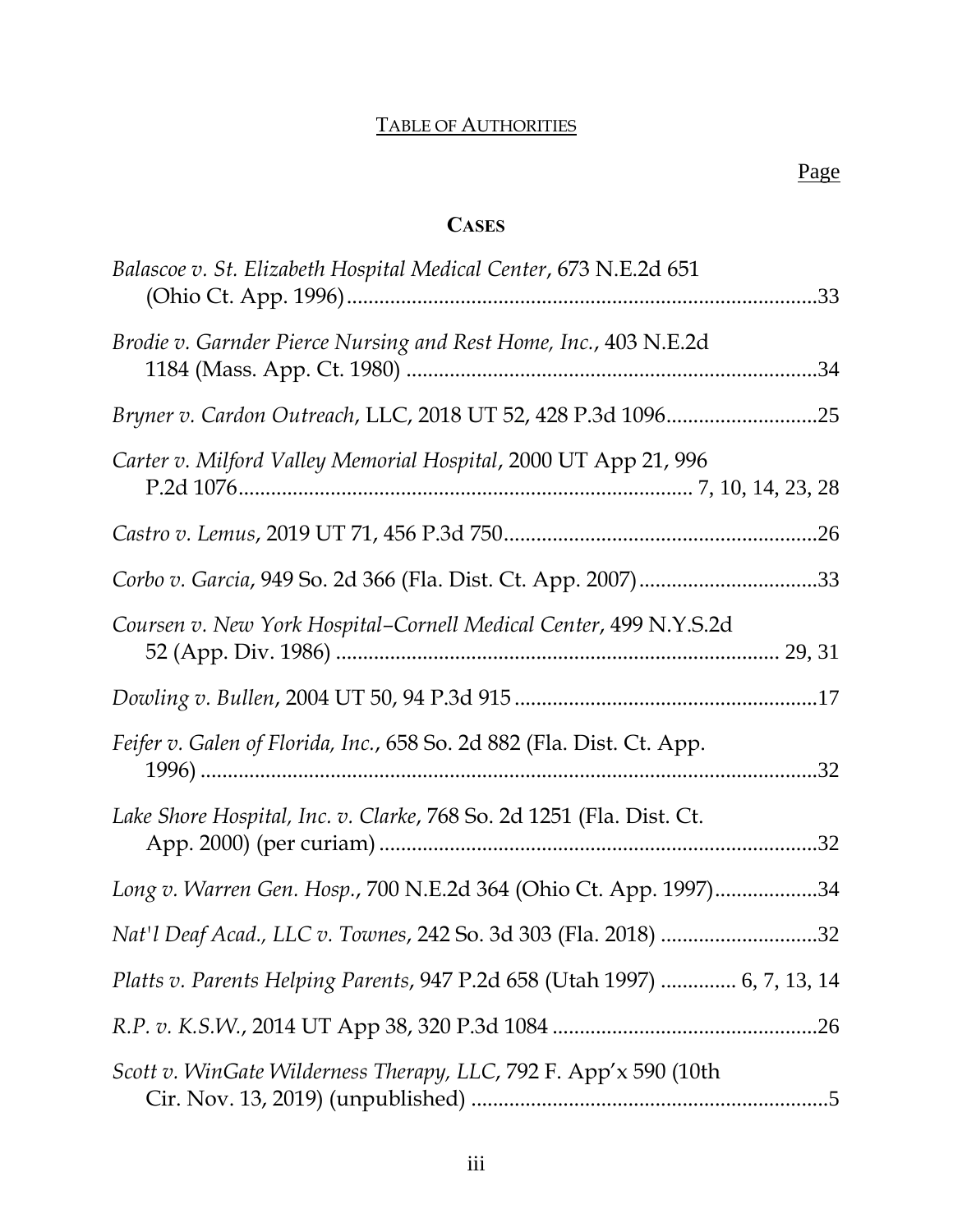| Smith v. Four Corners Mental Health Center, Inc., 2003 UT 23, 70 P.3d         |  |
|-------------------------------------------------------------------------------|--|
|                                                                               |  |
| Stubbs v. Surgi-Staff, Inc., 78 So. 3d 69 (Fla. Dist. Ct. App. 2012)33        |  |
| Summers v. Midwest Allergy Assocs., Inc., 2002-Ohio-735734                    |  |
| Toledo v. Mercy Hospital of Buffalo, 994 N.Y.S.2d 298 (Sup. Ct. 2014)  29, 30 |  |
| Vega v. Jordan Valley Med. Ctr., LP, 2019 UT 35, 449 P.3d 31 21, 24           |  |
|                                                                               |  |

# **STATUTES**

# **OTHER AUTHORITIES**

| Howard D. Backer, M.D., What is Wilderness Medicine?, Wilderness                                                                                                                                |
|-------------------------------------------------------------------------------------------------------------------------------------------------------------------------------------------------|
| Keith C. Russell et al., How Wilderness Therapy Works: An<br>Examination of the Wilderness Therapy Process to Treat Adolescents<br>with Behavioral Problems and Addictions, USDA Forest Service |
| Tori DeAngelis, Therapy Gone Wild, American Psychological<br>Association Monitor on Psychology, Vol. 44, No. 8 (Sept. 2013)  9, 16                                                              |
|                                                                                                                                                                                                 |
|                                                                                                                                                                                                 |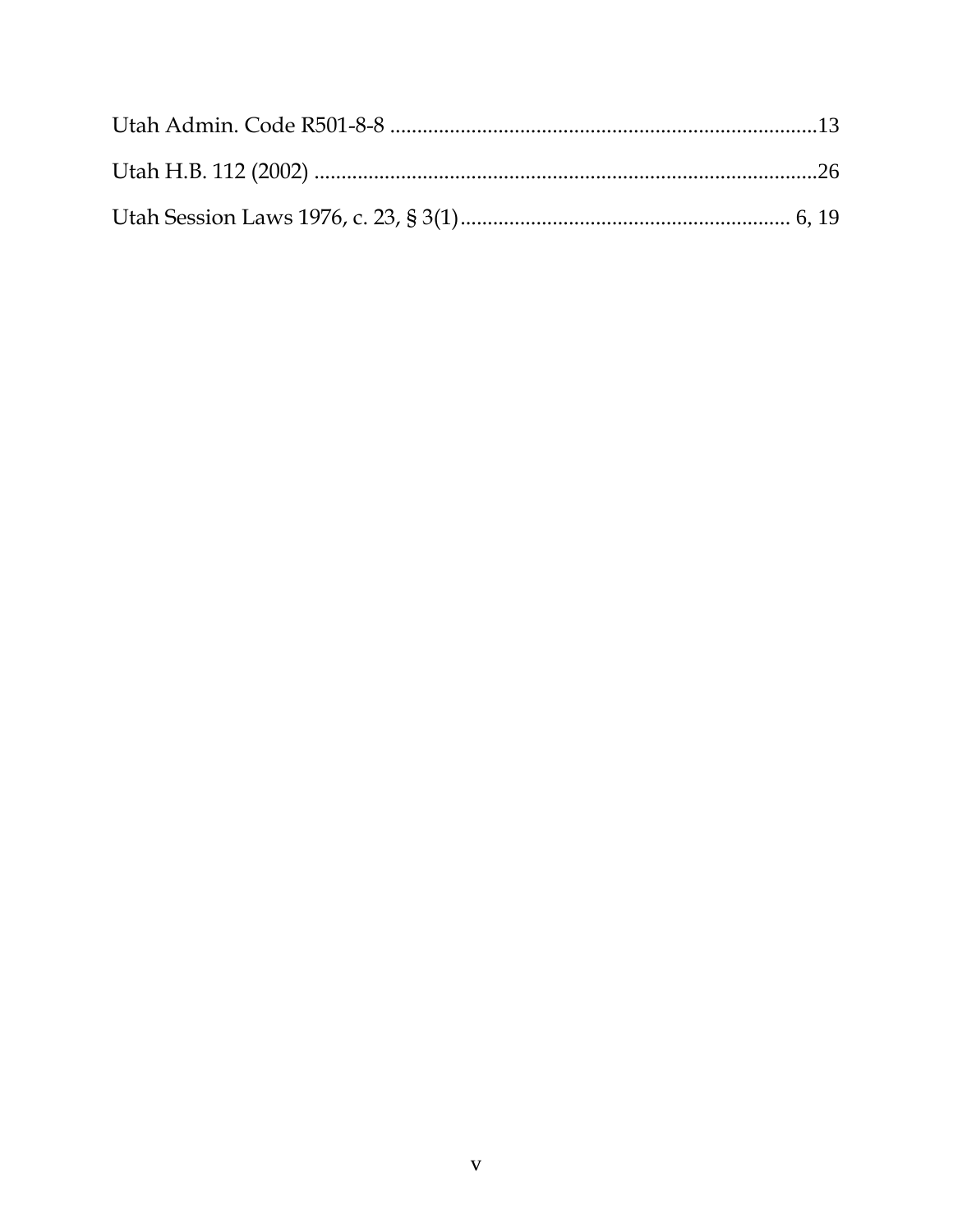#### **INTRODUCTION**

<span id="page-7-0"></span>The Tenth Circuit has sought guidance on the proper interpretation and application of Utah's Health Care Malpractice Act (the Act) in the context of a claim based on an injury Jacob Scott suffered while participating in WinGate Wilderness Therapy, LLC's wilderness therapy program. Although the certified question is written in the specific factual context of Jacob's claim, it necessarily requires interpretation of the definition of a "malpractice action against a health care provider," which in turn requires interpretation of the definition of "health care" and the meaning of "relating to or arising out of."

In urging the Court to hold that his claim is *not* a "malpractice action against a health care provider," Jacob argues that wilderness therapy is not "health care" and WinGate is not a "health care provider" when providing such therapy as compared to "traditional counseling." This argument is not only inconsistent with Jacob's prior, unqualified concession that WinGate is a health care provider, which informed the Tenth Circuit's certified question, but it is also inconsistent with the Act's broad definition of both "health care provider" and "health care."

Contrary to Jacob's characterizations, the wilderness aspect of wilderness therapy cannot be disengaged from the therapeutic services Jacob and his parents sought from WinGate for treatment of his mental health and behavioral issues. The care and services provided by WinGate are services that are substantially

1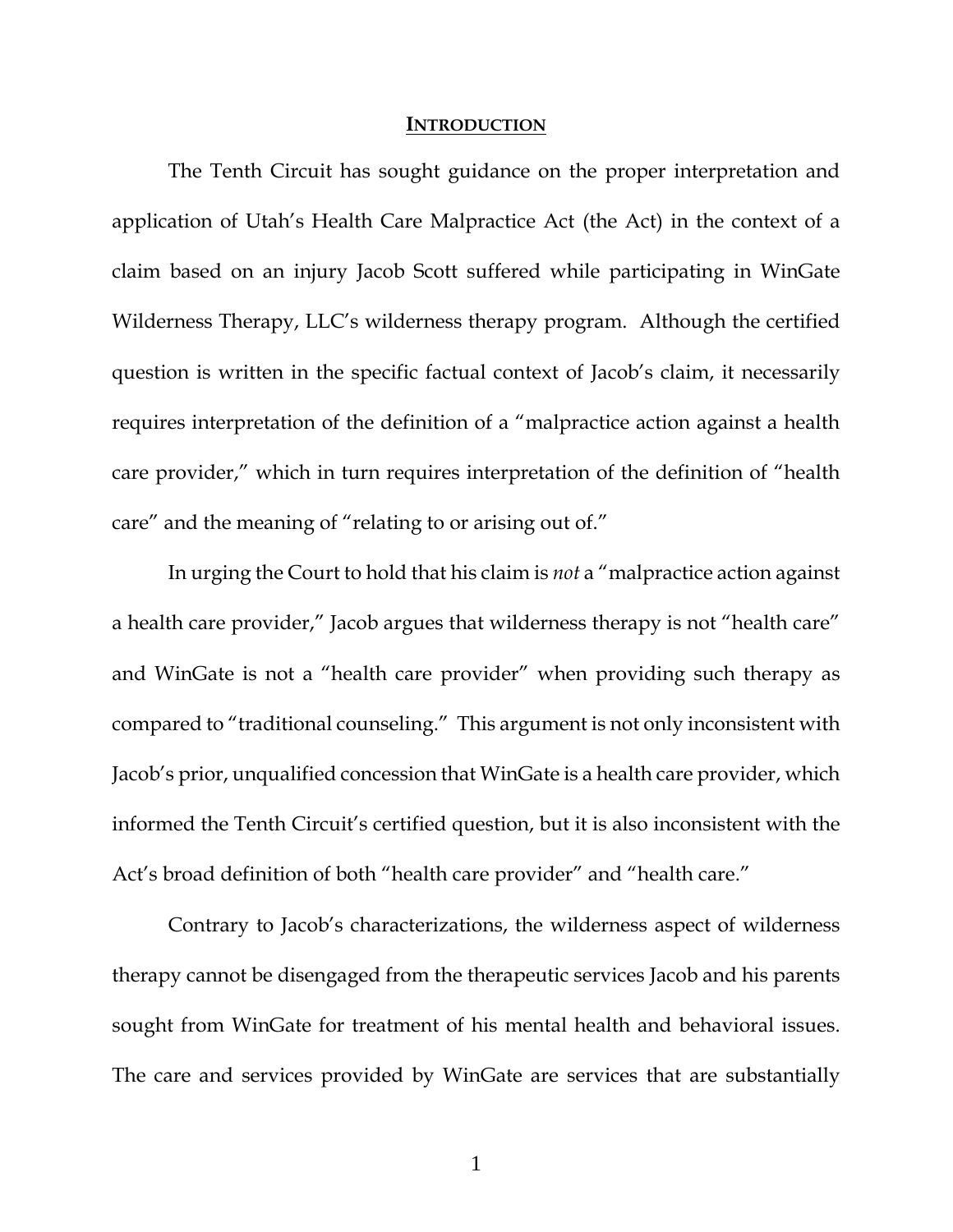similar to the care and services provided by others specifically identified as "health care providers," such that WinGate *is* a health care provider in its provision of wilderness therapy.

Given WinGate's status as a health care provider and because Jacob's injury was at least proximately caused by an action taken with a therapeutic purpose and in furtherance of treatment, his claim is a "malpractice action against a health care provider" subject to the Act. Interpreting and applying the Act in this manner, as more fully detailed in WinGate's opening brief, is consistent with the purpose and intent of the Act. Although Jacob argues otherwise, his arguments are based on an unsupported narrow view of the Act's purpose and intent, a similarly narrow view of his own claim and wilderness therapy, and legislative history that is both unnecessary and inapplicable.

Jacob then urges the Court to hold that "simple negligence" cases do not fall within the Act based on certain holdings from other jurisdictions. Although the cases on which Jacob relies support the notion that not all injuries that are spatially or temporarily related to the provision of health care fall within the scope of the Act, they do not support the broad principle Jacob advances. Those cases turn on a distinction not applicable here—that where an injury is *not* caused by an action taken as part of treatment or with a therapeutic purpose, the claim does not trigger provisions applicable to malpractice actions. Jacob's injury occurred during his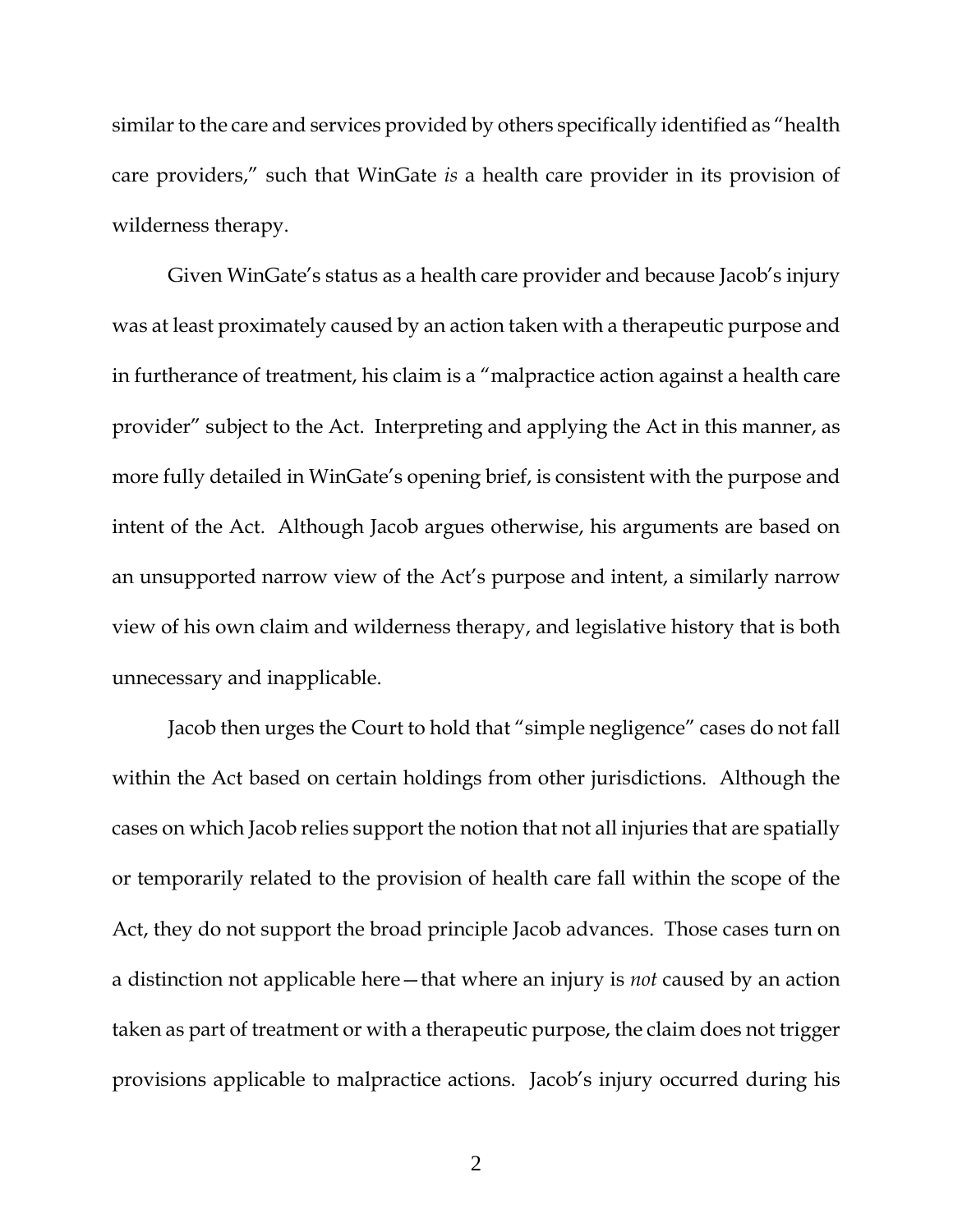participation in the very type of activities prescribed in his treatment plan; that, is, immersion and participation in wilderness experiences, including hiking, designed to achieve therapeutic objectives for each of Jacob's treatment areas. The actions leading to his injury are related to his treatment; they were taken in furtherance of that treatment and with a therapeutic purpose.

Interpretation and application of the Act, as informed by its plain language, its stated intent and purposes, and prior Utah caselaw, compel answering the certified question in the affirmative: where WinGate is a "health care provider" under [Utah Code Section 78B-3-403\(12\),](https://www.westlaw.com/Document/N0E6B990085B811E9A9B08E2FC34AD275/View/FullText.html?transitionType=Default&contextData=(sc.Default)&VR=3.0&RS=da3.0) the injury sustained by Jacob while climbing a rock formation during a wilderness therapy program operated by WinGate relates to or arises out of health care rendered or which should have been rendered by a health care provider within the meaning of the Act.

#### **ARGUMENT**

## <span id="page-9-1"></span><span id="page-9-0"></span>**I. JACOB'S CLAIM IS A "MALPRACTICE ACTION AGAINST A HEALTH CARE PROVIDER" SUBJECT TO THE ACT. HE HAS NOT ESTABLISHED THAT THE COURT SHOULD INTERPRET AND APPLY THE ACT IN A MANNER TO HOLD OTHERWISE.**

<span id="page-9-2"></span>**A. Wilderness Therapy Is Health Care. The Immersive Wilderness Experience Cannot be Disengaged from the Therapeutic Purpose and Process of Wilderness Therapy.**

Jacob's argument that his claim is not subject to the Act is based primarily on an effort to characterize wilderness therapy as non-health-care; a form of recreational, scouting-type program for youths that includes limited, discrete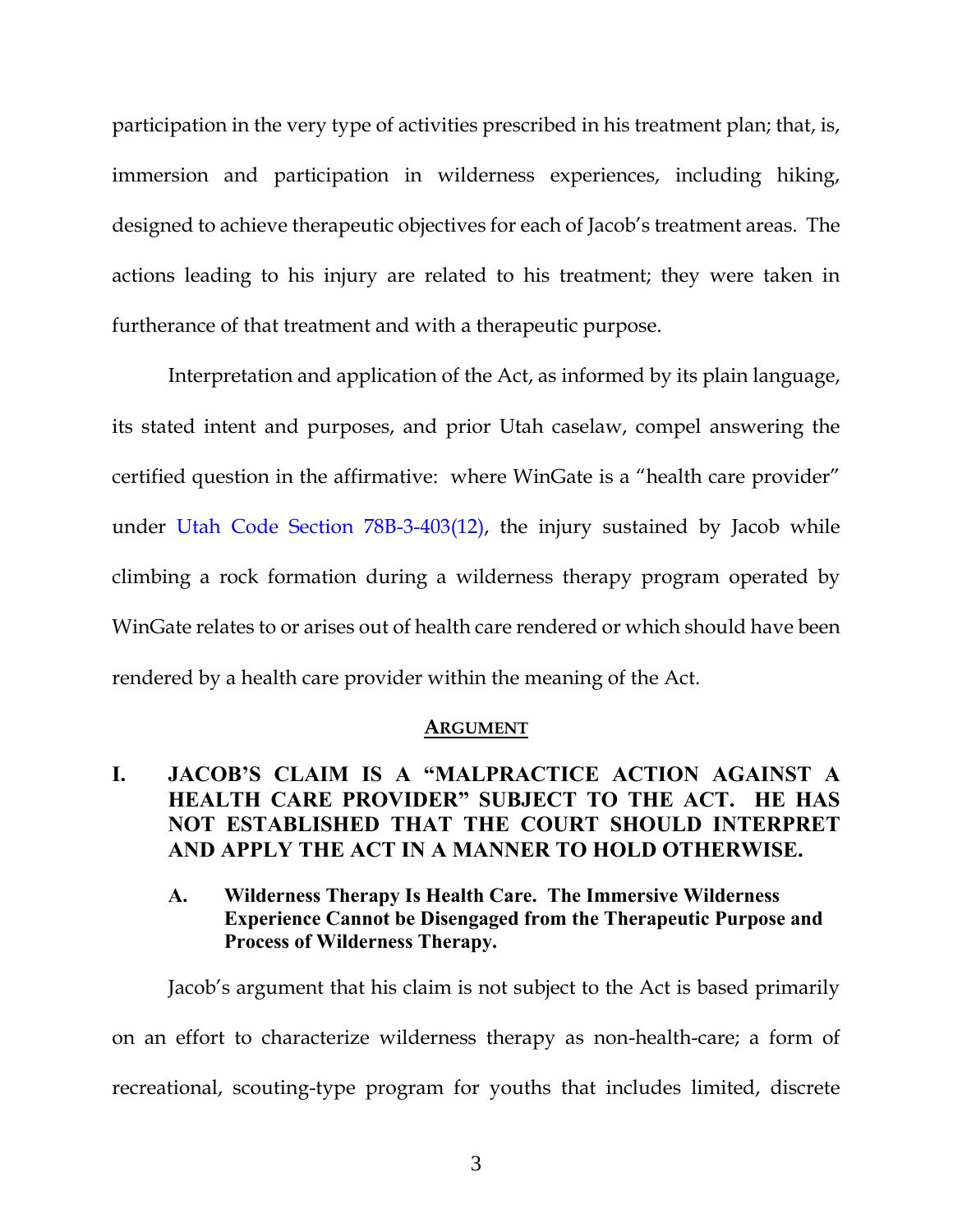therapeutic interactions with mental health providers. But, the immersive wilderness experience cannot be severed from the therapeutic purpose and process of wilderness therapy. Nor does the fact that this therapeutic process occurs almost entirely in the wilderness mean that it is any less therapeutic than "traditional counseling" (Appellant's Br. at 18). In fact, wilderness therapy has helped thousands of youth. The entire process of wilderness therapy has helped its participants heal and overcome their mental health challenges.

As an initial matter, many of the arguments Jacob raises in his opening brief are inconsistent with his prior, unqualified concession that "Wingate is a health care provider." (Appellant's 10th Cir. Br. at 5.) Jacob did not argue, as he now does, that WinGate is a health care provider *only* when it is providing "traditional counseling" (Appellant's Br. at 20). If he had, the briefing to the Tenth Circuit would have been quite different. It is possible the Tenth Circuit's certified question would have been different as well. That question is framed in terms of WinGate *being* a health care provider, presumably for the very type of treatment that gave rise to the claim—wilderness therapy:

Where WinGate is a "health care provider" under [Utah Code Section](https://www.westlaw.com/Document/N0E6B990085B811E9A9B08E2FC34AD275/View/FullText.html?transitionType=Default&contextData=(sc.Default)&VR=3.0&RS=da3.0)  [78B-3-403\(12\),](https://www.westlaw.com/Document/N0E6B990085B811E9A9B08E2FC34AD275/View/FullText.html?transitionType=Default&contextData=(sc.Default)&VR=3.0&RS=da3.0) does an injury sustained by Jacob Scott while climbing a rock formation during a "wilderness therapy" program operated by WinGate "relat[e] to or aris[e] out of health care rendered or which should have been rendered by [a] health care provider" within the meaning of Utah's Health Care Malpractice Act?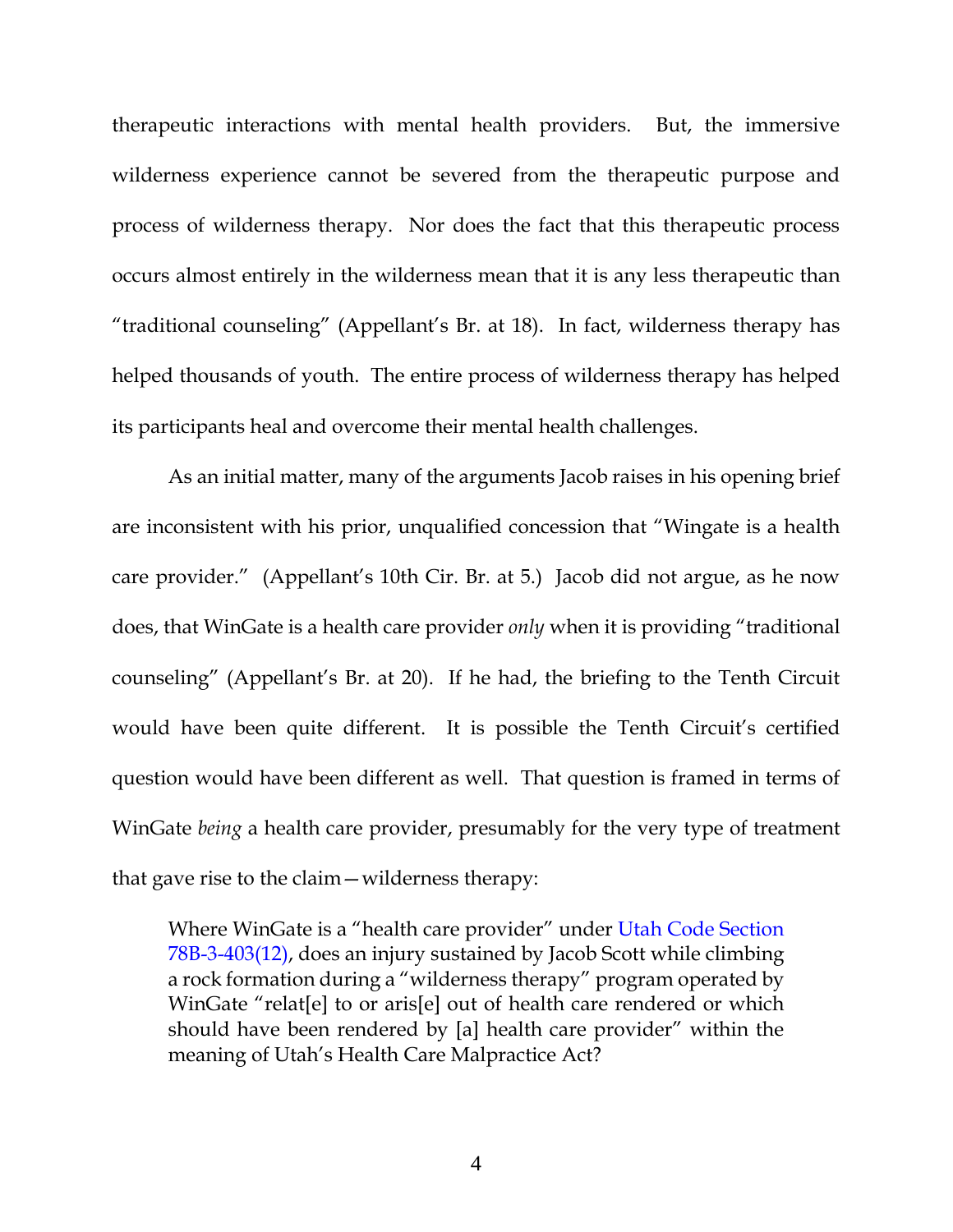*[Scott v. WinGate Wilderness Therapy, LLC](https://www.westlaw.com/Document/I539e6870070611eab410ab1c3b910894/View/FullText.html?transitionType=Default&contextData=(sc.Default)&VR=3.0&RS=da3.0&fragmentIdentifier=co_pp_sp_6538_591)*, 792 F. App'x 590, 591 (10th Cir. Nov. 13, [2019\)](https://www.westlaw.com/Document/I539e6870070611eab410ab1c3b910894/View/FullText.html?transitionType=Default&contextData=(sc.Default)&VR=3.0&RS=da3.0&fragmentIdentifier=co_pp_sp_6538_591) (unpublished) (quoting [Utah Code § 78B-3-403\(17\)\)](https://www.westlaw.com/Document/N0E6B990085B811E9A9B08E2FC34AD275/View/FullText.html?transitionType=Default&contextData=(sc.Default)&VR=3.0&RS=da3.0). Indeed, the Tenth Circuit noted, without qualification, that the parties do not "dispute that Wingate is a health care provider," such that "[t]he only issue remaining for appeal is whether Jacob's injuries 'ar [ose] out of health care rendered or which should have been rendered' by Wingate." *Id.* [at 594.](https://www.westlaw.com/Document/I539e6870070611eab410ab1c3b910894/View/FullText.html?transitionType=Default&contextData=(sc.Default)&VR=3.0&RS=da3.0&fragmentIdentifier=co_pp_sp_6538_594)

It is clear that Jacob's claim has never been based on something that happened during a one-on-one session with Scott Hess, a licensed marriage and family therapist employed by WinGate . And, yet, Jacob appears to ask the Court to accept that when he conceded "Wingate is a health care provider," that concession was limited to when WinGate is providing such "traditional counseling" to its patient–residents. That is, that by conceding WinGate—which operates a wilderness therapy program—is a "health care provider," Jacob was *not*  conceding that "wilderness therapy" is health care; only that WinGate is a health care provider *when and to the extent* it offers "traditional counseling." Such a limited view of Jacob's concession is not borne out by the briefing to the Tenth Circuit or the Tenth Circuit's certification order. It is further substantively inconsistent with the Act.

Jacob argues that WinGate cannot be considered a health care provider when providing wilderness therapy because none of the specifically-enumerated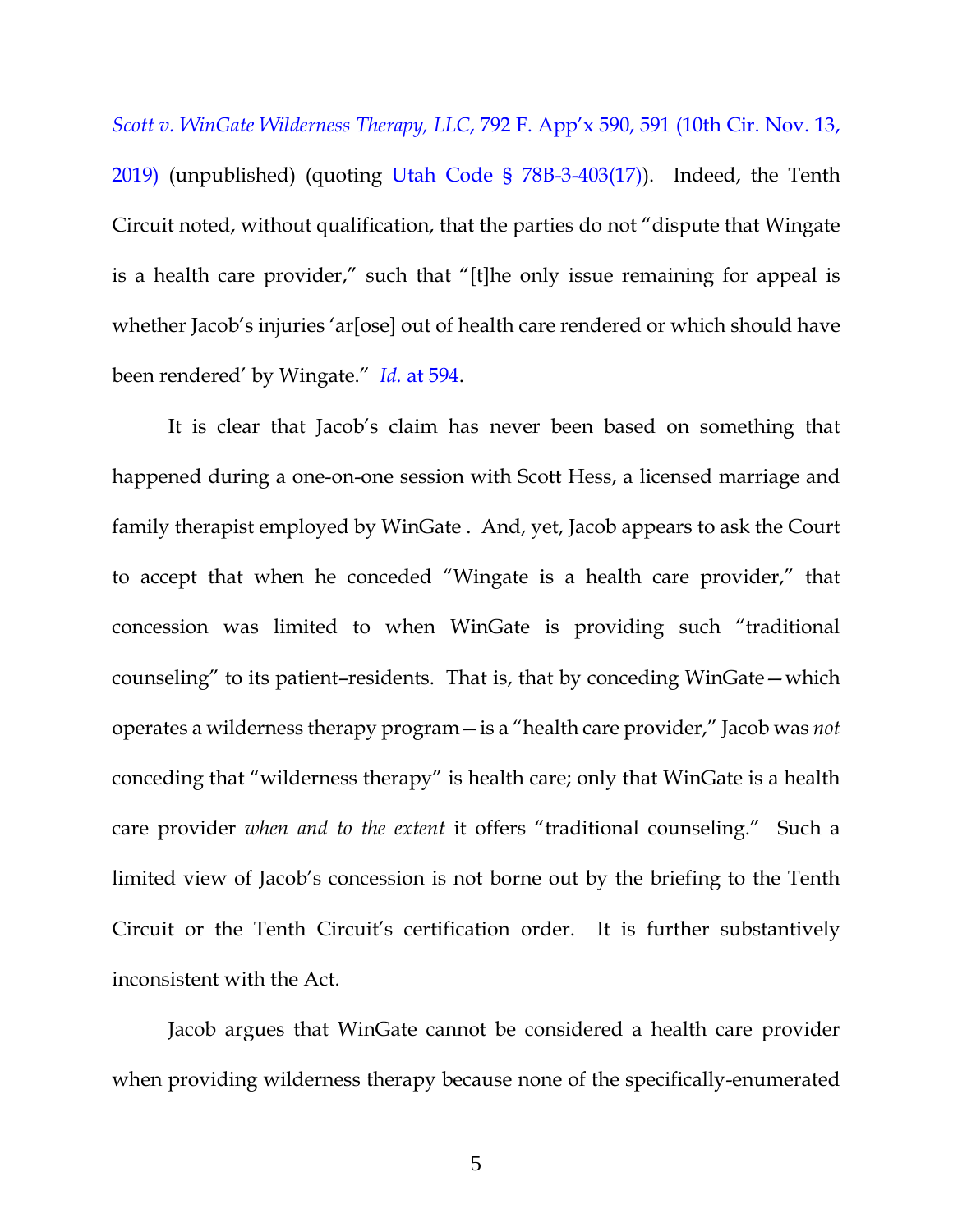providers identified as "health care providers" "furnish[] back-country travel, wilderness living, adventure experiences, the application of primitive skis, or other similar services." (Appellant's Br. at 20.) But, the definition of "health care provider" does not turn on the modality used to provide treatment; rather it focuses on the type of "care and services relating to or arising out of the health needs" that is provided. [Utah Code § 78B-3-403\(12\);](https://www.westlaw.com/Document/N0E6B990085B811E9A9B08E2FC34AD275/View/FullText.html?transitionType=Default&contextData=(sc.Default)&VR=3.0&RS=da3.0) *see als[o Platts v. Parents Helping](https://www.westlaw.com/Document/I00c42903f57311d9bf60c1d57ebc853e/View/FullText.html?transitionType=Default&contextData=(sc.Default)&VR=3.0&RS=da3.0&fragmentIdentifier=co_pp_sp_661_663)  Parents*[, 947 P.2d 658, 663 \(Utah 1997\)](https://www.westlaw.com/Document/I00c42903f57311d9bf60c1d57ebc853e/View/FullText.html?transitionType=Default&contextData=(sc.Default)&VR=3.0&RS=da3.0&fragmentIdentifier=co_pp_sp_661_663) ("[T]he statute does not address the similarity of *titles*, but rather the similarity of *care and services*.").

Since the enactment of the Act in 1976, the Legislature's view of the types of "care and services" offered by health care providers has been quite broad. *See*  Utah Session Laws 1976, c. 23, § 3(1) (listing almost all of the same providers now included in the definition of "health care provider"). <sup>1</sup> The specifically-enumerated

 $\overline{a}$ 

<sup>1</sup> The original Act defined "health care provider" as including

any person, partnership, association, corporation, or other facility or institution who causes to be rendered or who renders health care or professional services as a hospital, physician, registered nurse, licensed practical nurse, nurse-midwife, dentist, dental hygienist, optometrist, clinical laboratory technologist, pharmacist, physical therapist, podiatrist, psychologist, chiropractic physician, naturopathic physician, osteopathic physician, osteopathic physician and surgeon, audiologist, speech pathologist, certified social worker, social service worker, social service aide, marriage and family counselor, or practitioner of obstetrics, and others rendering similar care and services relating to or arising out of the health needs of persons or groups of persons and officers, employees, or agents of any of the above acting in the course and scope of their employment.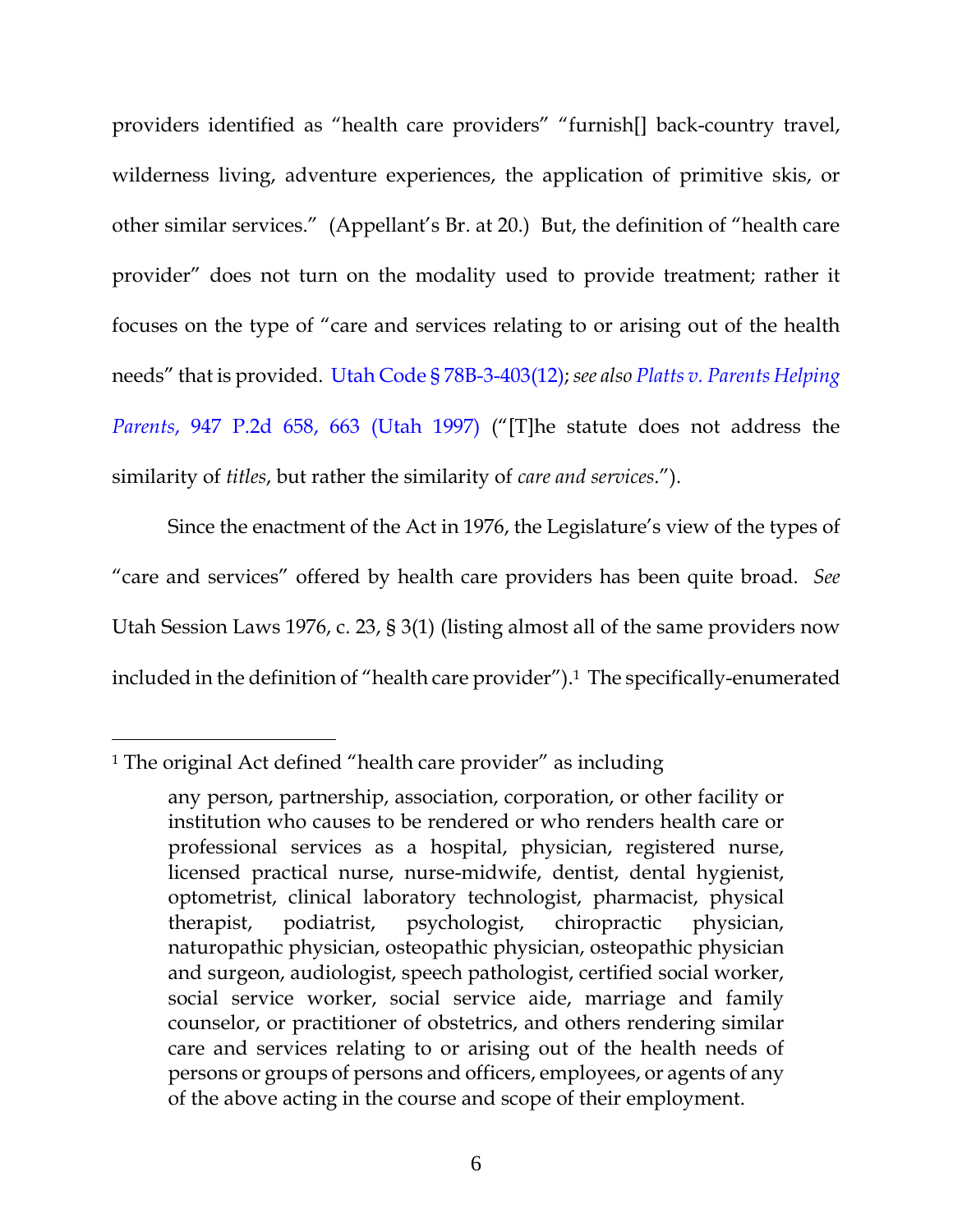list of "health care providers" has, since the beginning, included "a wide range of providers." *[Carter v. Milford Valley Memorial Hospital](https://www.westlaw.com/Document/Ieb156981f55311d9bf60c1d57ebc853e/View/FullText.html?transitionType=Default&contextData=(sc.Default)&VR=3.0&RS=da3.0)*, 2000 UT App 21, ¶ 20, 996 [P.2d 1076.](https://www.westlaw.com/Document/Ieb156981f55311d9bf60c1d57ebc853e/View/FullText.html?transitionType=Default&contextData=(sc.Default)&VR=3.0&RS=da3.0) And, as this Court has explained, the plain language of the statute includes within the definition of "health care provider" "all persons and entities rendering the same or similar care and services as those providers expressly enumerated." *Platts*[, 947 P.2d at 662](https://www.westlaw.com/Document/I00c42903f57311d9bf60c1d57ebc853e/View/FullText.html?transitionType=Default&contextData=(sc.Default)&VR=3.0&RS=da3.0&fragmentIdentifier=co_pp_sp_661_662). "[T]he statute in question means what it says. All those identified in the statute are 'health care providers.' All others rendering care and services similar to those so explicitly identified are also 'health care providers.'" *Id.* [at 663.](https://www.westlaw.com/Document/I00c42903f57311d9bf60c1d57ebc853e/View/FullText.html?transitionType=Default&contextData=(sc.Default)&VR=3.0&RS=da3.0&fragmentIdentifier=co_pp_sp_661_663)

As a provider of wilderness therapy, WinGate renders care and services similar to specifically-enumerated providers. Indeed, WinGate's multidisciplinary therapy team *includes* licensed clinical social workers, licensed marriage and family therapists, an associate clinical mental health counselor, a licensed clinical mental health counselor, a medical doctor, and a psychiatric nurse practitioner. A psychologist, who works part-time, is also a member of Wingate's therapy team. WinGate provides behavioral, substance abuse, and mental health services to adolescent males and females. Wingate commonly treats youth with post-traumatic stress disorder, emotional trauma, anxiety, depression, bi-polar disorder, reactive attachment disorder, obsessive compulsive disorder, substance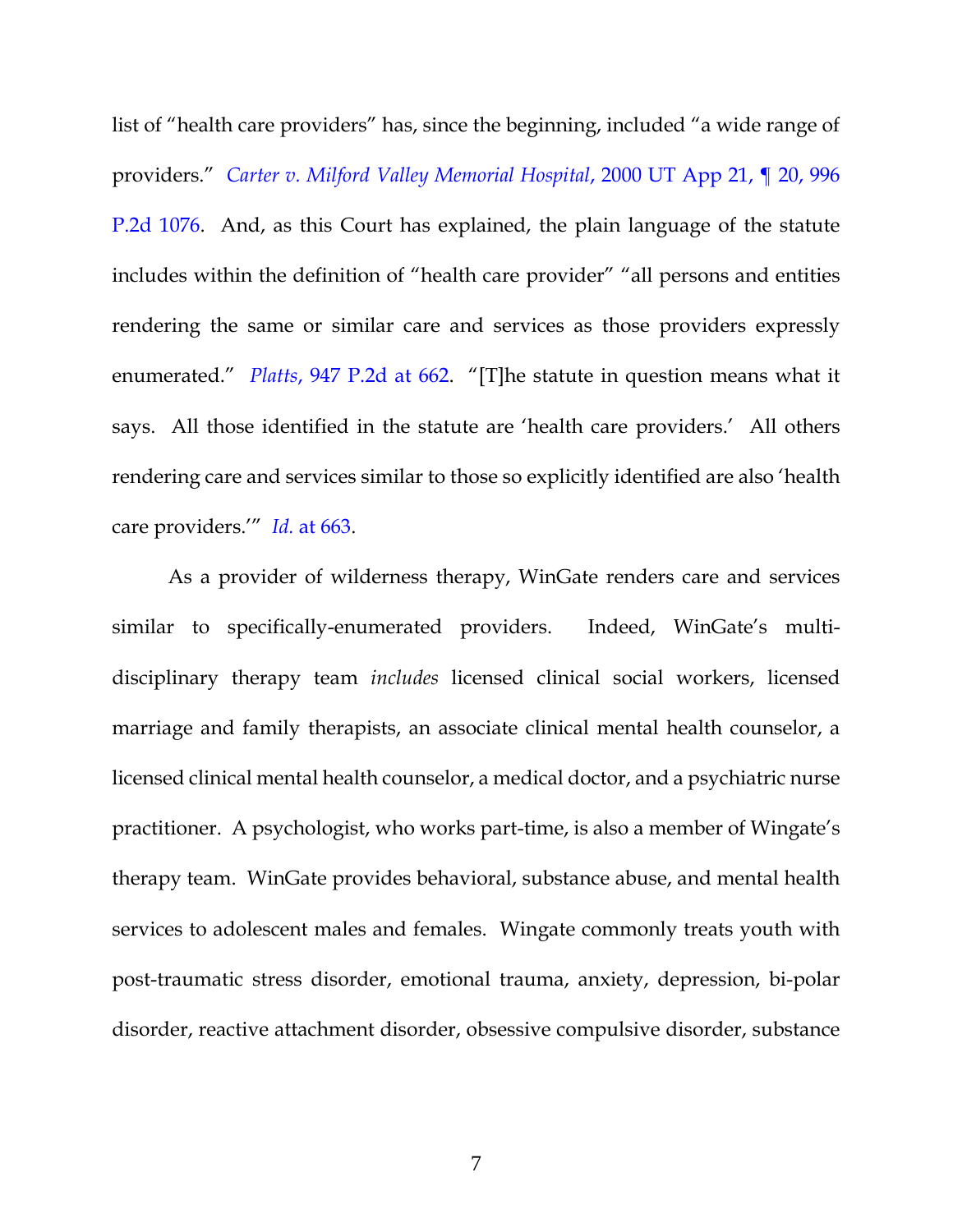abuse, attention deficit disorder, suicide ideation, borderline personality disorder, oppositional defiance disorder, and other behavioral disorders.

Mr. Hess, a primary therapist, conducted an initial one-on-one session with Jacob, after which he made initial diagnostic impressions, including identification oppositional defiant disorder, generalized anxiety disorder, cannabis abuse, and parent/child relational difficulties. Mr. Hess prepared a treatment plan for Jacob that called for an eight-week participation in WinGate's wilderness therapy program that would include "weekly individual and group therapy *as well as daily psychoeducational and process groups*." (App. 182 (emphasis added).) Mr. Hess's summary of services explained that Jacob would "be immersed in wilderness principles and experiences" that would "introduce[ him] to new philosophies and strategies to assist him in creating a more effective path for himself and his family relationships." (*Id.*) Mr. Hess then set out specific treatment objectives for each of the four identified treatment areas, explaining how participation in the program as a whole and the immersive wilderness experience—not only the "traditional counseling" sessions— would further each of those objectives.

In arguing that these services are unlike those provided by other specifically-enumerated health care providers, Jacob ignores the therapeutic purpose and process that drives wilderness therapy programs. As a PhD psychologist interviewed in a cover story of the American Psychological

8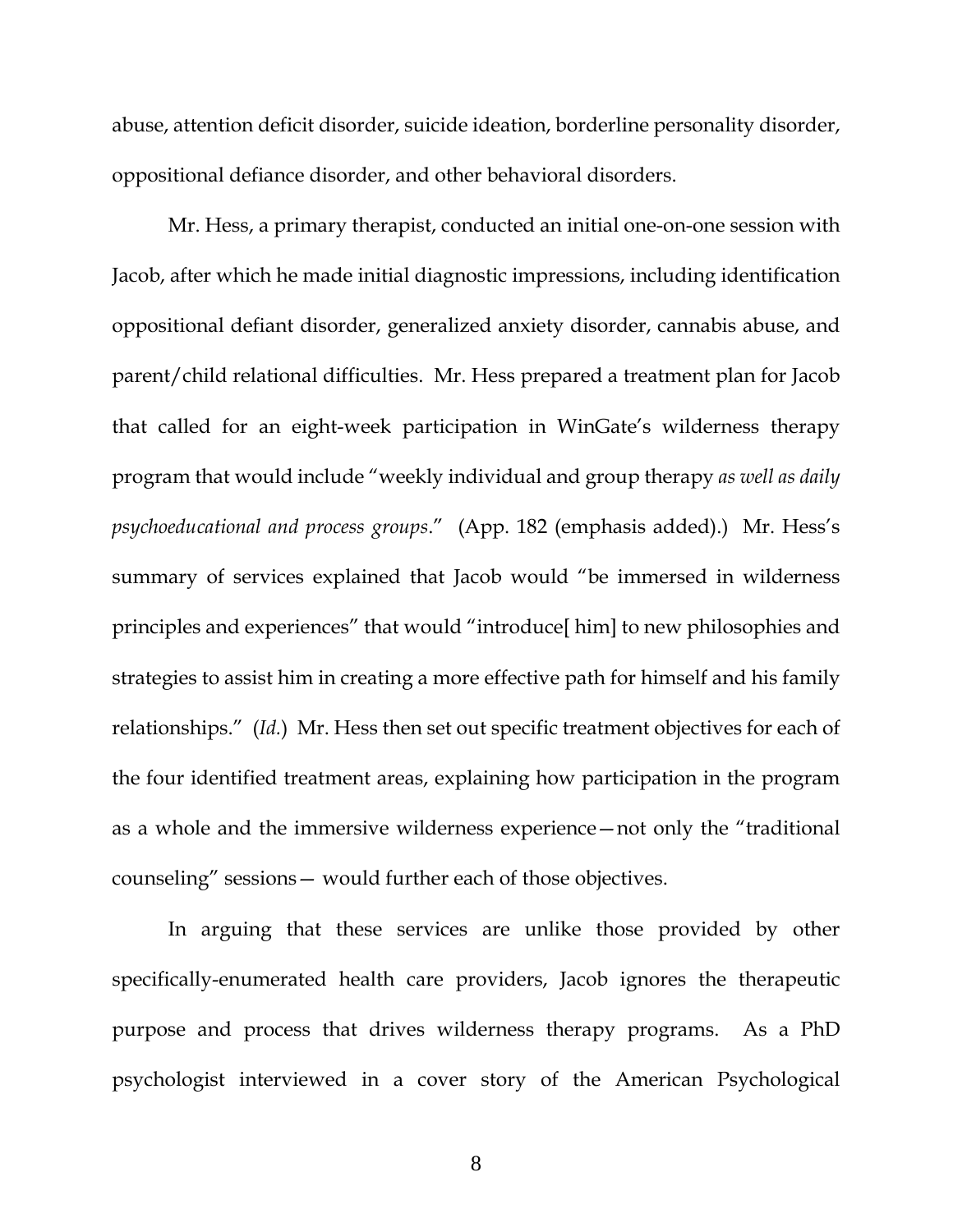Association's *Monitor on Psychology* explained, "These are not Outward Bound courses or backpacking trips . . . . 'Those things have value unto themselves, but [wilderness therapy programs] offer a layer of real therapeutic work, a traditional insight-oriented approach to addressing whatever these kids' issues happen to be.'" Tori DeAngelis, *Therapy Gone Wild*, American Psychological Association *Monitor on Psychology*, Vol. 44, No. 8 (Sept. 2013), Addendum D to Br. <sup>2</sup> As discussed in that article, wilderness therapy programs "use[] the evidence-based approaches that any good short-term residential-treatment therapist would use: cognitive behavioral therapy to combat negative thinking, journaling to help shed light on depression and anxiety, and group activities to overcome social phobia and develop greater self-confidence, to name a few." *[Id.](https://www.westlaw.com/Document/I00c42903f57311d9bf60c1d57ebc853e/View/FullText.html?transitionType=Default&contextData=(sc.Default)&VR=3.0&RS=da3.0)* The difference is that "instead of doing this work in a fluorescent-lit treatment facility," it occurs in the wilderness. *[Id.](https://www.westlaw.com/Document/I00c42903f57311d9bf60c1d57ebc853e/View/FullText.html?transitionType=Default&contextData=(sc.Default)&VR=3.0&RS=da3.0)*

The Utah Court of Appeals has rejected an effort, similar to Jacob's, to focus narrowly on the services provided when determining whether an individual or entity is a health care provider. In *Carter*, the plaintiff argued that the paramedics who transported his wife to the hospital where she passed away were not "health care providers." The Court rejected this argument, holding "ambulance

 $\overline{a}$ 

<sup>2</sup> *available at* [https://www.apa.org/monitor/2013/09/therapy-wild.](https://www.apa.org/monitor/2013/09/therapy-wild)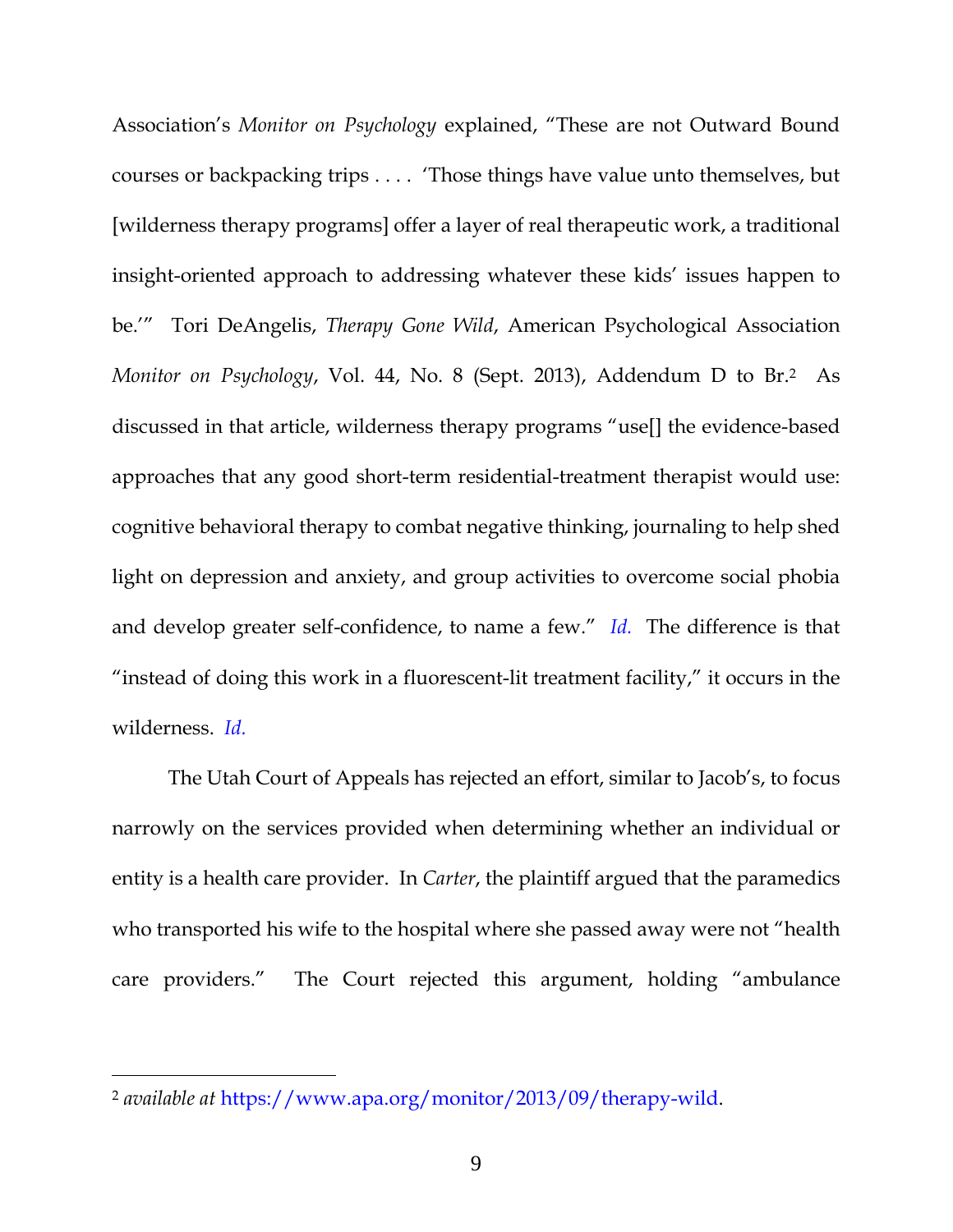paramedics render services sufficiently similar to those rendered by several of the practitioners explicitly identified in the Act's definition." *Carter*[, 2000 UT App 21,](https://www.westlaw.com/Document/Ieb156981f55311d9bf60c1d57ebc853e/View/FullText.html?transitionType=Default&contextData=(sc.Default)&VR=3.0&RS=da3.0) 

[¶ 21.](https://www.westlaw.com/Document/Ieb156981f55311d9bf60c1d57ebc853e/View/FullText.html?transitionType=Default&contextData=(sc.Default)&VR=3.0&RS=da3.0) It explained,

Being an EMT or other paramedic requires something beyond a chauffeur's license and the ability to lift. When an ambulance is called, the patient expects more than a blank stare from the paramedics when symptoms are explained or observed. Paramedics are a kind of medical "jack-of-all-trades" and are trained to render emergency care to stabilize the patient—i.e., to do what doctors would do if they were present, but cannot do because they are not and then to transport the patient quickly, but safely. In fact, ambulance paramedics are expected to recognize and begin treating conditions later more comprehensively addressed by almost all health care providers mentioned in the statutory definition of "health care provider."

*Id.* 121. The Court noted that the plaintiff "does not suggest that the ambulance was called simply to transport his wife—something he could presumably have done himself." *Id.* [¶ 22.](https://www.westlaw.com/Document/Ieb156981f55311d9bf60c1d57ebc853e/View/FullText.html?transitionType=Default&contextData=(sc.Default)&VR=3.0&RS=da3.0) Rather, "[t]he paramedics were present to render emergency medical care for [his wife's] heart condition and to attempt to preserve her life during transportation to the Hospital." *[Id.](https://www.westlaw.com/Document/Ieb156981f55311d9bf60c1d57ebc853e/View/FullText.html?transitionType=Default&contextData=(sc.Default)&VR=3.0&RS=da3.0)* In light of this, the Court "readily conclude[d] they were 'health care providers' for purposes of the Malpractice Act." *[Id.](https://www.westlaw.com/Document/Ieb156981f55311d9bf60c1d57ebc853e/View/FullText.html?transitionType=Default&contextData=(sc.Default)&VR=3.0&RS=da3.0)*

Just as paramedics are not chauffeurs, wilderness therapy programs are not summer camps. They are not recreational youth programs. They are not a scouting troop. They are intensive therapeutic programs for youths, many of whom have been unsuccessful in other forms of treatment.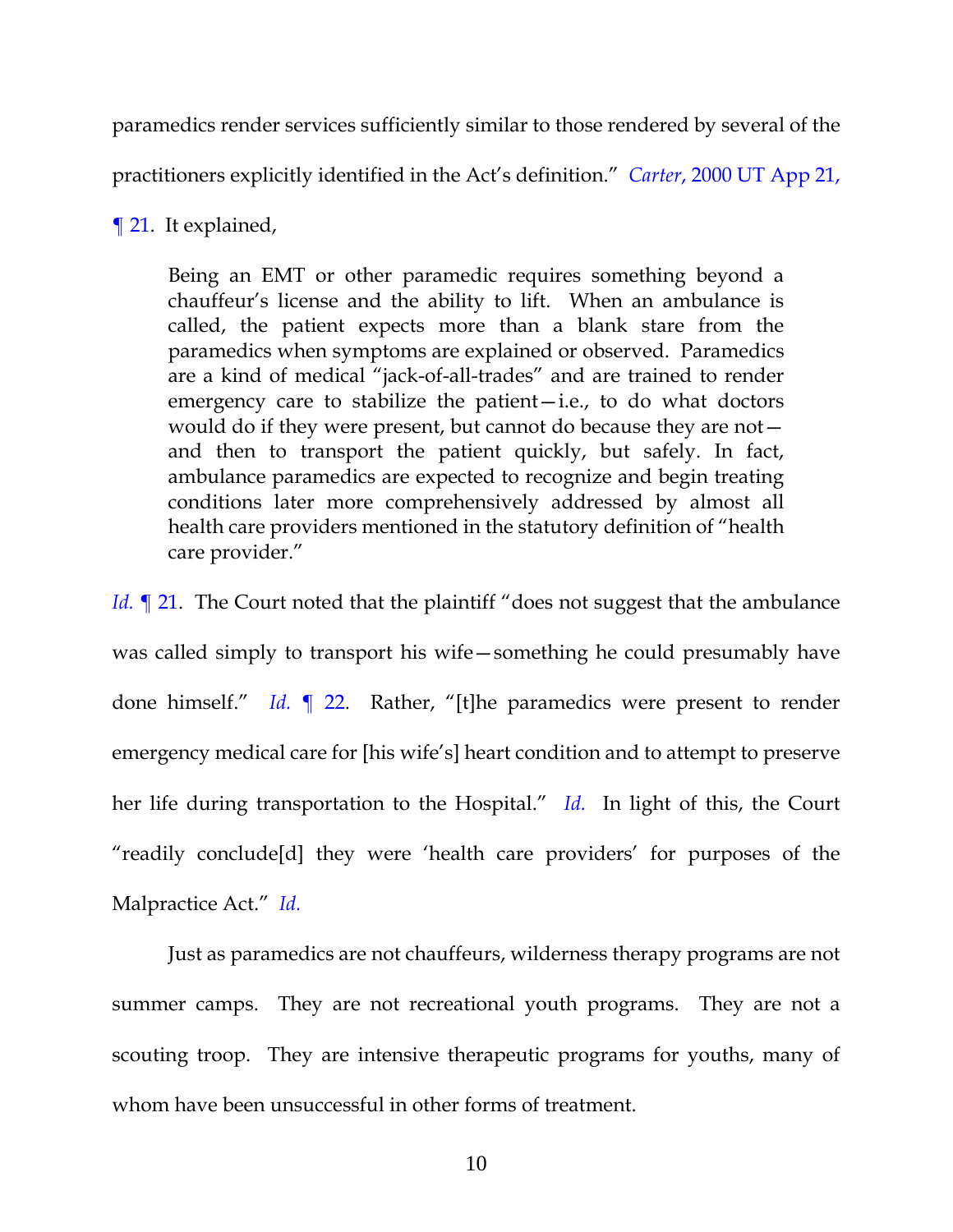Notably, Jacob does not argue or allege that his parents enrolled him in WinGate's wilderness therapy program for fun or to make him a better camper. Rather, his parents sought treatment for his substance abuse, disruptive behavior, anxiety, and parent-child relationship issues. (App. 33, 179, 182; Supp. App. 7-8, 5-13.) His parents identified the following "specific goals for [Jacob] while receiving treatment": "Jake understands why he (1) takes risk taking behavior (drugs) and determines that he won't continue it, (2) doesn't like himself and learns to love himself, and (3) engages in self destructive behavior and corrects it. Jake needs to come to terms with why he was bullied and the relationship he has with his Dad." (Supp. App. 11.) Jacob and his parents did not seek the assistance of WinGate to help Jacob get exercise or teach him scouting-style skills—things they presumably could have done on their own. Rather, he and his parents turned to WinGate to address Jacob's mental health and behavioral issues through a therapeutic process; a therapeutic process that, as described in the treatment plan prepared by Mr. Hess, utilizes wilderness experiences to "contribute to [Jacob's] increased confidence, problem-solving ability, and self-care" and "introduce[ him] to new philosophies and strategies to assist him in creating a more effective path for himself and for his family relationships." (App. 182-83.)

Relying on the Department of Human Services' regulations applicable to "Outdoor Youth Programs," Jacob appears to argue that "wilderness experiences"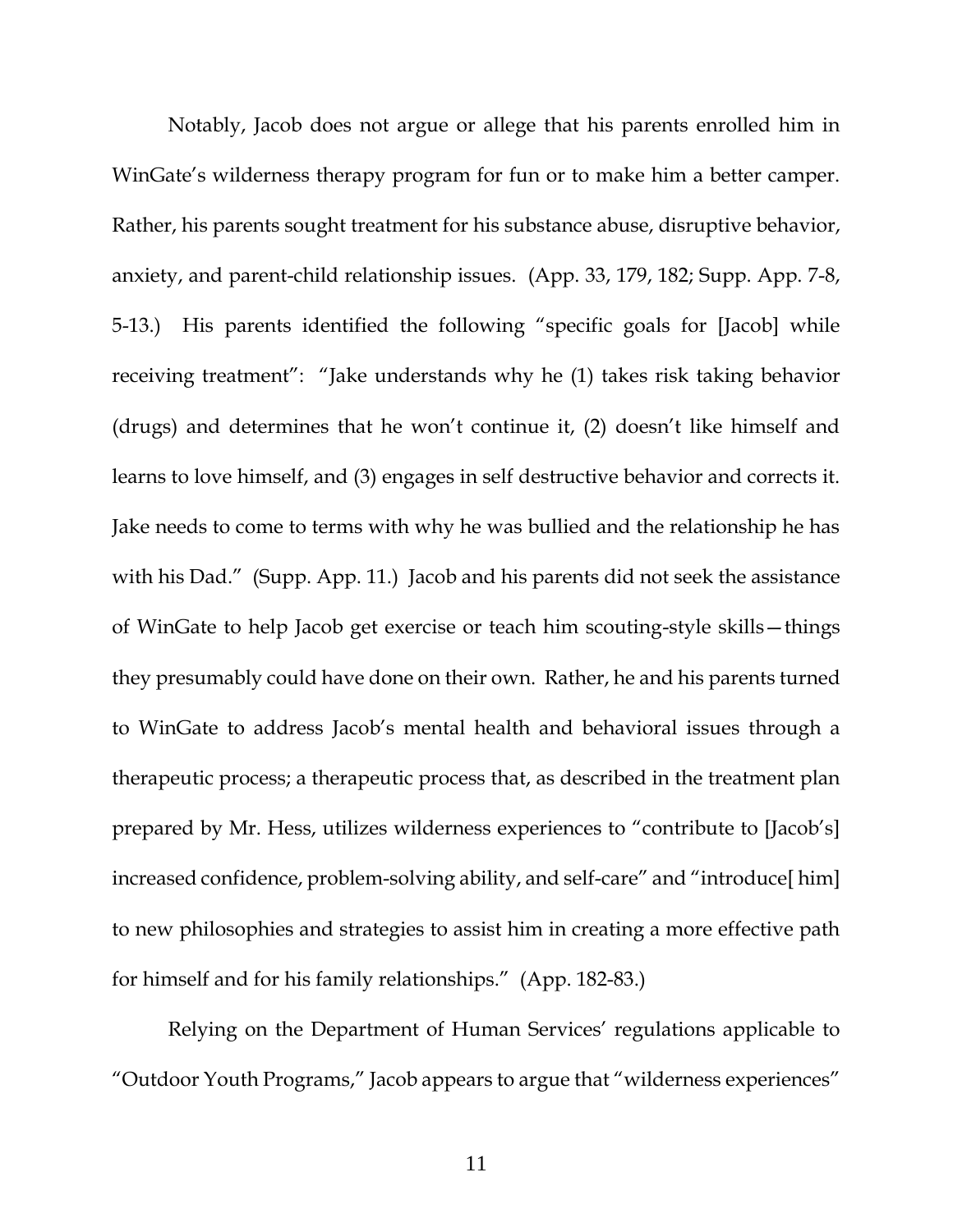are nevertheless distinct from "traditional counseling" and cannot be considered "health care." The regulations do not support that position.

"Outdoor youth program" is defined as "a 24-hour intermediate outdoor group living environment with regular formal therapy including group, individual, and the inclusion of supportive family therapy." [Utah Admin. Code](https://www.westlaw.com/Document/IE18D966CA4394F98B792FD6073B180E6/View/FullText.html?transitionType=Default&contextData=(sc.Default)&VR=3.0&RS=da3.0)  [R501-8-3\(d\)](https://www.westlaw.com/Document/IE18D966CA4394F98B792FD6073B180E6/View/FullText.html?transitionType=Default&contextData=(sc.Default)&VR=3.0&RS=da3.0). This definition recognizes that "formal therapy" is a component of the program. But, it does not, as Jacob appears to argue, establish that the "formal therapy" is separate and distinct from the "outdoor group living environment," or that *only* the "formal therapy" is health care.

To the contrary, the remainder of the regulations confirm that *all* aspects of the program are regulated and that individuals other than those licensed by the Division of Professional Licensing are involved in the therapeutic process, even outside of "formal therapy." For instance, the executive director and field or program director must have, among other things, a bachelor's degree or equal training and experience "in a related field," a "minimum of two years of outdoor youth program field experience," and a "minimum of 30 semester or 45 quarter hours education in *recreational therapy or related field*, or one year Outdoor Program field experience." [Utah Admin. Code R501-8-6\(2\), \(3\)](https://www.westlaw.com/Document/I7333ED713C714E74B3CE297D9CB77B46/View/FullText.html?transitionType=Default&contextData=(sc.Default)&VR=3.0&RS=da3.0) (emphasis added). And, other field and support staff must have demonstrated proficiency in "counseling, teaching and supervisory skills," and "consumer management, including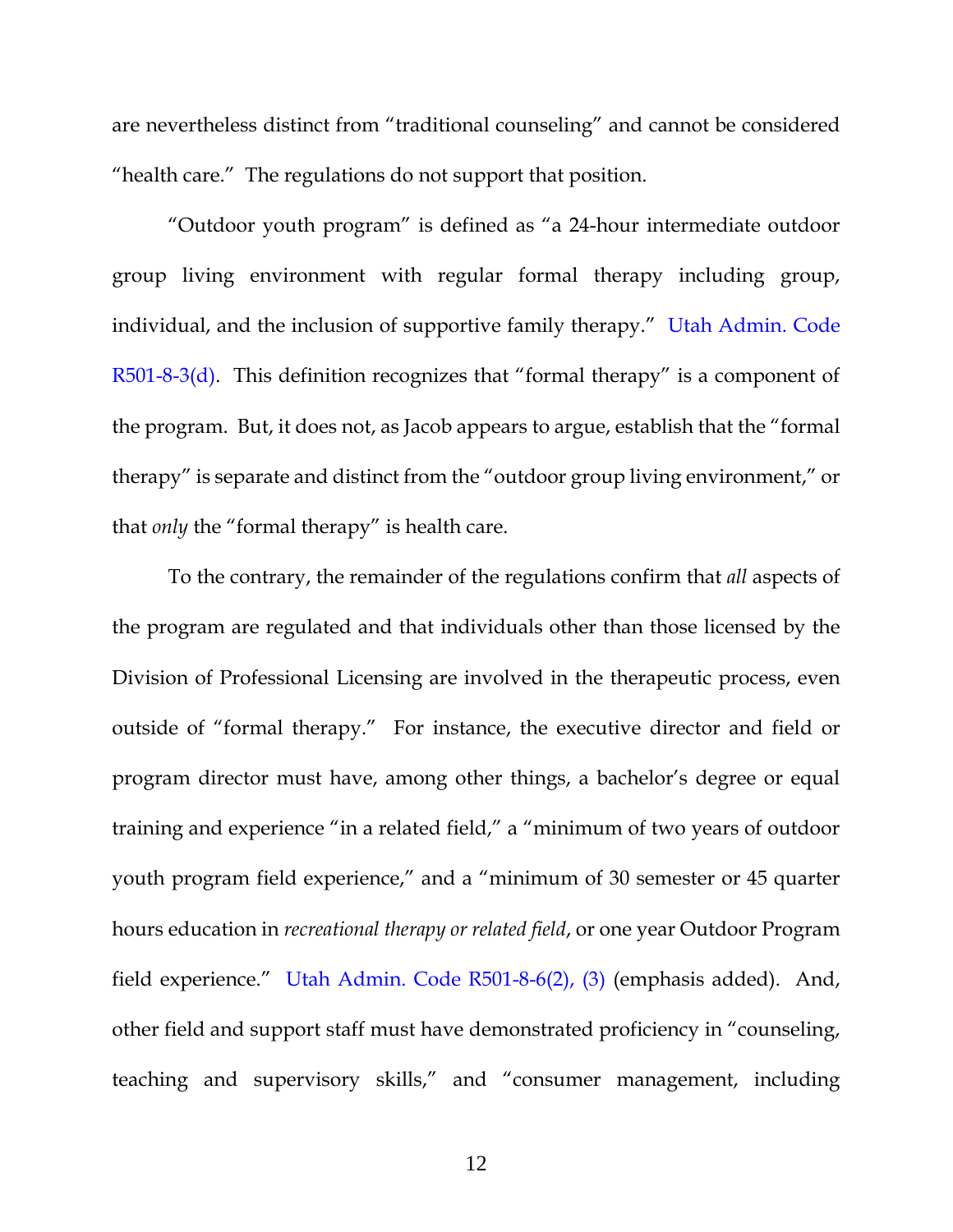containment, control, safety, conflict resolution, and behavior management," among other topics. [Utah Admin. Code R501-8-8\(2\).](https://www.westlaw.com/Document/I57CA64F0EF7F4A71B2CF1C9578367466/View/FullText.html?transitionType=Default&contextData=(sc.Default)&VR=3.0&RS=da3.0)

The fact that wilderness therapy programs in Utah are licensed by the Department of Health rather than DOPL and rely on non-DOPL-licensed staff (in addition to DOPL-licensed professionals) does not mean that wilderness therapy providers are not "health care providers." This Court has previously rejected a similar focus on "the type of license that a defendant possesses" in determining whether that person or entity is a "health care provider." *Platts*[, 947 P.2d at 662-](https://www.westlaw.com/Document/I00c42903f57311d9bf60c1d57ebc853e/View/FullText.html?transitionType=Default&contextData=(sc.Default)&VR=3.0&RS=da3.0&fragmentIdentifier=co_pp_sp_661_662) [63.](https://www.westlaw.com/Document/I00c42903f57311d9bf60c1d57ebc853e/View/FullText.html?transitionType=Default&contextData=(sc.Default)&VR=3.0&RS=da3.0&fragmentIdentifier=co_pp_sp_661_662)

In *[Platts](https://www.westlaw.com/Document/I00c42903f57311d9bf60c1d57ebc853e/View/FullText.html?transitionType=Default&contextData=(sc.Default)&VR=3.0&RS=da3.0&fragmentIdentifier=co_pp_sp_661_662)*, the Court of Appeals reversed the district court's ruling that the defendant, a "treatment program for troubled youths that was licensed by the Utah Department of Human Services," *id.* [at 660](https://www.westlaw.com/Document/I00c42903f57311d9bf60c1d57ebc853e/View/FullText.html?transitionType=Default&contextData=(sc.Default)&VR=3.0&RS=da3.0&fragmentIdentifier=co_pp_sp_661_660), is a "health care provider" within the scope of the Act. The decedent had been admitted to the program for treatment of "problems associated with running away, truancy, depression, substance abuse, and feelings of inadequacy." *[Id.](https://www.westlaw.com/Document/I00c42903f57311d9bf60c1d57ebc853e/View/FullText.html?transitionType=Default&contextData=(sc.Default)&VR=3.0&RS=da3.0)* On appeal from the district court's ruling, the Court of Appeals interpreted the term "health care provider" narrowly, "justif[ying] its narrow interpretation on the ground that it is important for a clear distinction to be made so that a potential plaintiff may know whether a potential defendant is a 'health care provider.'" *Id.* [at 662](https://www.westlaw.com/Document/I00c42903f57311d9bf60c1d57ebc853e/View/FullText.html?transitionType=Default&contextData=(sc.Default)&VR=3.0&RS=da3.0&fragmentIdentifier=co_pp_sp_661_662). "In making this distinction, the court of appeals placed importance on the type of license that a defendant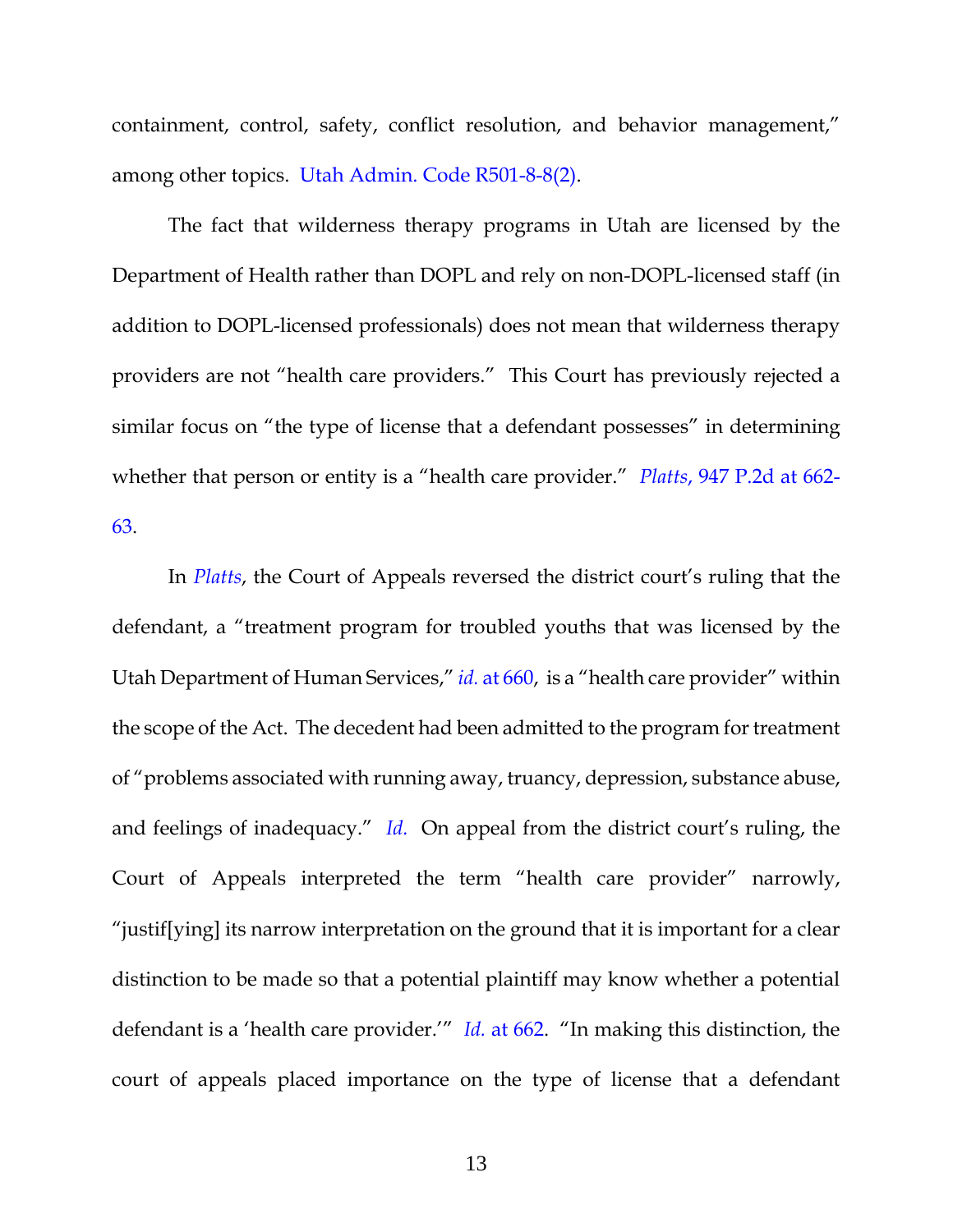possesses, drawing attention to the fact that nearly all of those listed in the Act are licensed by the Division of Professional Licensing under title 58." *[Id.](https://www.westlaw.com/Document/I00c42903f57311d9bf60c1d57ebc853e/View/FullText.html?transitionType=Default&contextData=(sc.Default)&VR=3.0&RS=da3.0)* This Court held doing so was improper; it "ignores the plain language of the statute." *[Id.](https://www.westlaw.com/Document/I00c42903f57311d9bf60c1d57ebc853e/View/FullText.html?transitionType=Default&contextData=(sc.Default)&VR=3.0&RS=da3.0&fragmentIdentifier=co_pp_sp_661_662)* at [662-63.](https://www.westlaw.com/Document/I00c42903f57311d9bf60c1d57ebc853e/View/FullText.html?transitionType=Default&contextData=(sc.Default)&VR=3.0&RS=da3.0&fragmentIdentifier=co_pp_sp_661_662)

"[T]he statute makes no mention of the status or origin of the license under which a health care provider operates as a determining factor for inclusion within the statute." *Id.* [at 663](https://www.westlaw.com/Document/I00c42903f57311d9bf60c1d57ebc853e/View/FullText.html?transitionType=Default&contextData=(sc.Default)&VR=3.0&RS=da3.0&fragmentIdentifier=co_pp_sp_661_663). "In fact, such a narrow interpretation would exclude any defendant not licensed under title 58, even if that defendant clearly rendered care or services similar to those rendered by the providers"—a result that is inconsistent with the plain language of the Act. *[Id.](https://www.westlaw.com/Document/I00c42903f57311d9bf60c1d57ebc853e/View/FullText.html?transitionType=Default&contextData=(sc.Default)&VR=3.0&RS=da3.0)* Thus, neither the fact that WinGate is licensed by the Department of Health rather than DOPL, nor the fact that those involved in the provision of treatment include both staff licensed by the Department of Health and DOPL-licensed professionals renders WinGate outside of the definition of a "health care provider." It further does not alter the fact that the wilderness therapy services WinGate provides are "sufficiently similar to those rendered by several of the practitioners explicitly identified in the Act's definition," *Carter*[, 2000 UT App 21, ¶ 21](https://www.westlaw.com/Document/Ieb156981f55311d9bf60c1d57ebc853e/View/FullText.html?transitionType=Default&contextData=(sc.Default)&VR=3.0&RS=da3.0), such that it falls within the "catchall" provision of the definition of a "health care provider" for the provision of such services.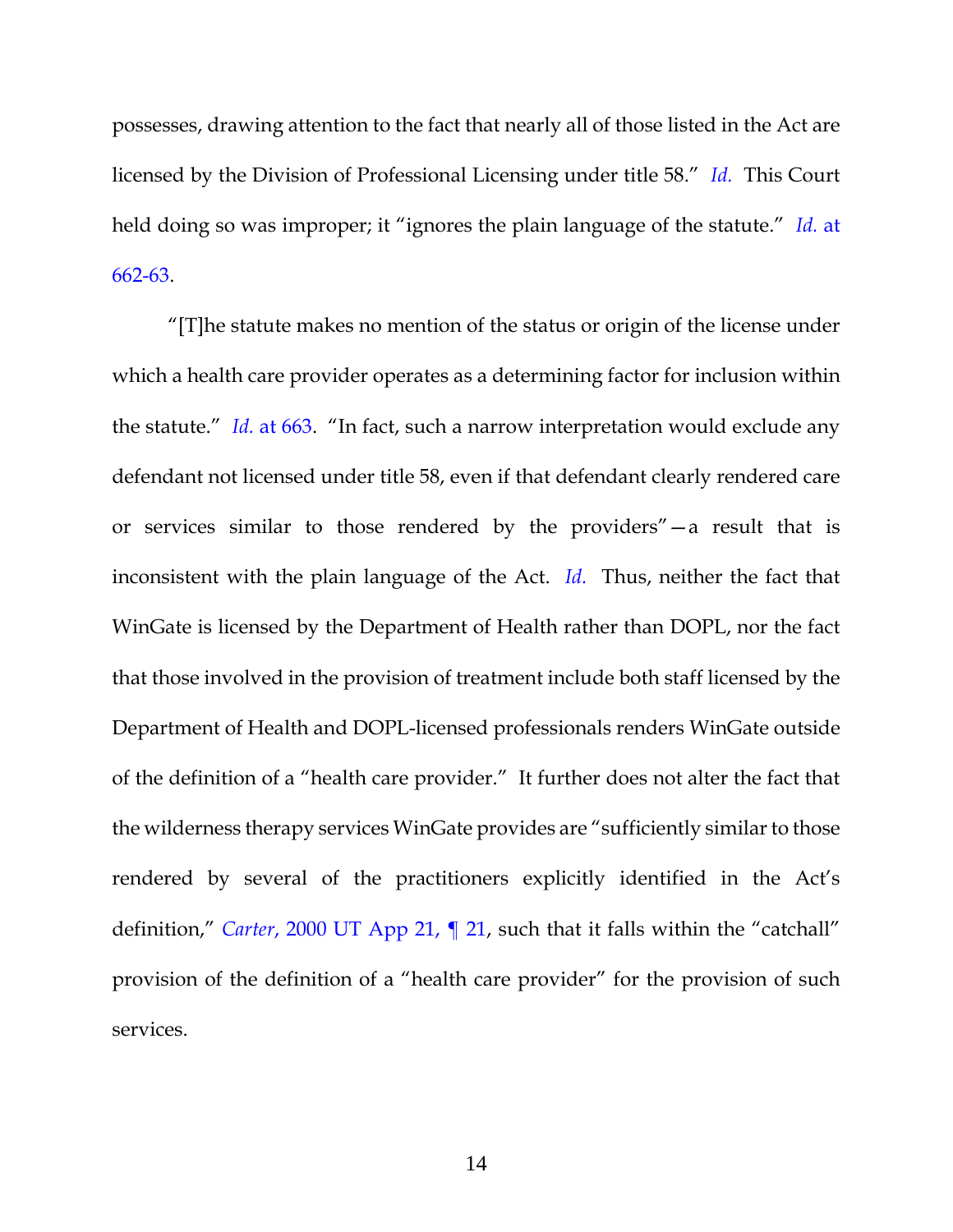In light of Jacob's unqualified concession that "Wingate is a health care provider," the question of whether it is a health care provider for its wilderness therapy program as a whole rather than merely the "traditional counseling" that is but one component of that program is beyond the scope of the certified question before the Court. However, even if the Court were to now consider whether WinGate is a health care provider, Jacob's efforts to sever the wilderness experiences from the therapy provided is unavailing. Again, as explained by the Outdoor Behavioral Council, wilderness therapy or outdoor behavioral health care is commonly understood as the "*prescriptive use* of wilderness experiences by licensed mental health professionals to meet the therapeutic needs of clients." Outdoor Behavioral Healthcare Council, *About Us*, [https://obhcouncil.com/](https://obhcouncil.com/%20about/)  [about/](https://obhcouncil.com/%20about/) (emphasis added). The immersive wilderness experiences, including "immersion in an unfamiliar environment, group living with peers, individual and group therapy sessions, educational curricula and application of primitive skills such as fire-making and backcountry travel," "*are all designed to address problem behaviors by fostering personal and social responsibility and emotional growth of clients*." Keith C. Russell et al., *How Wilderness Therapy Works: An Examination of the*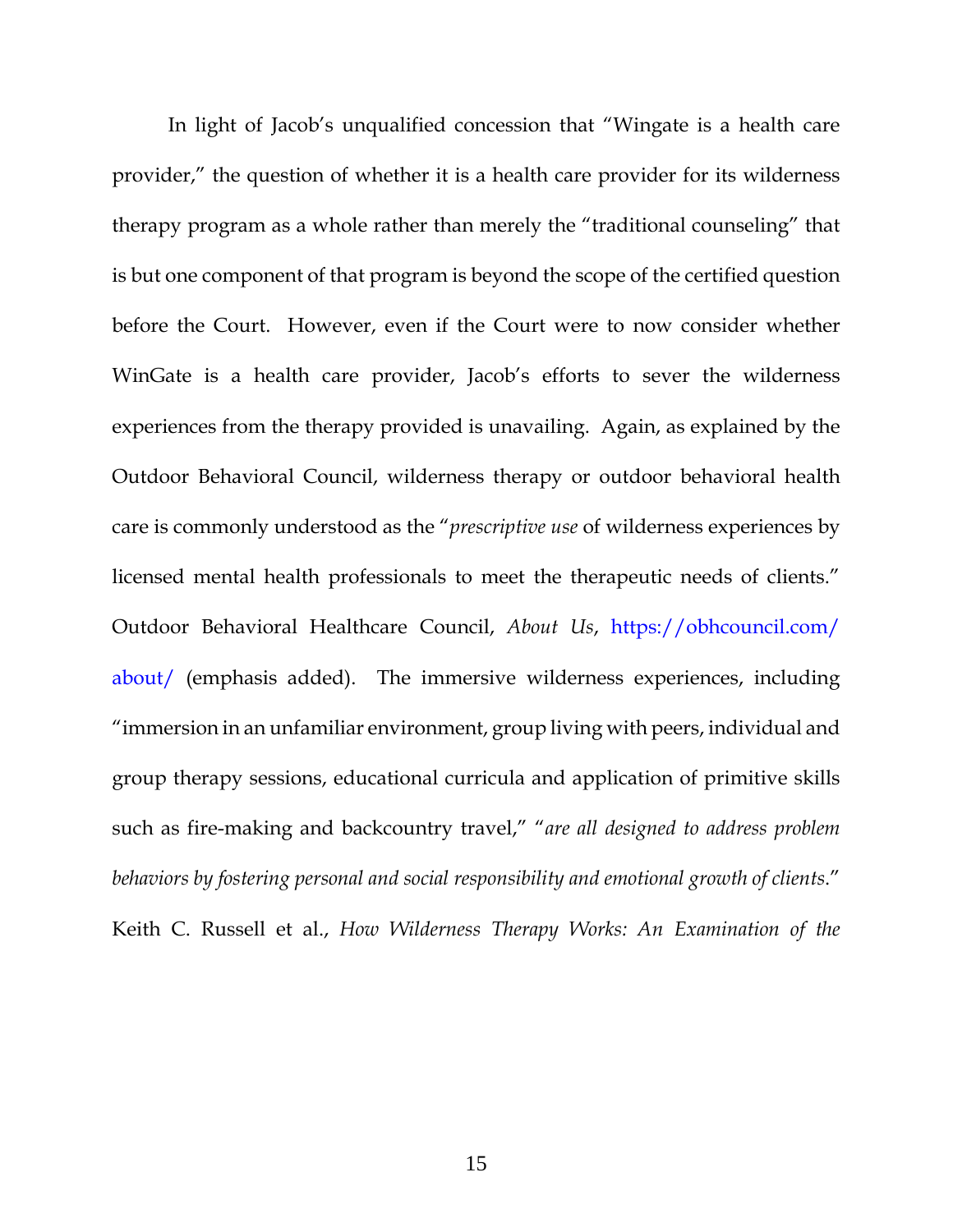*Wilderness Therapy Process to Treat Adolescents with Behavioral Problems and Addictions*, USDA Forest Service Proceedings RMRS-P-15-VOL-3 at 207 (2000). 3

The wilderness in wilderness therapy is not separate or separable from the therapy. It is not merely the location where the therapy occurs. Rather, the wilderness serves as a "crucible for growth," "a catalyst" for therapeutic change. Tori DeAngelis, *Therapy Gone Wild*. As explained in the American Psychological Association *Monitor on Psychology*, "the wilderness is devoid of escape hatches," which results in an intensive participation that "helps break down defensive barriers." *Id.* This setting also "'allows therapy to happen in this backdoor way where it doesn't feel like therapy.'" *Id.* (quoting psychologist Steve DeBois, PhD). And, the wilderness experiences with which the patient–residents are faced foster "'a greater sense of self-efficacy and internal locus of control'"; "it's empowering to realize that you can survive in the wilderness." *Id.* (quoting psychologist Steve DeBois, PhD).

WinGate is a health care provider with respect to its wilderness therapy program. As detailed in WinGate's opening brief, the question raised by the certified question, then, is whether Jacob's claim constitutes a "malpractice action." Under the broad definition of "health care," which encompasses actions

 $\overline{a}$ 

<sup>3</sup> *available at* [https://www.fs.fed.us/rm/pubs/rmrs\\_p015\\_3/rmrs\\_p015\\_3\\_](https://www.fs.fed.us/rm/pubs/rmrs_p015_3/rmrs_p015_3_%20207_217.pdf)  [207\\_217.pdf.](https://www.fs.fed.us/rm/pubs/rmrs_p015_3/rmrs_p015_3_%20207_217.pdf)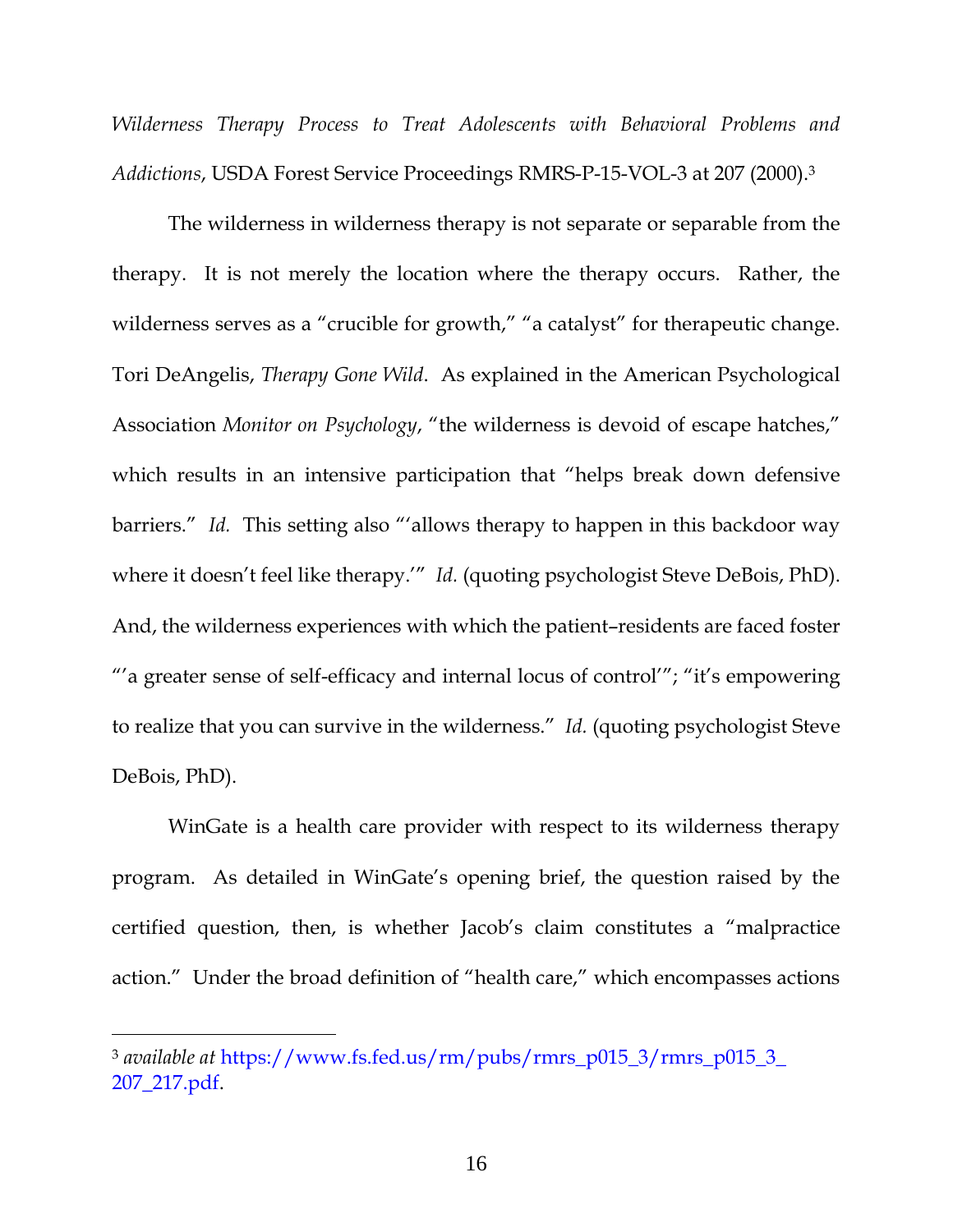taken with a therapeutic purpose or in furtherance of treatment, the answer is yes: Jacob's participation in WinGate's wilderness therapy program—and more specifically the immersive wilderness experiences, including hiking that were identified as part of his treatment plan to meet his treatment objectives—was at least *a* proximate cause of his injury. Such an interpretation and application of the Act is consistent with and supported by *[Smith v. Four Corners Mental Health Center,](https://www.westlaw.com/Document/I86e822cdf59611d983e7e9deff98dc6f/View/FullText.html?transitionType=Default&contextData=(sc.Default)&VR=3.0&RS=da3.0)  Inc.*[, 2003 UT 23, 70 P.3d 904](https://www.westlaw.com/Document/I86e822cdf59611d983e7e9deff98dc6f/View/FullText.html?transitionType=Default&contextData=(sc.Default)&VR=3.0&RS=da3.0) and *Dowling v. Bullen*[, 2004 UT 50, 94 P.3d 915,](https://www.westlaw.com/Document/I1620e14bf79d11d9b386b232635db992/View/FullText.html?transitionType=Default&contextData=(sc.Default)&VR=3.0&RS=da3.0) as set out in WinGate's opening brief.

### <span id="page-23-0"></span>**B. Recognizing the Immersive Wilderness Experience in Which Jacob Was Participating as "Health Care" Is Consistent with the Act.**

*1. Interpreting the Act in a manner that excludes Jacob's claim would undercut the explicit intent and purpose of the Act.*

<span id="page-23-1"></span>Relying exclusively on an insurance broker's website discussing coverage for "Wilderness and Backcountry Medical Professional Services," Jacob assumes that medical malpractice insurance does not cover wilderness therapy and argues, as a result, that wilderness therapy "does not implicate the public policy concerns at which the Act is aimed." (Appellant's Br. at 25-26.) Answering the certified question in the negative, however, would directly implicate the public policy concerns of the Act.

As an initial matter, Jacob's assumption about the interplay between medical malpractice insurance and insurance coverage for wilderness therapy is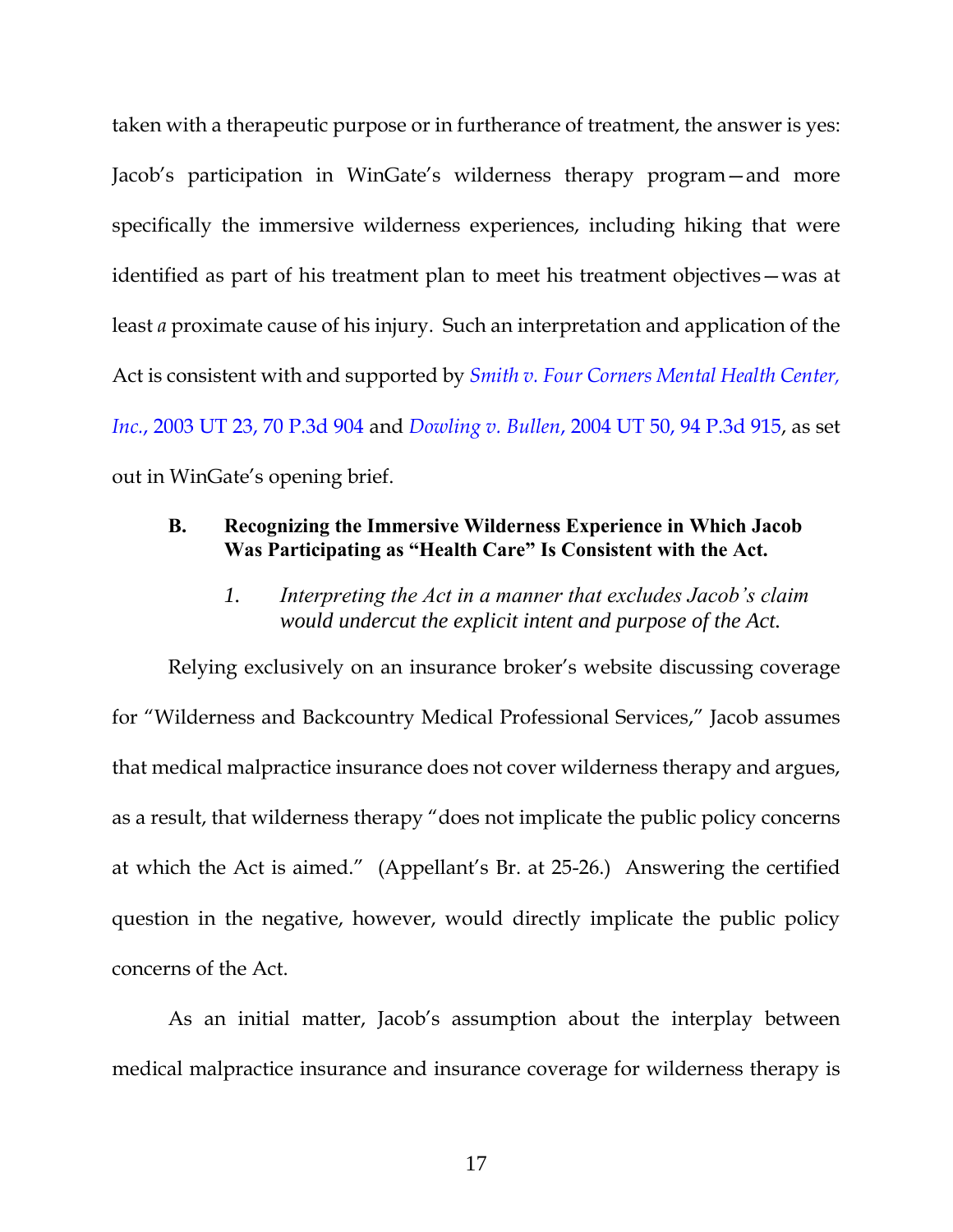not supported by the sole website on which he relies. That website appears to discuss an offering of insurance for *wilderness medicine*, which, according to the website, may be "excluded from your clinical coverage." Wilderness medicine and wilderness therapy, also referred to as outdoor behavior health care, are not the same thing. Wilderness medicine is a field of medicine generally considered to "focus[] on medical problems and treatments in remote environments." Howard D. Backer, M.D., *What is Wilderness Medicine?*, Wilderness and Environmental Medicine, Vol. 6, Issue 1, Feb. 1995, at 4. <sup>4</sup> Essentially, it is the practice of "traditional medicine" in the wilderness.

Wilderness therapy, by contrast, involves the "prescriptive *use* of wilderness experiences by licensed mental health professionals to meet the therapeutic needs of clients." Outdoor Behavioral Healthcare Council, *About Us*, https:// obhcouncil.com/about/ (emphasis added). Given this distinction, the website on which Jacob relies appears to say nothing about the insurance coverage available and applicable to wilderness therapy programs.

Regardless of the relevance, or lack thereof, of the website on which Jacob relies, his argument takes an unduly myopic view of the intent and purpose of the Act, focusing exclusively on the cost of "medical malpractice insurance." As set

 $\overline{a}$ 

<sup>4</sup> *available at* [https://www.wemjournal.org/article/S1080-6032\(13\)80003-8/pdf.](https://www.wemjournal.org/article/S1080-6032(13)80003-8/pdf)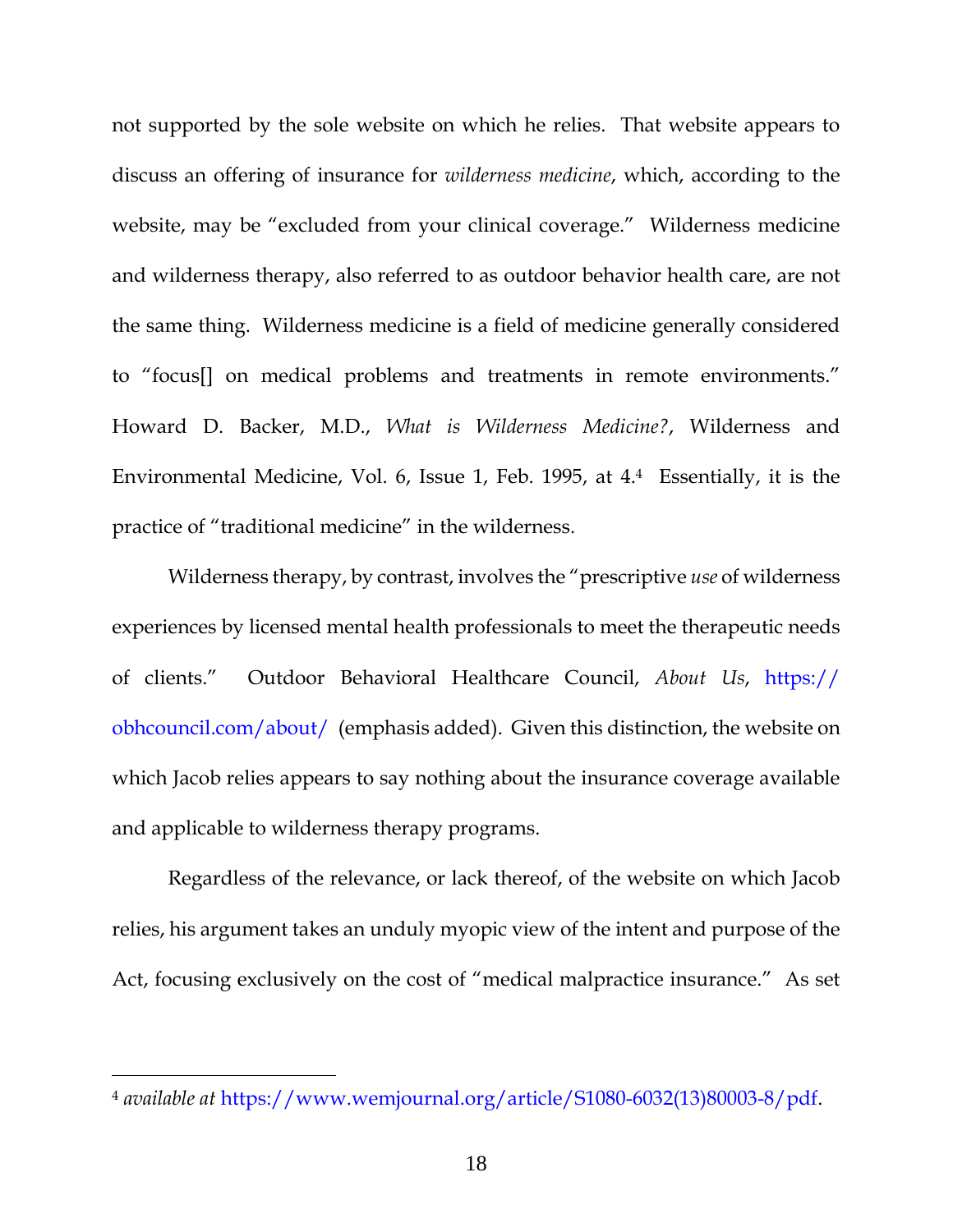out in [Section 78B-3-402,](https://www.westlaw.com/Document/N5FF522D0F43F11DC9638DC1FE7902831/View/FullText.html?transitionType=Default&contextData=(sc.Default)&VR=3.0&RS=da3.0) the intent and purpose of the Act was to ensure the continued availability of health care at affordable prices. [Utah Code § 78B-3-](https://www.westlaw.com/Document/N5FF522D0F43F11DC9638DC1FE7902831/View/FullText.html?transitionType=Default&contextData=(sc.Default)&VR=3.0&RS=da3.0) [402\(2\).](https://www.westlaw.com/Document/N5FF522D0F43F11DC9638DC1FE7902831/View/FullText.html?transitionType=Default&contextData=(sc.Default)&VR=3.0&RS=da3.0) To accomplish this, the Act was designed to, among other things, "encourage private insurance companies to continue to provide health-related malpractice insurance while at the same time establishing a mechanism to ensure the availability of insurance in the event that it becomes unavailable from private companies." Utah Code § [78B-3-402\(2\).](https://www.westlaw.com/Document/N5FF522D0F43F11DC9638DC1FE7902831/View/FullText.html?transitionType=Default&contextData=(sc.Default)&VR=3.0&RS=da3.0) The concern over the availability and cost of health care, and the associated cost of "health-related malpractice insurance," must be understood in the context of what the Legislature considered to be "health care."

Contrary to Jacob's apparent argument, the Legislature was not concerned only with what one would view as "traditional medicine." This is evidenced by the definition of "health care provider," which, as discussed above, has from the enactment of the Act in 1976 been quite broad, *see* Utah Session Laws 1976, c. 23, § 3(1).

As discussed in WinGate's opening brief, adopting a narrow interpretation of "malpractice action against a health care provider" that would exclude Jacob's claim would, in fact, directly undermine the purposes and intent of the Act. Doing so is likely to make wilderness therapy—a form of health care—less available and more costly. It is also likely to have similar effects on other forms of health care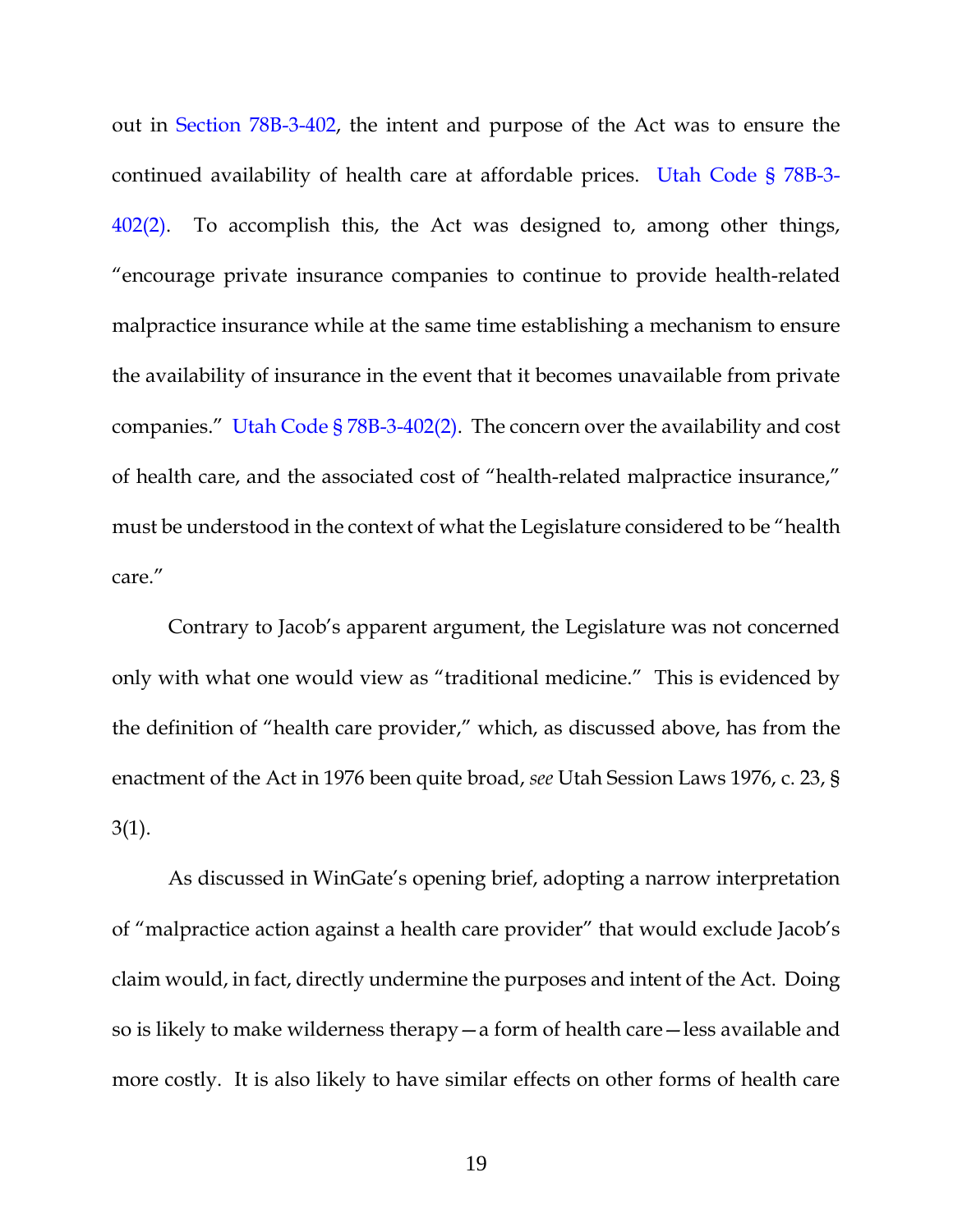the Legislature has specifically included in the Act that are not "traditional medicine," such as social services workers, licensed athletic trainers, speechlanguage pathologists, and physical therapists and physical therapist assistants.

In resolving any ambiguity in the Act, the congruence between the effect of the interpretation to be adopted and the stated intent and purposes of the Act is a useful interpretative tool. But, that analysis does not turn, as Jacob appears to believe, simply on whether "medical malpractice insurance" is at play. Consider the types of health care providers mentioned above that are specifically enumerated as "health care providers" within the scope of the Act. It is not necessary for them to have "medical malpractice insurance" in order for them to experience the very conditions that led the Legislature to enact the Act in the first instance—increased insurance premiums, a lack of coverage for certain forms of health care practice, and a perceived need to practice "defensive medicine because [the provider] views a patient as a potential adversary in a lawsuit," [Utah Code §](https://www.westlaw.com/Document/N5FF522D0F43F11DC9638DC1FE7902831/View/FullText.html?transitionType=Default&contextData=(sc.Default)&VR=3.0&RS=da3.0)  [78B-3-402\(1\).](https://www.westlaw.com/Document/N5FF522D0F43F11DC9638DC1FE7902831/View/FullText.html?transitionType=Default&contextData=(sc.Default)&VR=3.0&RS=da3.0) WinGate would surmise that they do *not* have such insurance; at least not the same type of "medical malpractice insurance" that, say, an orthopedic surgeon would have.

# *2. Applying the Act to Jacob's claim would not create "absurd" results.*

<span id="page-26-0"></span>Focusing on the Act's requirement that a plaintiff obtain a certificate of compliance from DOPL and the associated process for obtaining an affidavit of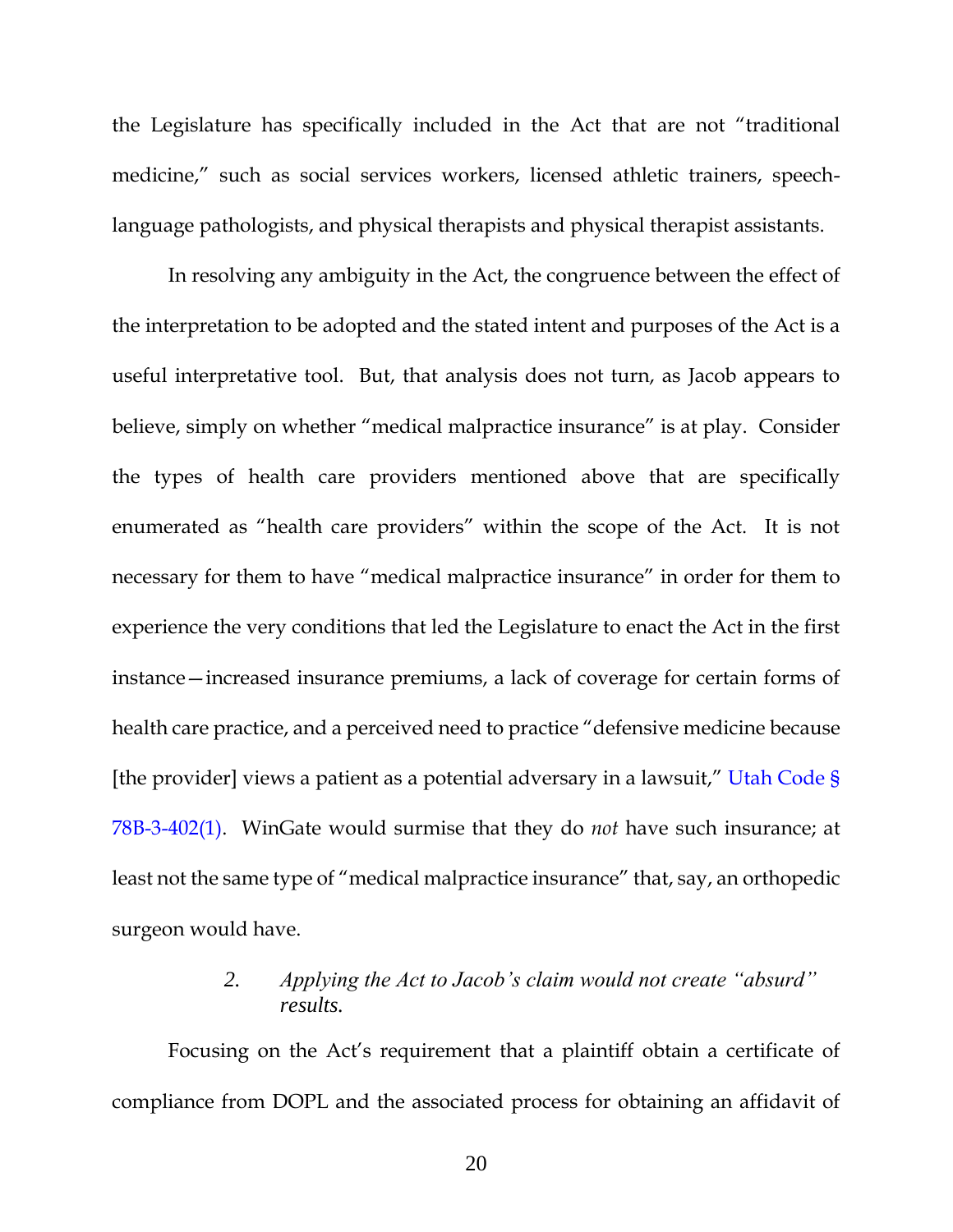merit, Jacob argues applying the Act to his claim would "yield absurd results." (Appellant's Br. at 26.) As an initial matter, the requirements that serve as the basis of Jacob's arguments no longer apply. This Court recently held that [Section 78B-](https://1.next.westlaw.com/Document/NE95E4A60F43F11DC90A9ABEDAA6136B0/View/FullText.html?originationContext=documenttoc&transitionType=CategoryPageItem&contextData=(sc.Default)) $3-412(1)(b)$ , which requires a plaintiff to obtain a certificate of compliance, and [Section 78B-3-423](https://1.next.westlaw.com/Document/NC286C1005FC411E8911880B8173A9115/View/FullText.html?originationContext=documenttoc&transitionType=CategoryPageItem&contextData=(sc.Default)) governing the issuance of an affidavit of merit are unconstitutional. *[Vega v. Jordan Valley Med. Ctr., LP](https://www.westlaw.com/Document/Icbf326e0ac9711e9ba33b03ae9101fb2/View/FullText.html?transitionType=Default&contextData=(sc.Default)&VR=3.0&RS=da3.0)*, 2019 UT 35, ¶ 25, 449 P.3d 31.

*[Vega](https://www.westlaw.com/Document/Icbf326e0ac9711e9ba33b03ae9101fb2/View/FullText.html?transitionType=Default&contextData=(sc.Default)&VR=3.0&RS=da3.0)* did, however, leave in place the prelitigation review process described in [Section 78B-3-416.](https://1.next.westlaw.com/Document/NA83641E0688411E8BEBFB1747FA1CA29/View/FullText.html?originationContext=documenttoc&transitionType=CategoryPageItem&contextData=(sc.Default)) That process includes a requirement that DOPL appoint a panel that consists of identified categories of individuals including "one member who is a licensed health care provider listed under [Section 78B-3-403,](https://1.next.westlaw.com/Document/N0E6B990085B811E9A9B08E2FC34AD275/View/FullText.html?originationContext=documenttoc&transitionType=CategoryPageItem&contextData=(sc.Default)) who is practicing and knowledgeable in the same specialty as the proposed defendant." [Utah Code § 78b-3-416\(4\)\(b\)\(i\).](https://www.westlaw.com/Document/NA83641E0688411E8BEBFB1747FA1CA29/View/FullText.html?transitionType=Default&contextData=(sc.Default)&VR=3.0&RS=da3.0)

Either considering the pre-*[Vega](https://www.westlaw.com/Document/Icbf326e0ac9711e9ba33b03ae9101fb2/View/FullText.html?transitionType=Default&contextData=(sc.Default)&VR=3.0&RS=da3.0)* or post-*[Vega](https://www.westlaw.com/Document/Icbf326e0ac9711e9ba33b03ae9101fb2/View/FullText.html?transitionType=Default&contextData=(sc.Default)&VR=3.0&RS=da3.0)* requirements, Jacob has failed to meaningfully explain how those requirements make application of the Act to his claim "absurd." His examples of the absurdity of requiring a cardiologist to opine that unaddressed spilled soda caused a patient to slip or a paramedic to opine that missing lug nuts caused an accident (Appellant's Br. at 27) ignore the nature of his claim. As explained in detail in WinGate's opening brief and above, this is not a simple slip and fall claim. Jacob was not hiking for fun or as part of a recreational youth camp. He was engaged in treatment, participating in the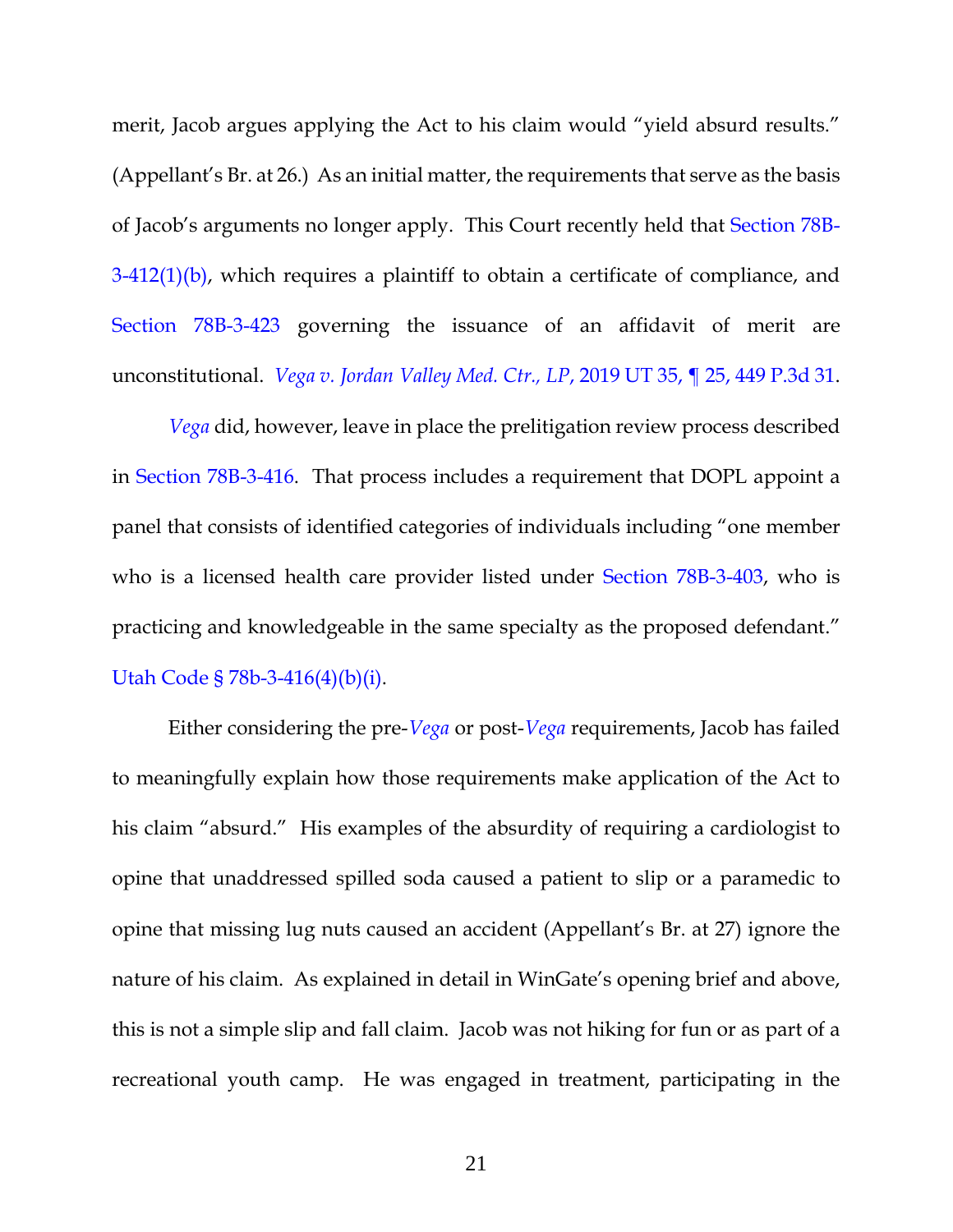therapeutic process prescribed to address the various mental health and behavioral issues he was experiencing.

Jacob's argument that because Mr. Hess was "the only licensed health care provider to interact with Jacob during his time at Wingate," he would have been required to "have obtained a marriage and family counselor's opinion that the rock formation was unsafe to climb would also be an absurd result" not only ignores his concession that WinGate is a health care provider, but also ignores the inextricable link between his hiking and the treatment he was receiving. First, because WinGate is a "health care provider" and is licensed by the Department of Human Services, Jacob could have satisfied the affidavit of merit requirement by obtaining an affidavit of merit from another licensed wilderness therapy program. *See* [Utah Code § 78B-3-423\(4\)\(a\).](https://www.westlaw.com/Document/NC286C1005FC411E8911880B8173A9115/View/FullText.html?transitionType=Default&contextData=(sc.Default)&VR=3.0&RS=da3.0) And, regardless of whether another wilderness therapy program or a licensed marriage and family therapist were to provide the affidavit of merit and serve on the prelitigation panel, it would not be absurd to have those individuals evaluate the merits of Jacob's claim. That individual would not be offering an opinion, as Jacob maintains, about whether the rock formation was unreasonably dangerous to climb. Rather, they would be offering an opinion about whether WinGate breached its standard of care in the manner in which it implemented Jacob's treatment plan; namely the manner in which it exposed Jacob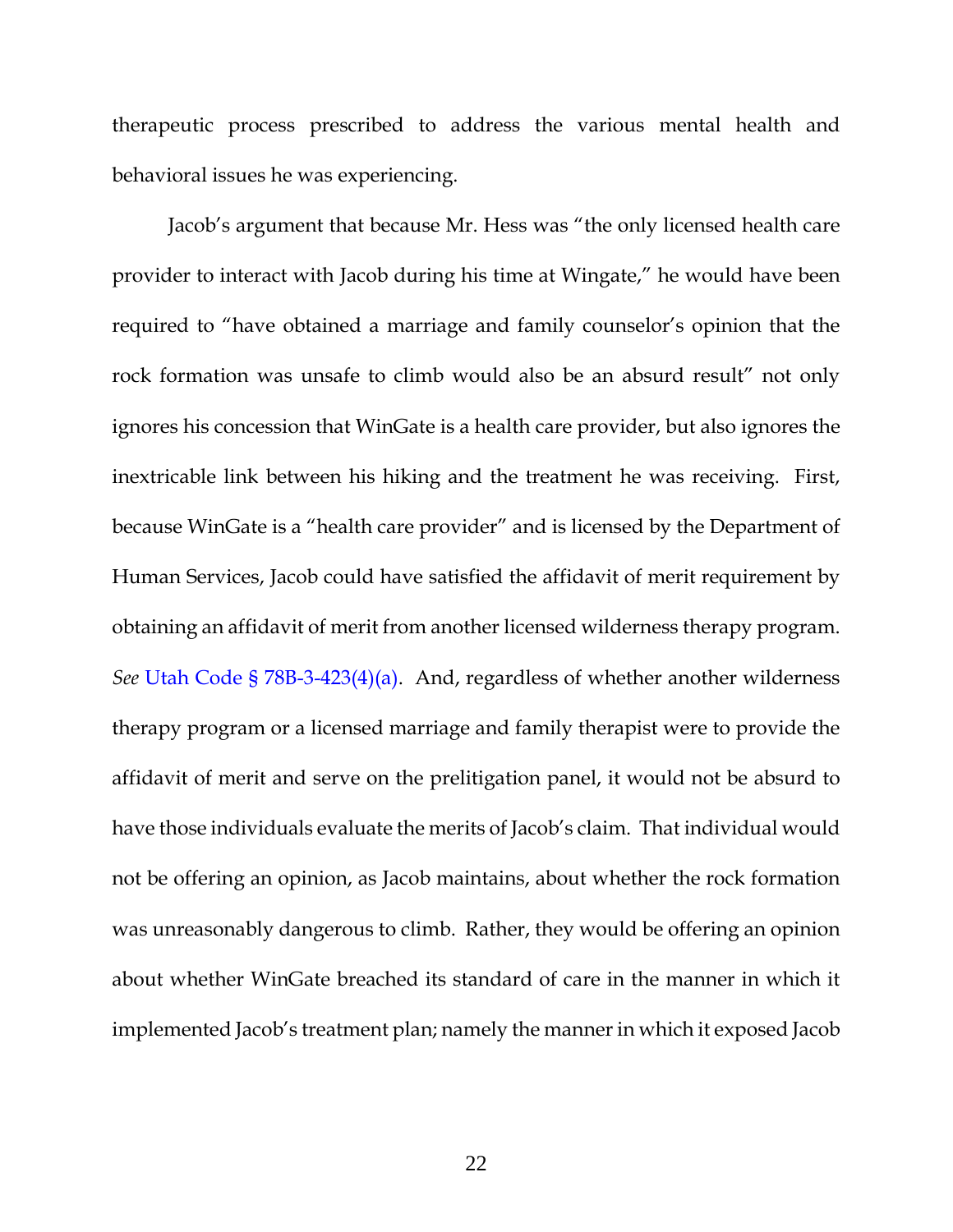to an immersive wilderness experience with the intent of obtaining the therapeutic benefits identified in his treatment plan.

This is not all that different from the opinions the plaintiffs in *[Smith](https://www.westlaw.com/Document/I86e822cdf59611d983e7e9deff98dc6f/View/FullText.html?transitionType=Default&contextData=(sc.Default)&VR=3.0&RS=da3.0)* and *[Carter](https://www.westlaw.com/Document/Ieb156981f55311d9bf60c1d57ebc853e/View/FullText.html?transitionType=Default&contextData=(sc.Default)&VR=3.0&RS=da3.0)* would have had to have obtained to proceed with their claims in light of the determination the Act applied to both. In the former, the plaintiff presumably would have had to obtain an opinion from a mental health service provider that the plaintiff had a meritorious claim the defendant had been negligent in supervising the plaintiff and his foster parents, including by "fail[ing] to adequately provide caseworker services and to prepare and implement his mental health treatment plan," resulting in the plaintiff being abused by a foster sibling. *See Smith*[, 2003 UT 23, ¶¶ 35-36.](https://www.westlaw.com/Document/I86e822cdf59611d983e7e9deff98dc6f/View/FullText.html?transitionType=Default&contextData=(sc.Default)&VR=3.0&RS=da3.0) And, in *[Carter](https://www.westlaw.com/Document/Ieb156981f55311d9bf60c1d57ebc853e/View/FullText.html?transitionType=Default&contextData=(sc.Default)&VR=3.0&RS=da3.0)*, the plaintiff presumably would have had to have obtained an opinion from a hospital, ambulance service provider, or paramedic that the plaintiff had a meritorious claim the paramedics' decision to transfer ambulances given the mechanical issues was negligent. *Carter*[, 2000 UT](https://www.westlaw.com/Document/Ieb156981f55311d9bf60c1d57ebc853e/View/FullText.html?transitionType=Default&contextData=(sc.Default)&VR=3.0&RS=da3.0)  App 21,  $\P$  10. Neither involves the type of pure "medical standard of care" analysis that Jacob appears to maintain is the only kind that can sensibly be made under the Act.

If the certificate of compliance and affidavit of merit procedures were still in effect, Jacob could satisfy those requirements in this case, and it would not be "absurd" for him to do so. He could likewise without any "absurdity" comply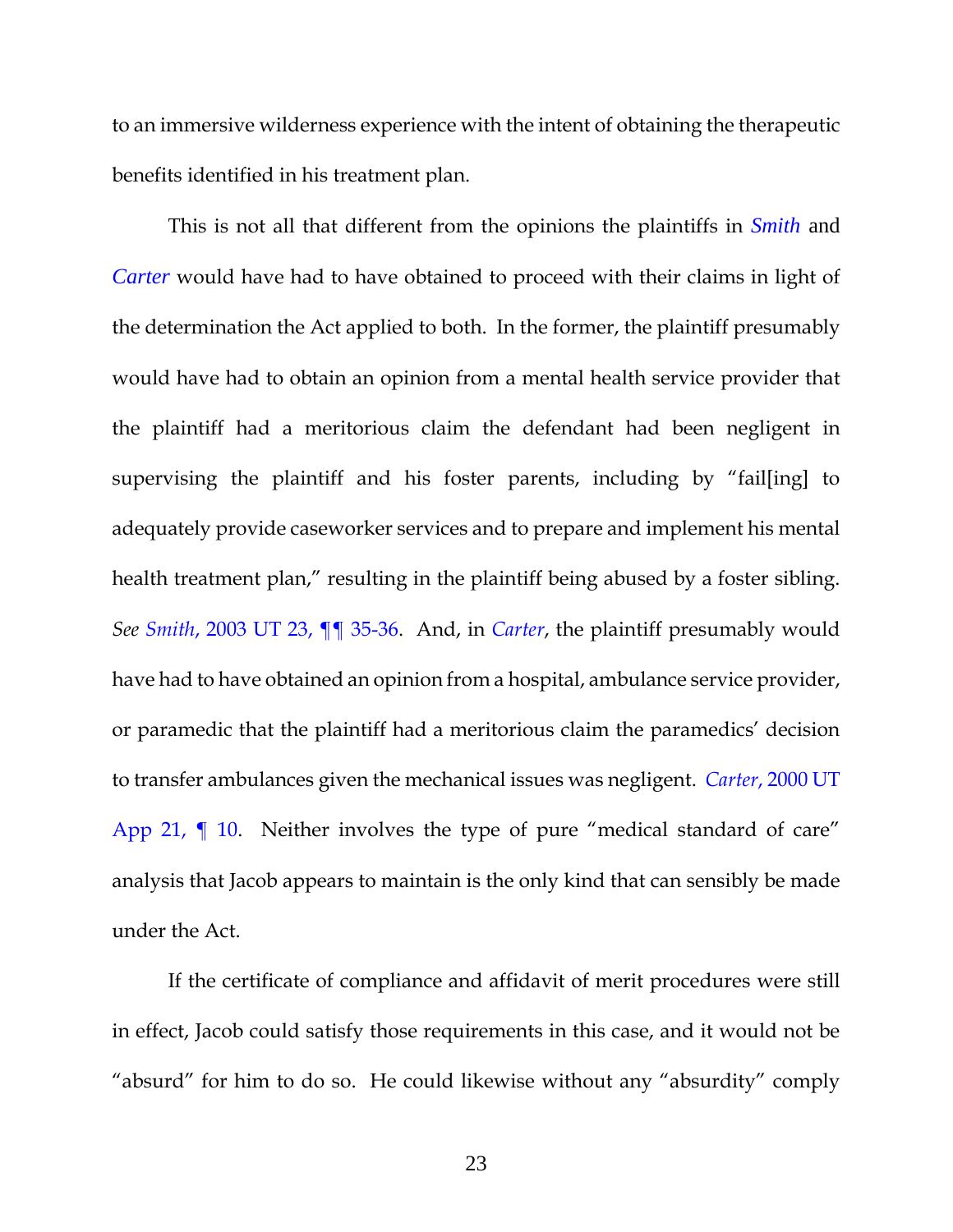with the prelitigation panel process, which this Court has noted "functions to guide and solidify claims before they reach court," *Vega*[, 2019 UT 35, ¶ 24.](https://www.westlaw.com/Document/Icbf326e0ac9711e9ba33b03ae9101fb2/View/FullText.html?transitionType=Default&contextData=(sc.Default)&VR=3.0&RS=da3.0) Notably, that panel contains only one "licensed health care provider" with the two other members consisting of a lawyer (not necessarily one who practices medical malpractice) and a "lay panelist who is not a lawyer, doctor, hospital employee, or other health care provider." It seems no more absurd that a health care provider would be asked to opine on whether a claim for which an action taken in furtherance of treatment was a proximate cause is meritorious even when that claim may not involve traditional "medical malpractice" than it is to *in every*  malpractice action have a lawyer and a lay person offer an opinion on the merits of the claim.

### *3. The legislative history surrounding H.B. 112 (2002) is not applicable to resolution of the certified question and does not support answering that question in the negative.*

<span id="page-30-0"></span>Jacob additionally relies on an excerpt from the floor debate of House Bill 112 in 2002 to argue that the Act is limited to "professional malpractice" claims involving the "exercise of professional medical judgment," which, in his view, cannot possibly encompass claims based on wilderness therapy. (Appellants' Br. at 28-33.) This argument fails to provide useful guidance in answering the certified question.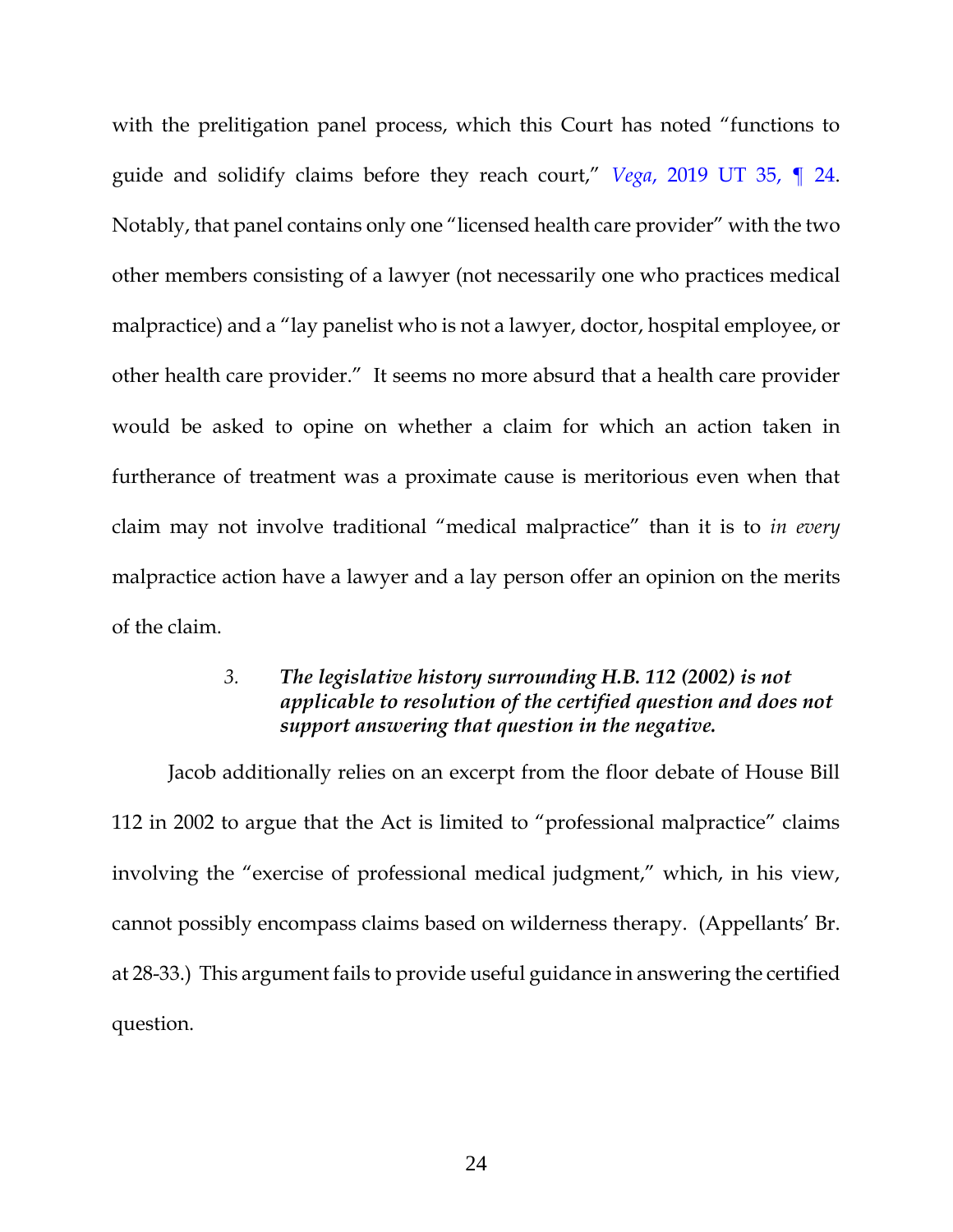First, Jacob has failed to identify any ambiguity in the Act that would require consulting legislative history. As this Court has explained, "[i]t is axiomatic that the best evidence of legislative intent is the plain language of the statute itself." *Bryner v. Cardon Outreach*[, LLC, 2018 UT 52, ¶ 9, 428 P.3d 1096.](https://www.westlaw.com/Document/If93e4ff0c11311e88037ff68a1223ab1/View/FullText.html?transitionType=Default&contextData=(sc.Default)&VR=3.0&RS=da3.0) (quotation marks omitted). "The first step of statutory interpretation is to look to the plain language, and where statutory language is plain and unambiguous, [Utah] Court[s] will not look beyond the same to divine legislative intent." *[Id.](https://www.westlaw.com/Document/If93e4ff0c11311e88037ff68a1223ab1/View/FullText.html?transitionType=Default&contextData=(sc.Default)&VR=3.0&RS=da3.0)* (quotation marks and brackets omitted). "Rather, we are guided by the rule that a statute should generally be construed according to its plain language" *[Id.](https://www.westlaw.com/Document/If93e4ff0c11311e88037ff68a1223ab1/View/FullText.html?transitionType=Default&contextData=(sc.Default)&VR=3.0&RS=da3.0)* (quotation marks omitted).

Second, even if there were some ambiguity in the Act, "where the legislative purpose is expressly stated and agreed to as part of the legislation, [the Court] do[es] not look to the views expressed by one or more legislators in floor debates, committee minutes, or elsewhere, in determining the intent of the statute." *[Wood](https://www.westlaw.com/Document/I8ee0446cf53e11d983e7e9deff98dc6f/View/FullText.html?transitionType=Default&contextData=(sc.Default)&VR=3.0&RS=da3.0)  v. Univ. of Utah Med. Ctr.*[, 2002 UT 134, ¶ 19, 67 P.3d 436.](https://www.westlaw.com/Document/I8ee0446cf53e11d983e7e9deff98dc6f/View/FullText.html?transitionType=Default&contextData=(sc.Default)&VR=3.0&RS=da3.0) That is the case here. [Section 78B-3-402](https://www.westlaw.com/Document/N5FF522D0F43F11DC9638DC1FE7902831/View/FullText.html?transitionType=Default&contextData=(sc.Default)&VR=3.0&RS=da3.0) contains express findings and declarations regarding the purpose of the Act. This express statement of intent precludes reliance on legislative history. *Wood*[, 2002 UT 134, ¶ 19](https://www.westlaw.com/Document/I8ee0446cf53e11d983e7e9deff98dc6f/View/FullText.html?transitionType=Default&contextData=(sc.Default)&VR=3.0&RS=da3.0) ("Because the legislature expressly set forth its intent and purpose in section 78–11–23 in enacting the instant legislation, we do not look at its legislative history.").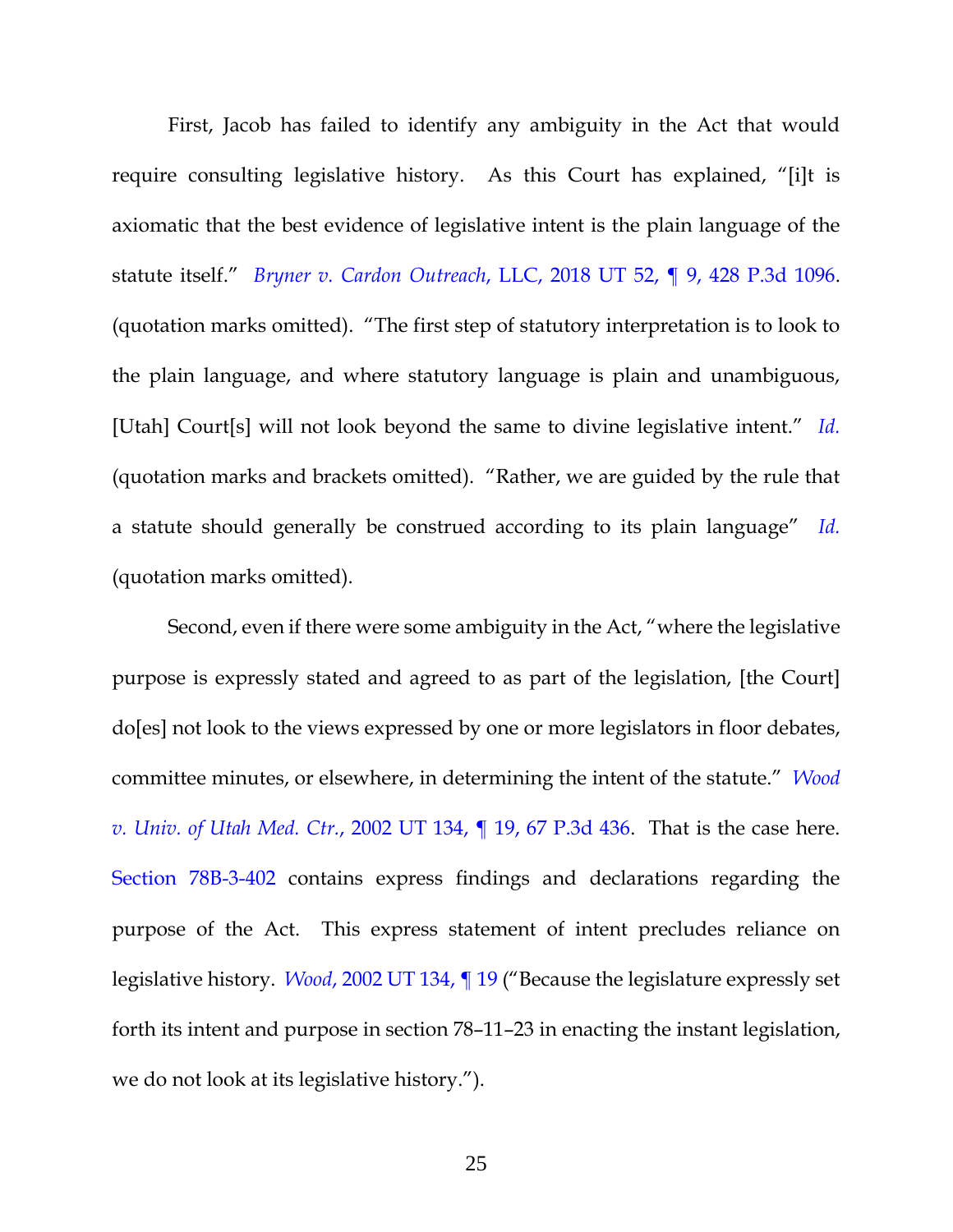Even if the Court were to consider legislative history despite the lack of ambiguity and the section explicitly detailing the Act's intent and purpose, the legislative history from 2002 is of little interpretative value.

As Jacob acknowledges, the scope of the 2002 amendments to the Act were quite limited. H.B. 112 merely added "health care facility" as a defined term to what is now [Section 78B-3-403](https://1.next.westlaw.com/Document/N0E6B990085B811E9A9B08E2FC34AD275/View/FullText.html?originationContext=documenttoc&transitionType=CategoryPageItem&contextData=(sc.Default)) and included "health care facility" in the list of "health care provider[s]." Utah H.B. 112 (2002). It did not otherwise alter the reach of the Act. As a result, statements during the floor debate about what then-current legislators understood regarding the types of claims covered by the Act say nothing of the 1977 Legislature's intent when *it* originally enacted the Act.

Further, courts have been hesitant to rely too heavily on the statements of individual legislatures in discerning legislative intent. *See [R.P. v. K.S.W.](https://www.westlaw.com/Document/I096f5f639d8211e3a659df62eba144e8/View/FullText.html?transitionType=Default&contextData=(sc.Default)&VR=3.0&RS=da3.0&fragmentIdentifier=co_pp_sp_4650_n.8)*, 2014 UT [App 38, ¶ 19 n.8,](https://www.westlaw.com/Document/I096f5f639d8211e3a659df62eba144e8/View/FullText.html?transitionType=Default&contextData=(sc.Default)&VR=3.0&RS=da3.0&fragmentIdentifier=co_pp_sp_4650_n.8) 320 P.3d 1084, *overruled on other grounds by [Castro v. Lemus](https://www.westlaw.com/Document/I77f6c390238311eabed3a1bc09b332eb/View/FullText.html?transitionType=Default&contextData=(sc.Default)&VR=3.0&RS=da3.0)*, 2019 [UT 71, 456 P.3d 750](https://www.westlaw.com/Document/I77f6c390238311eabed3a1bc09b332eb/View/FullText.html?transitionType=Default&contextData=(sc.Default)&VR=3.0&RS=da3.0). Thus, Senator Valentine's and Senator Bramble's statements and questions revealing their interpretation or understanding of the types of claims covered by the Act have little interpretive value. This is particularly true given the Act explicitly identifies that it applies to any "malpractice action against a health care provider" and defines that term as well as "health care provider" and "health care." To the extent any of the Senators' statements during the floor debate can be read as limiting the defined meaning of those terms, their statements should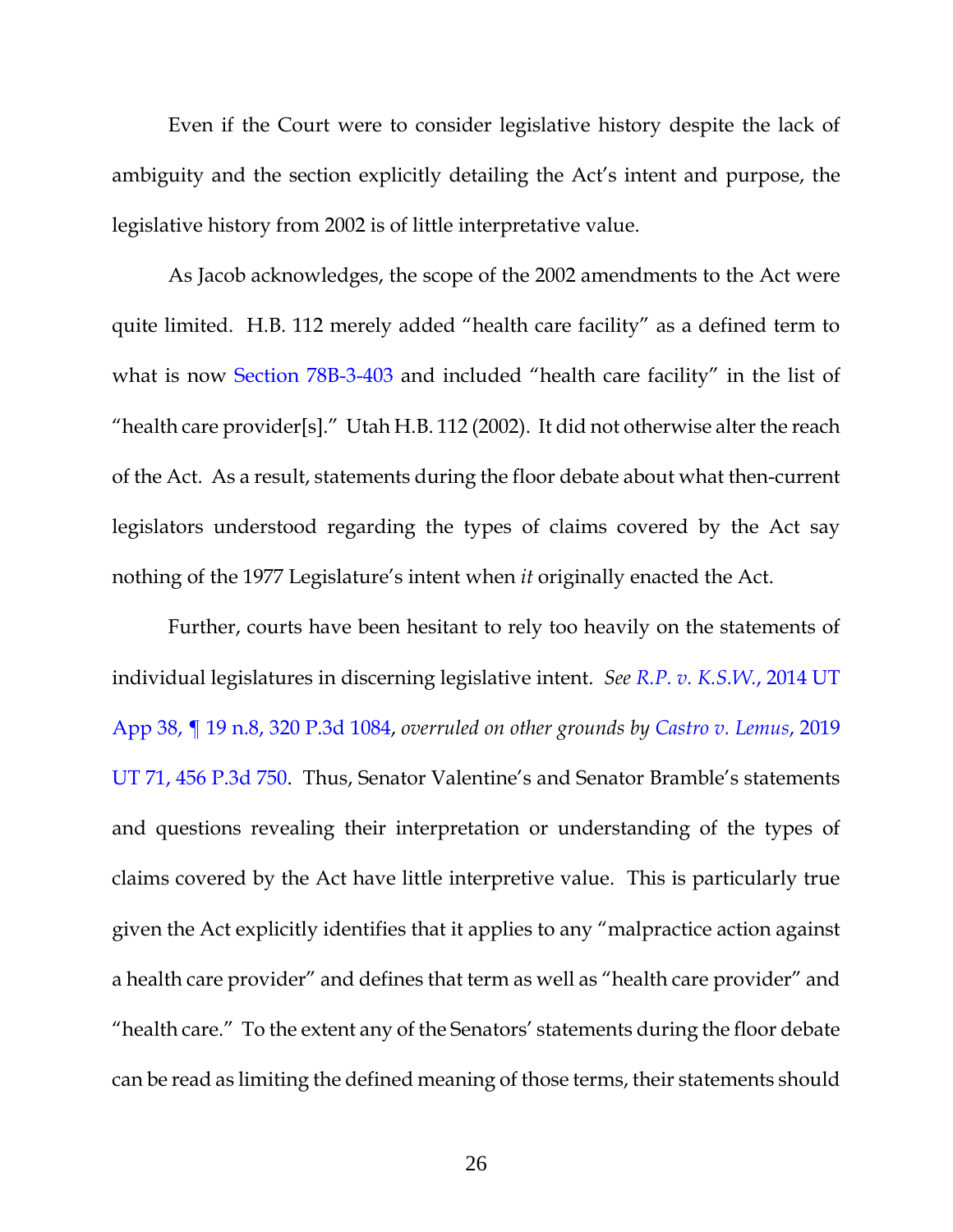not be given any weight. *See, e.g.*, *State v. Davis*[, 2011 UT 57, ¶ 65, 266 P.3d 765](https://www.westlaw.com/Document/I11ad872de92d11e0bc27967e57e99458/View/FullText.html?transitionType=Default&contextData=(sc.Default)&VR=3.0&RS=da3.0) (Lee, J., dissenting) ("But non-statutory statements of legislative intent should never be considered when they are aimed at supplanting the language enacted into law.").

Setting all of these issues aside, the Senators' statements on which Jacob relies do not ultimately support his argument that the Act applies only to claims requiring "exercise of professional medical judgment," and that this cannot possibly encompass claims based on wilderness therapy. Again, the Act explicitly defines "malpractice action against a health care provider." Nothing in that definition or the definition of its included terms ("health care provider" and "health care") limits the Act's reach to claims that required the exercise of medical judgment.

Indeed, in *[Smith](https://www.westlaw.com/Document/I86e822cdf59611d983e7e9deff98dc6f/View/FullText.html?transitionType=Default&contextData=(sc.Default)&VR=3.0&RS=da3.0)* and *[Carter](https://www.westlaw.com/Document/Ieb156981f55311d9bf60c1d57ebc853e/View/FullText.html?transitionType=Default&contextData=(sc.Default)&VR=3.0&RS=da3.0)*, this Court and the Utah Court of Appeals, respectively, applied the Act without any discussion of the claim turning on the "exercise of professional medical judgment." Again, both involve what could be considered more "ordinary negligence" than "professional medical judgment." *[Smith](https://www.westlaw.com/Document/I86e822cdf59611d983e7e9deff98dc6f/View/FullText.html?transitionType=Default&contextData=(sc.Default)&VR=3.0&RS=da3.0)* involved a claim the defendant had been negligent because it knew of the other foster child's "violent character and . . . homosexual tendencies" and "failed to properly protect [the plaintiff] from injury by inadequately supervising caseworker services provided to the [foster parents, the plaintiff, and the other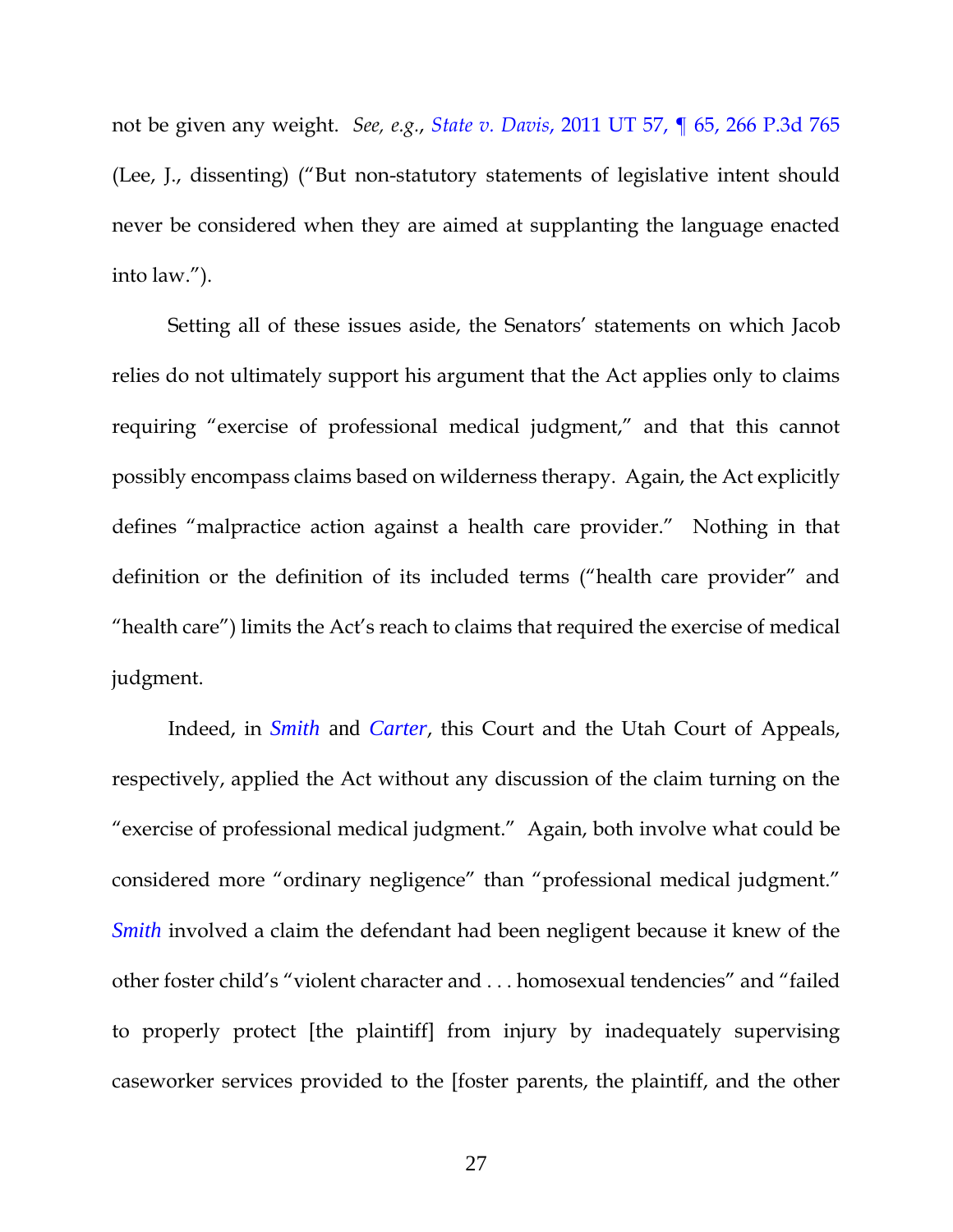foster child] and by placing [the two foster children] in a home together." *[Smith](https://www.westlaw.com/Document/I86e822cdf59611d983e7e9deff98dc6f/View/FullText.html?transitionType=Default&contextData=(sc.Default)&VR=3.0&RS=da3.0)*, [2003 UT 23, ¶ 6.](https://www.westlaw.com/Document/I86e822cdf59611d983e7e9deff98dc6f/View/FullText.html?transitionType=Default&contextData=(sc.Default)&VR=3.0&RS=da3.0) And, *[Carter](https://www.westlaw.com/Document/Ieb156981f55311d9bf60c1d57ebc853e/View/FullText.html?transitionType=Default&contextData=(sc.Default)&VR=3.0&RS=da3.0)* involved a claim challenging "the paramedics' decision to change ambulances in the face of a malfunctioning gauge." *Carter*[, 2000](https://www.westlaw.com/Document/Ieb156981f55311d9bf60c1d57ebc853e/View/FullText.html?transitionType=Default&contextData=(sc.Default)&VR=3.0&RS=da3.0)  [UT App 21, ¶ 10.](https://www.westlaw.com/Document/Ieb156981f55311d9bf60c1d57ebc853e/View/FullText.html?transitionType=Default&contextData=(sc.Default)&VR=3.0&RS=da3.0)

The Senators' comments further appear directed to claims of a different type than those at issue here; that is, claims involving injuries caused by actions *not*  taken with a therapeutic purpose or in furtherance of treatment. Senator Bramble, for example, referred to a possible claim where "a hospice worker . . . rear-ended someone." (*See* Appellant's Br. at 30.) There is no discussion, let alone a meaningful discussion, of how the Act would apply to injuries caused while an individual was actively involved in a course of treatment set out by a licensed marriage and family therapist.

As discussed in WinGate's opening brief, the Court should reaffirm that the definition of "health care" is broad and includes those actions undertaken as part or in furtherance of the provision of medical care or treatment; and, consistent with prior caselaw, hold that an injury "relates to or arises out of health care" as long as the provision of health care is *a* proximate cause of the injury. The legislative history on which Jacob relies does not indicate otherwise.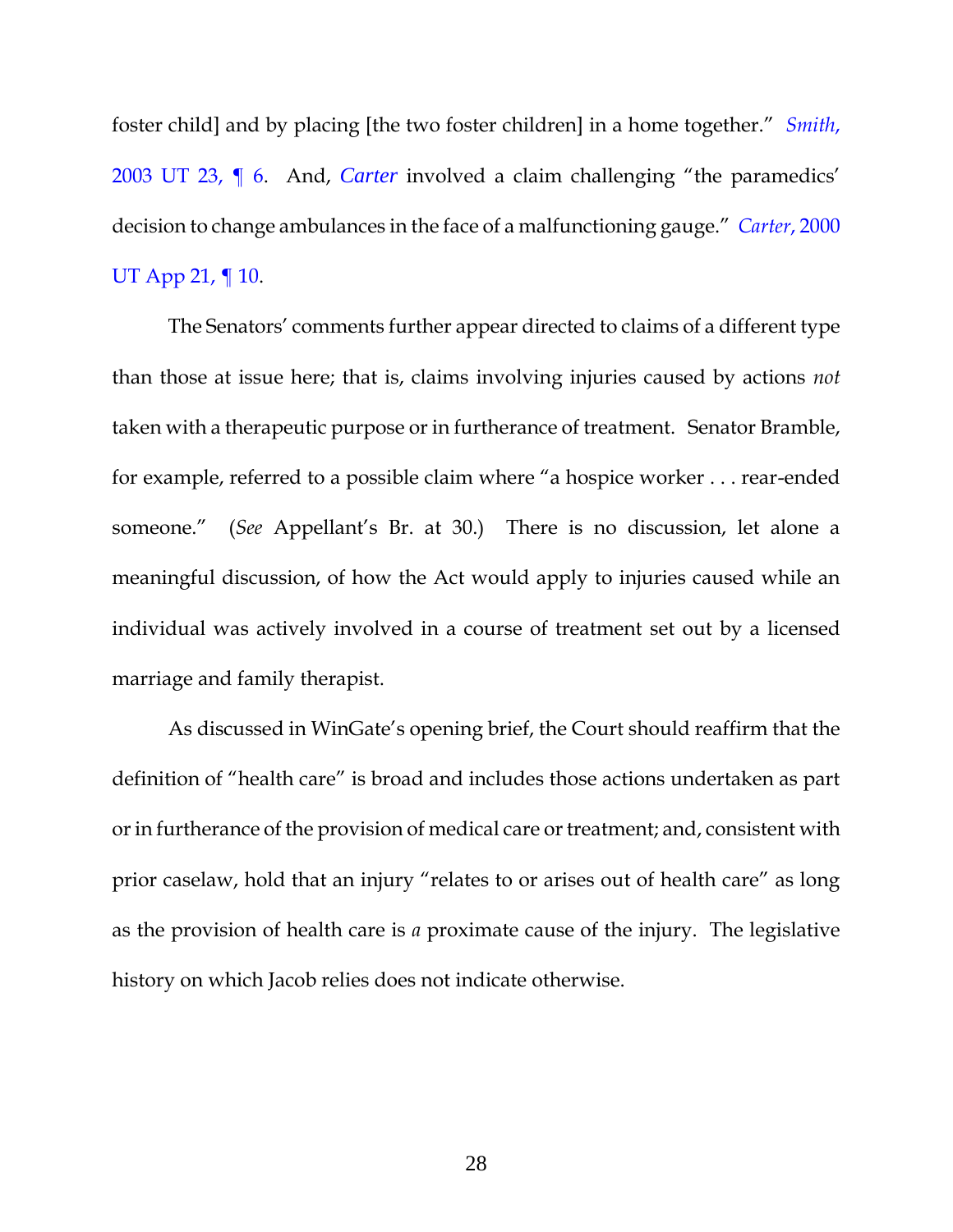#### <span id="page-35-0"></span>**C. The Caselaw from Other Jurisdictions on Which Jacob Relies Does Not Compel the Court to Answer the Certified Question in the Negative.**

Jacob cites several cases from other jurisdictions that he argues support answering the certified question in the negative; that his claim is not a "malpractice action against a health care provider" subject to the Act. These extrajurisdictional cases offer little support for Jacob's argument and proffered interpretation of the Act. Certain of the cases apply what appears to be a different framework than that adopted by Utah's Act. And, those that interpret and apply terms similar to those contained in the Act evidence a distinction not present in this case; that actions related only tangentially (such as spatially or temporally) to the provision of health care do not constitute "malpractice actions" subject to specified procedural requirements.

Jacob relies on two cases from New York: *[Coursen v. New York Hospital](https://1.next.westlaw.com/Document/I89427290dbe411d9a489ee624f1f6e1a/View/FullText.html?transitionType=UniqueDocItem&contextData=(sc.Search)&userEnteredCitation=499+N.Y.S.2d+52)– Cornell Medical Center*[, 499 N.Y.S.2d 52 \(App. Div. 1986\)](https://1.next.westlaw.com/Document/I89427290dbe411d9a489ee624f1f6e1a/View/FullText.html?transitionType=UniqueDocItem&contextData=(sc.Search)&userEnteredCitation=499+N.Y.S.2d+52) and *[Toledo v. Mercy Hospital](https://www.westlaw.com/Document/I41080b9544d011e4b4bafa136b480ad2/View/FullText.html?transitionType=Default&contextData=(sc.Default)&VR=3.0&RS=da3.0)  of Buffalo*[, 994 N.Y.S.2d 298 \(Sup. Ct. 2014\).](https://www.westlaw.com/Document/I41080b9544d011e4b4bafa136b480ad2/View/FullText.html?transitionType=Default&contextData=(sc.Default)&VR=3.0&RS=da3.0) The test adopted in New York for determining whether the two-and-a-half-year statute of limitations for an "action for medical, dental or podiatric malpractice"—an undefined term—found in [NY](https://www.westlaw.com/Document/NF212E6E0076011E8970F93EF4F59AF93/View/FullText.html?transitionType=Default&contextData=(sc.Default)&VR=3.0&RS=da3.0)  [CPLR Section 214-a](https://www.westlaw.com/Document/NF212E6E0076011E8970F93EF4F59AF93/View/FullText.html?transitionType=Default&contextData=(sc.Default)&VR=3.0&RS=da3.0), however, differs from whether a claim is a "malpractice action against a health care provider" under the Act.

Under New York law,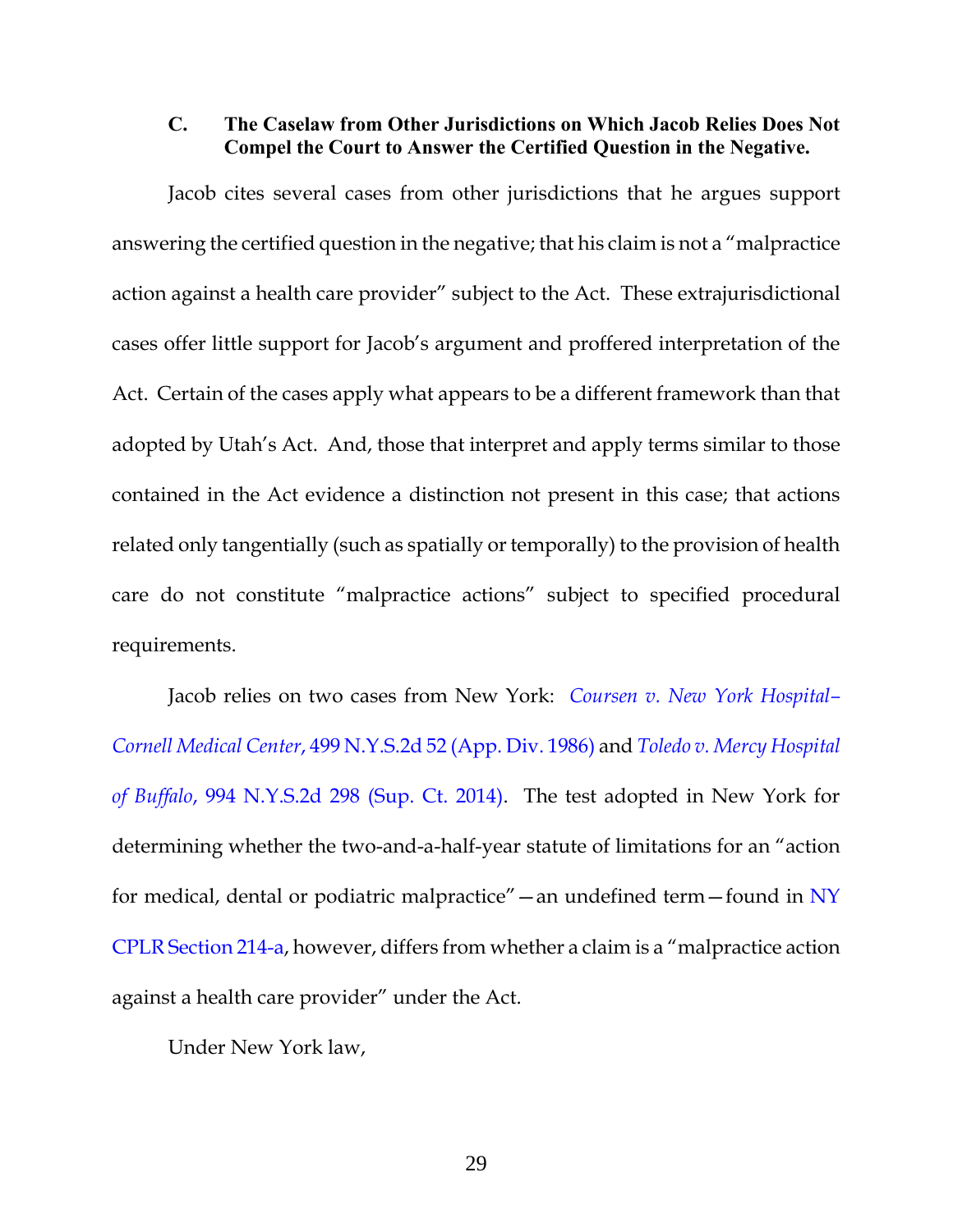a claim sounds in medical malpractice when the challenged conduct constitutes medical treatment or bears a substantial relationship to the rendition of medical treatment by a licensed physician. By contrast, when the gravamen of the complaint is not negligence in furnishing medical treatment to a patient, but the failure in fulfilling a different duty, the claim sounds in negligence.

*Toledo*[, 994 N.Y.S.2d at 975](https://www.westlaw.com/Document/I7198e09d6e2f11e4b86bd602cb8781fa/View/FullText.html?transitionType=Default&contextData=(sc.Default)&VR=3.0&RS=da3.0&fragmentIdentifier=co_pp_sp_602_ean) (cleaned up). The determination of in which of these two categories a claim falls "turns on whether the acts or omissions complained of involve a matter of medical science or art requiring special skills not ordinarily possessed by lay persons or whether the conduct complained of can instead be assessed on the basis of common everyday experience of the trier of the facts." *[Id.](https://www.westlaw.com/Document/I7198e09d6e2f11e4b86bd602cb8781fa/View/FullText.html?transitionType=Default&contextData=(sc.Default)&VR=3.0&RS=da3.0)* (cleaned up).

In contrast, the Act, by its definitions, applies to "any action against a health care provider, whether in contract, tort, breach of warranty, wrongful death, or otherwise, based upon alleged personal injuries relating to or arising out of health care rendered or which should have been rendered by the health care provider." [Utah Code § 78B-3-403\(17\)](https://www.westlaw.com/Document/N0E6B990085B811E9A9B08E2FC34AD275/View/FullText.html?transitionType=Default&contextData=(sc.Default)&VR=3.0&RS=da3.0). "Health care" is defined broadly as "any act or treatment performed or furnished, or which should have been performed or furnished, by any health care provider for, to, or on behalf of a patient during the patient's medical care, treatment, or confinement." [Utah Code § 78B-3-403\(10\).](https://www.westlaw.com/Document/N0E6B990085B811E9A9B08E2FC34AD275/View/FullText.html?transitionType=Default&contextData=(sc.Default)&VR=3.0&RS=da3.0) Unlike New York law, application of the Act does not turn on whether the conduct at issue requires specialized training and skills, but rather whether the injury relates to or arose out of "health care." Indeed, the inclusion of claims based on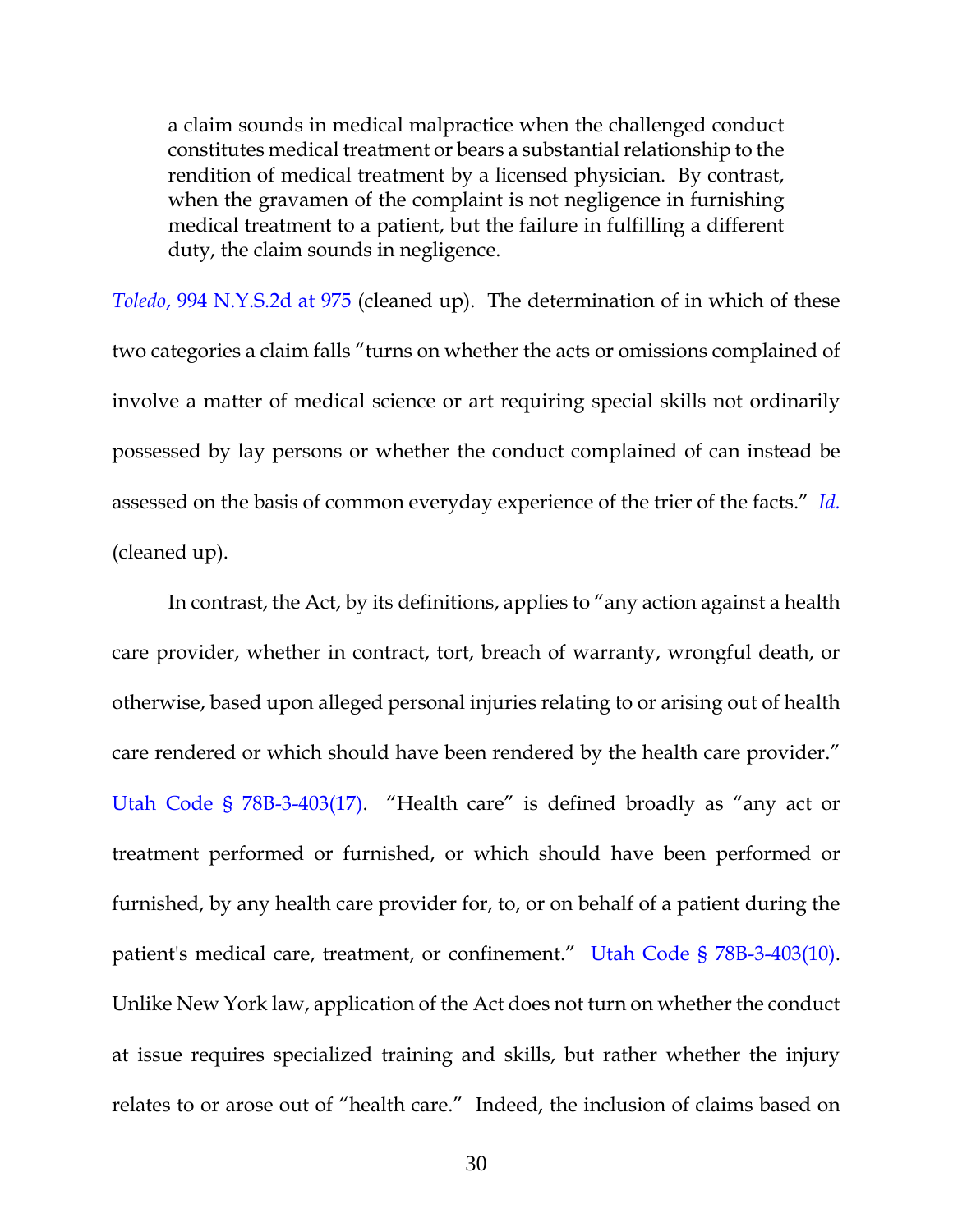contract is inconsistent with New York's principle that cases that can "be assessed on the basis of common everyday experience of the trier of the facts" are not "actions for medical, dental or podiatric malpractice."

As a result, New York cases applying its law regarding the distinction between "medical malpractice" and "ordinary negligence" is of little value in interpreting the Act and applying its terms. To the extent those cases are useful, they actually support an ultimate conclusion that Jacob's claim *is* a "malpractice action" as defined by and subject to the Act. Although applying a different and inapplicable test, *[Coursen](https://1.next.westlaw.com/Document/I89427290dbe411d9a489ee624f1f6e1a/View/FullText.html?transitionType=UniqueDocItem&contextData=(sc.Search)&userEnteredCitation=499+N.Y.S.2d+52)* and *[Toledo](https://www.westlaw.com/Document/I41080b9544d011e4b4bafa136b480ad2/View/FullText.html?transitionType=Default&contextData=(sc.Default)&VR=3.0&RS=da3.0)* reflect that where the injury occurs in the course and as part of treatment being provided, the claim sounds in medical malpractice, whereas when the injury is removed from that treatment, it sounds in negligence.

In *[Coursen](https://1.next.westlaw.com/Document/I89427290dbe411d9a489ee624f1f6e1a/View/FullText.html?transitionType=UniqueDocItem&contextData=(sc.Search)&userEnteredCitation=499+N.Y.S.2d+52)*, the court differentiated the claim against the nurse's aide and the hospital from the claim against the doctor, holding the latter sounded in medical malpractice because "as part of the course of treatment and recuperation [the doctor] instructed plaintiff to get out of bed and 'walk around' starting the same day as plaintiff's surgery." [499 N.Y.S.2d at 54](https://www.westlaw.com/Document/I89427290dbe411d9a489ee624f1f6e1a/View/FullText.html?transitionType=Default&contextData=(sc.Default)&VR=3.0&RS=da3.0&fragmentIdentifier=co_pp_sp_602_54) (quotation marks omitted). And, in *[Toledo](https://www.westlaw.com/Document/I41080b9544d011e4b4bafa136b480ad2/View/FullText.html?transitionType=Default&contextData=(sc.Default)&VR=3.0&RS=da3.0)*, the court relied on the fact the fall "did not occur during the 'postoperative period' . . . where a physician's specialized knowledge would be involved" in holding the claim at issue did not sound in medical malpractice.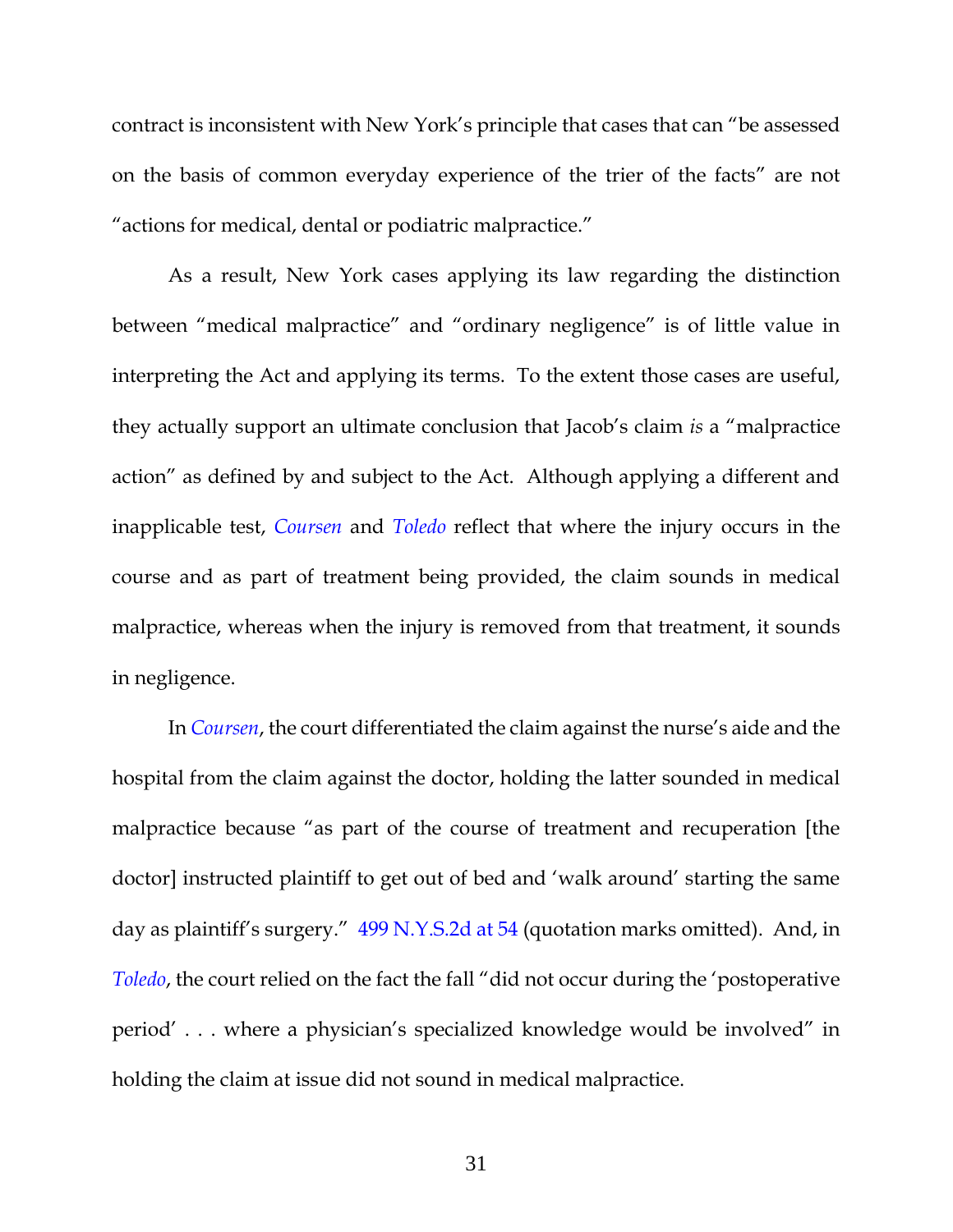While the remaining cases on which Jacob relies involve application of statutes similar to the Act, Jacob overstates their representation of a bright-line rule that claims involving "ordinary negligence" that could occur outside of the context of medical treatment, such as a slip and fall, never fall within the ambit of a statute governing malpractice actions.

*Lake Shore Hospital, Inc. v. Clarke*[, 768 So. 2d 1251 \(Fla. Dist. Ct. App. 2000\)](https://www.westlaw.com/Document/Ie8ccc6940cf711d99830b5efa1ded32a/View/FullText.html?transitionType=Default&contextData=(sc.Default)&VR=3.0&RS=da3.0) (per curiam) and *Feifer v. Galen of Florida, Inc.*[, 658 So. 2d 882 \(Fla. Dist. Ct. App.](https://www.westlaw.com/Document/I6b3877820ec111d9bde8ee3d49ead4ec/View/FullText.html?transitionType=Default&contextData=(sc.Default)&VR=3.0&RS=da3.0)  [1996\)](https://www.westlaw.com/Document/I6b3877820ec111d9bde8ee3d49ead4ec/View/FullText.html?transitionType=Default&contextData=(sc.Default)&VR=3.0&RS=da3.0) both involved claims that were unrelated to medical treatment aside from the fact the injury occurred while at a hospital. The limited facts set out in *[Lake](https://www.westlaw.com/Document/Ie8ccc6940cf711d99830b5efa1ded32a/View/FullText.html?transitionType=Default&contextData=(sc.Default)&VR=3.0&RS=da3.0)  [Shore](https://www.westlaw.com/Document/Ie8ccc6940cf711d99830b5efa1ded32a/View/FullText.html?transitionType=Default&contextData=(sc.Default)&VR=3.0&RS=da3.0)* indicate only that the plaintiff, "while a patient in Lake Shore Hospital," suffered injuries "when she fell as she walked from her hospital bed to the bathroom." [768 So. 2d at 1251.](https://www.westlaw.com/Document/Ie8ccc6940cf711d99830b5efa1ded32a/View/FullText.html?transitionType=Default&contextData=(sc.Default)&VR=3.0&RS=da3.0&fragmentIdentifier=co_pp_sp_735_1251) And, the plaintiff in *[Feifer](https://www.westlaw.com/Document/I6b3877820ec111d9bde8ee3d49ead4ec/View/FullText.html?transitionType=Default&contextData=(sc.Default)&VR=3.0&RS=da3.0)* suffered an injury when he fell while walking from the admission area of the hospital to other parts of the hospital without assistance through corridors without handrails, all apparently prior to being admitted or seeing a medical professional. [658 So. 2d at 883-84.](https://www.westlaw.com/Document/I6b3877820ec111d9bde8ee3d49ead4ec/View/FullText.html?transitionType=Default&contextData=(sc.Default)&VR=3.0&RS=da3.0&fragmentIdentifier=co_pp_sp_735_883) These cases reflect the principle of Florida law "that merely because a wrongful act occurs in a medical setting does not necessarily mean that it involves medical malpractice." *Nat'l Deaf Acad., LLC v. Townes*[, 242 So. 3d 303, 310 \(Fla. 2018\).](https://www.westlaw.com/Document/I13b649c049b211e8a70fc9d8a0b2aef5/View/FullText.html?transitionType=Default&contextData=(sc.Default)&VR=3.0&RS=da3.0&fragmentIdentifier=co_pp_sp_3926_310)

Other Florida cases, however, establish that even injuries that could occur outside of the context of medical treatment are considered malpractice claims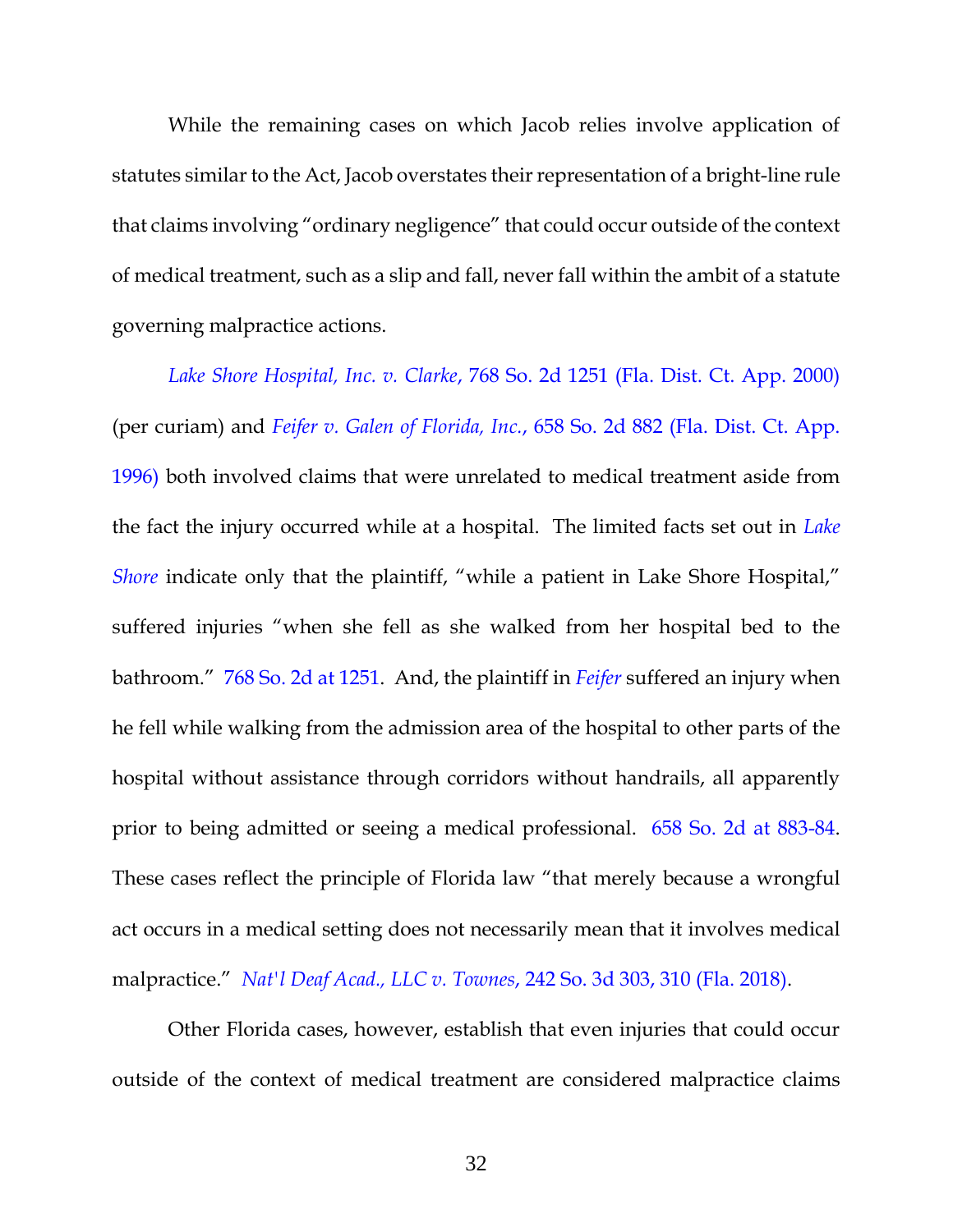when they occur during or as the direct result of treatment being provided. *See, e.g.*, *Stubbs v. Surgi-Staff, Inc.*[, 78 So. 3d 69 \(Fla. Dist. Ct. App. 2012\)](https://www.westlaw.com/Document/I64908b6641eb11e18da7c4363d0963b0/View/FullText.html?transitionType=Default&contextData=(sc.Default)&VR=3.0&RS=da3.0) (holding the plaintiff's claim based on an injury suffered when she fell after a nurse instructed her to move from a test bed to a gurney while responding to a possible allergic reaction the plaintiff was having *is* a malpractice claim because the "gravamen of the negligence alleged . . . arose from the provision of medical care and services"); *Corbo v. Garcia*[, 949 So. 2d 366 \(Fla. Dist. Ct. App. 2007\)](https://www.westlaw.com/Document/I9c2f8abfc91111db949e9cd7d7b51ea9/View/FullText.html?transitionType=Default&contextData=(sc.Default)&VR=3.0&RS=da3.0) (holding claim based on burns suffered when the defendant–physical therapy center attached an electrical stimulation machine that had allegedly been improperly maintained to the plaintiffs arms *is* a malpractice claim because it directly related to the rendering of medical treatment to her).

The same is true with respect to Jacob's reliance on *[Balascoe v. St. Elizabeth](https://www.westlaw.com/Document/I9fab8ef3d3cc11d983e7e9deff98dc6f/View/FullText.html?transitionType=Default&contextData=(sc.Default)&VR=3.0&RS=da3.0)  Hospital Medical Center*[, 673 N.E.2d 651 \(Ohio Ct. App. 1996\).](https://www.westlaw.com/Document/I9fab8ef3d3cc11d983e7e9deff98dc6f/View/FullText.html?transitionType=Default&contextData=(sc.Default)&VR=3.0&RS=da3.0) The plaintiff in that case brought a claim for an injury she suffered when she slipped and fell while walking unassisted from the bathroom to her hospital bed. The court held that this claim was not a malpractice claim because "it did not arise directly from the medical diagnosis, care, or treatment" of the plaintiff. *Id.* [at 653](https://www.westlaw.com/Document/I9fab8ef3d3cc11d983e7e9deff98dc6f/View/FullText.html?transitionType=Default&contextData=(sc.Default)&VR=3.0&RS=da3.0&fragmentIdentifier=co_pp_sp_578_653) (quotation marks omitted). This again reflected the principle that "not all injuries sustained by a patient on hospital premises are 'medical claims.'" *[Id.](https://www.westlaw.com/Document/I9fab8ef3d3cc11d983e7e9deff98dc6f/View/FullText.html?transitionType=Default&contextData=(sc.Default)&VR=3.0&RS=da3.0)* (brackets omitted).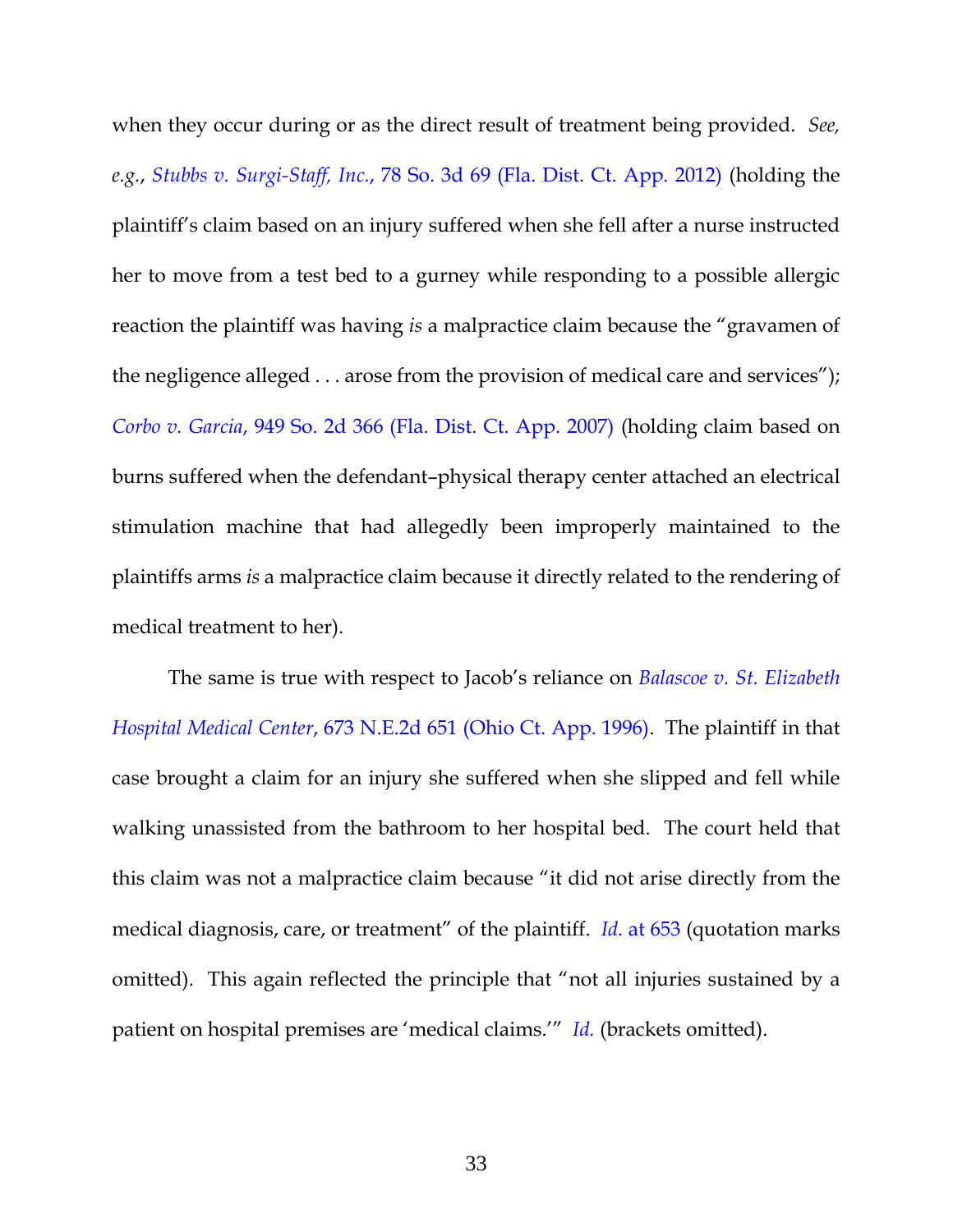But, other Ohio cases recognize that even claims that are similar to the ordinary slip-and-fall negligence case constitute a malpractice claim where the injury arose as part of treatment being provided. *See, e.g.*, *[Summers v. Midwest](https://www.westlaw.com/Document/I35e73c8bd20011d99439b076ef9ec4de/View/FullText.html?transitionType=Default&contextData=(sc.Default)&VR=3.0&RS=da3.0)  [Allergy Assocs., Inc.](https://www.westlaw.com/Document/I35e73c8bd20011d99439b076ef9ec4de/View/FullText.html?transitionType=Default&contextData=(sc.Default)&VR=3.0&RS=da3.0)*, 2002-Ohio-7357 (collecting cases and distinguishing them from the plaintiff's claim based on an injury suffered when a cabinet fell from the wall and struck her while sitting on a medical table); *[Long v. Warren Gen. Hosp.](https://www.westlaw.com/Document/I26308024d3be11d9bf60c1d57ebc853e/View/FullText.html?transitionType=Default&contextData=(sc.Default)&VR=3.0&RS=da3.0)*, [700 N.E.2d 364 \(Ohio Ct. App. 1997\).](https://www.westlaw.com/Document/I26308024d3be11d9bf60c1d57ebc853e/View/FullText.html?transitionType=Default&contextData=(sc.Default)&VR=3.0&RS=da3.0) For instance, in *[Long](https://www.westlaw.com/Document/I26308024d3be11d9bf60c1d57ebc853e/View/FullText.html?transitionType=Default&contextData=(sc.Default)&VR=3.0&RS=da3.0)*, the Ohio Court of Appeals distinguished *[Balascoe](https://www.westlaw.com/Document/I9fab8ef3d3cc11d983e7e9deff98dc6f/View/FullText.html?transitionType=Default&contextData=(sc.Default)&VR=3.0&RS=da3.0)* and held the plaintiff's claim for an injury he suffered when he fell while walking unassisted from his bed to a gurney per an orderly's instructions *is* a malpractice claim. It explained that this transport of the plaintiff to his colonoscopy test was "ancillary to and an inherently necessary part of his diagnosis and treatment." *Id.* [at 366.](https://www.westlaw.com/Document/I26308024d3be11d9bf60c1d57ebc853e/View/FullText.html?transitionType=Default&contextData=(sc.Default)&VR=3.0&RS=da3.0&fragmentIdentifier=co_pp_sp_578_366)

Finally, *[Brodie v. Garnder Pierce Nursing and Rest Home,](https://www.westlaw.com/Document/I8d57b2b1d38b11d9bf60c1d57ebc853e/View/FullText.html?transitionType=Default&contextData=(sc.Default)&VR=3.0&RS=da3.0) Inc.*, 403 N.E.2d 1184 [\(Mass. App. Ct. 1980\)](https://www.westlaw.com/Document/I8d57b2b1d38b11d9bf60c1d57ebc853e/View/FullText.html?transitionType=Default&contextData=(sc.Default)&VR=3.0&RS=da3.0) reflects the same principle that an injury does not give rise to a malpractice claim merely because it occurs on hospital property. There, the plaintiff slipped and fell in a stairwell while walking unattended from the basement to the first floor. The court determined this was not a "treatment-related claim"; the only types of claims to be referred to a malpractice tribunal under Massachusetts law.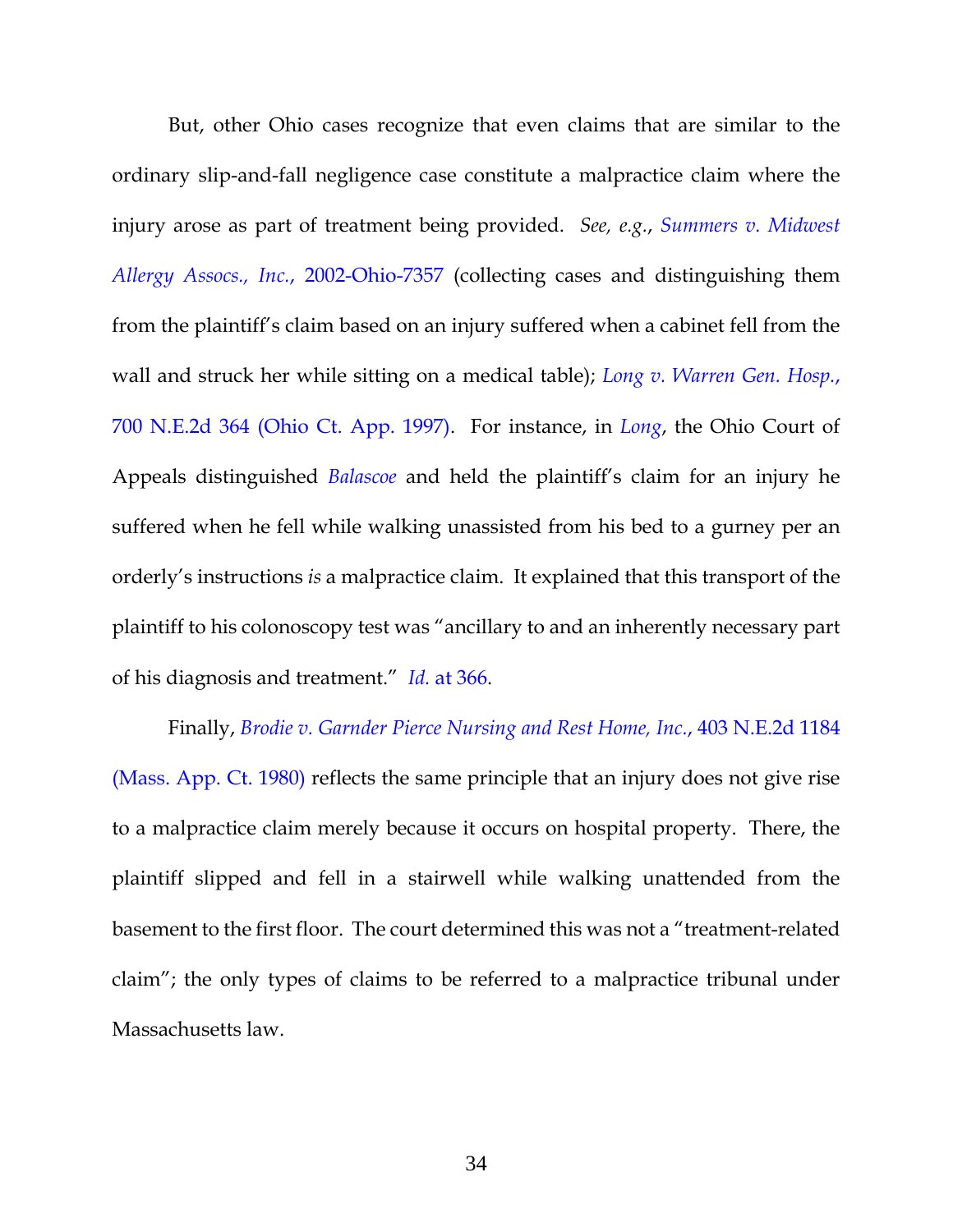Unlike each of these claims, Jacob's injury arose while he was participating in the very activities prescribed for his treatment. The hiking in which he was engaged was not recreational. It was part of the immersive wilderness experience designed to "contribute to [Jacob's] increased confidence, problem-solving ability, and self-care" and "introduce[ him] to new philosophies and strategies to assist him in creating a more effective path for himself and for his family relationships." (App. 182-83.)

#### **CONCLUSION**

<span id="page-41-0"></span>The Court should answer the Tenth Circuit's certified question by (1) reaffirming that the definition of "health care" is broad and includes those actions undertaken as part or in furtherance of the provision of medical care or treatment; and (2) consistent with prior caselaw, holding that an injury "relates to or arises out of health care" as long as the provision of health care is *a* proximate cause of the injury. Applying these holdings, Jacob's claim is a "malpractice action against a health care provider" that is subject to the Act.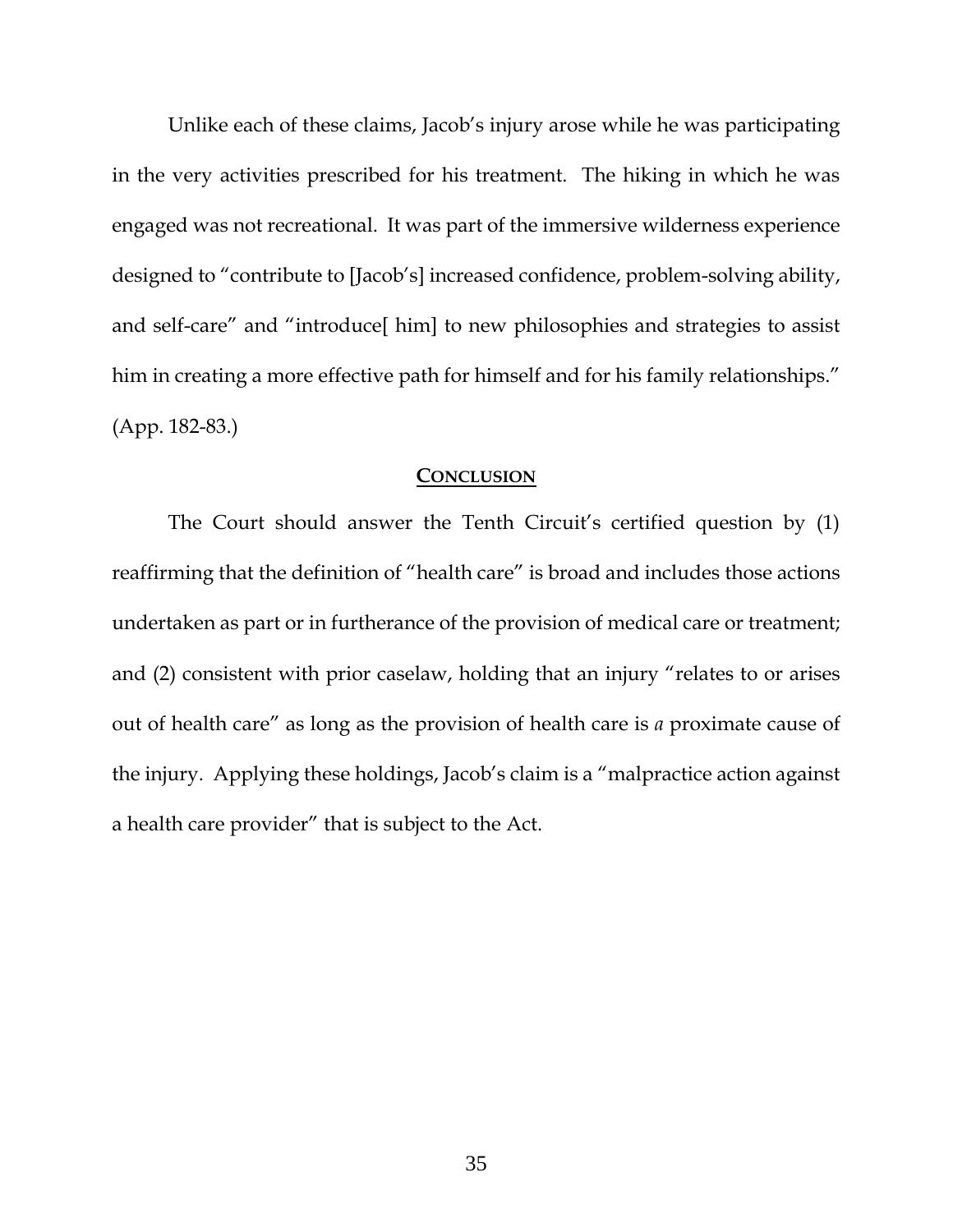DATED this 8<sup>th</sup> day of April, 2020.

## SNOW CHRISTENSEN & MARTINEAU

Andrew **M. Morse** Nathan A. Crane Dani N. Cepernich *Attorneys for Defendant/Appellee*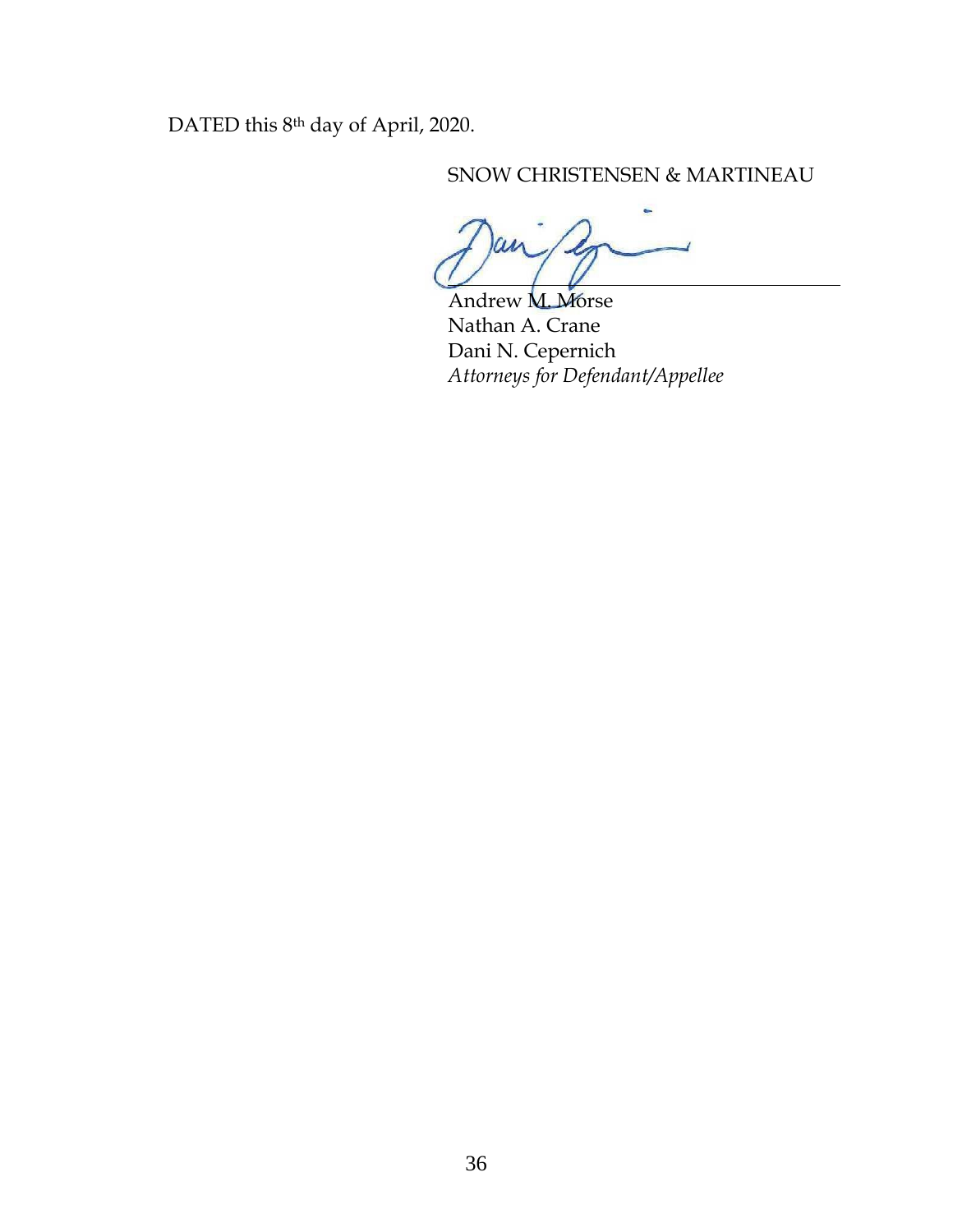### **CERTIFICATE OF COMPLIANCE**

<span id="page-43-0"></span>I hereby certify this brief complies with:

- (A) Rule  $24(g)$  regarding length of briefs, as it contains 8,176 words; and
- (B) Rule 21 governing public and private records.

DATED this 8<sup>th</sup> day of April, 2020.

SNOW CHRISTENSEN & MARTINEAU

ndrew M. Morse Nathan A. Crane Dani N. Cepernich *Attorneys for Defendant/Appellee*